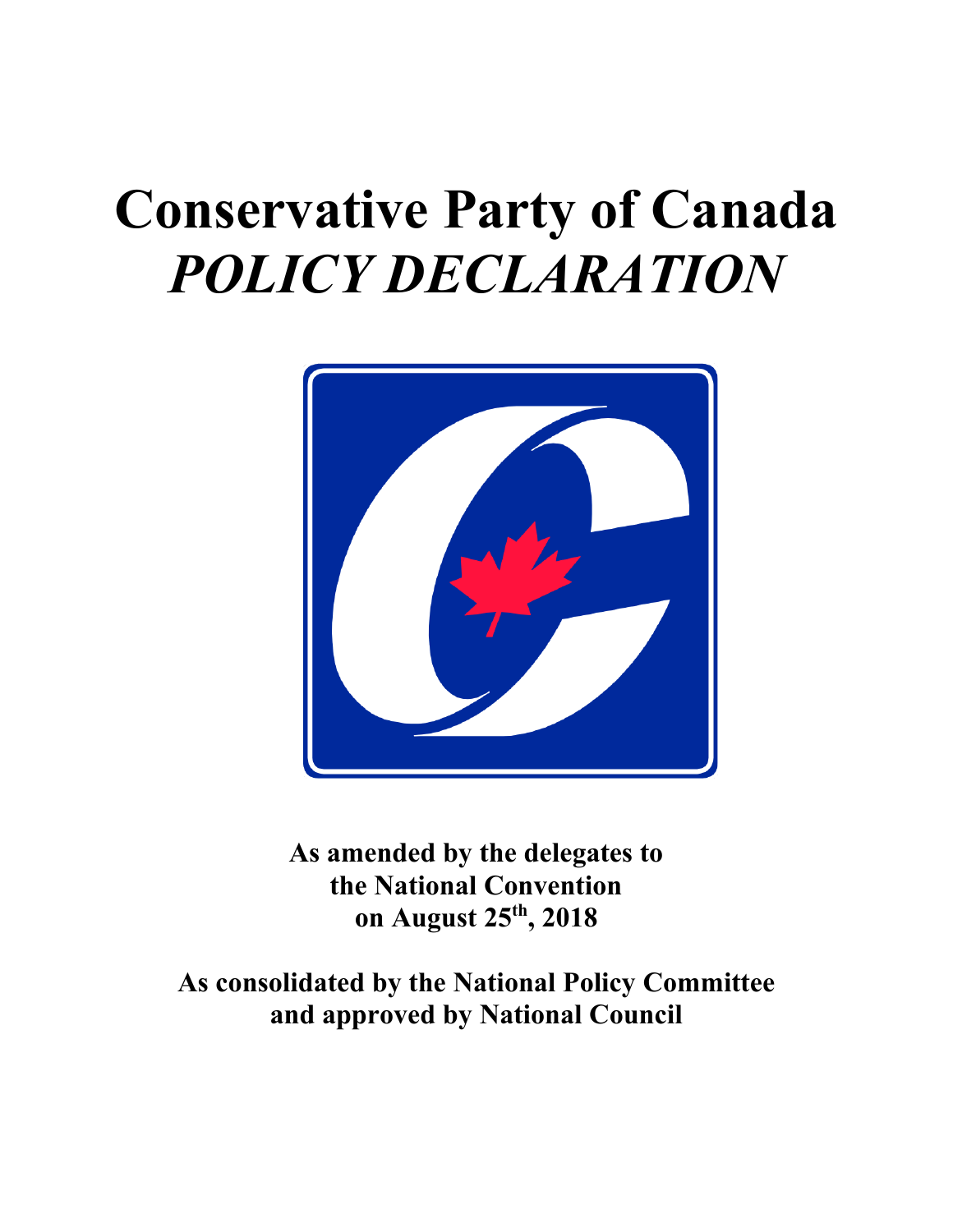## **Founding Principles**

#### **The Conservative Party will be guided in its constitutional framework and its policy basis by the following principles:**

• A balance between fiscal accountability, progressive social policy and individual rights and responsibilities;

• Build a national coalition of people who share these beliefs and who reflect the regional, cultural and socio-economic diversity of Canada;

• Develop this coalition, embracing our differences and respecting our traditions, yet honoring a concept of Canada as the greater sum of strong parts;

• The Conservative Party will operate in a manner accountable and responsive to its members;

• A belief in loyalty to a sovereign and united Canada governed in accordance with the Constitution of Canada, the supremacy of democratic parliamentary institutions and the rule of law;

• A belief in the equality of all Canadians;

• A belief in the freedom of the individual, including freedom of speech, worship and assembly;

• A belief in our constitutional monarchy, the institutions of Parliament and the democratic process;

• A belief in the federal system of government as the best expression of the diversity of our country, and in the desirability of strong provincial and territorial governments;

• A belief that English and French have equality of status, and equal rights and privileges as to their use in all institutions of the Parliament and Government of Canada;

• A belief that the best guarantors of the prosperity and well-being of the people of Canada are:

- o The freedom of individual Canadians to pursue their enlightened and legitimate self-interest within a competitive economy;
- o The freedom of individual Canadians to enjoy the fruits of their labour to the greatest possible extent; and
- o The right to own property;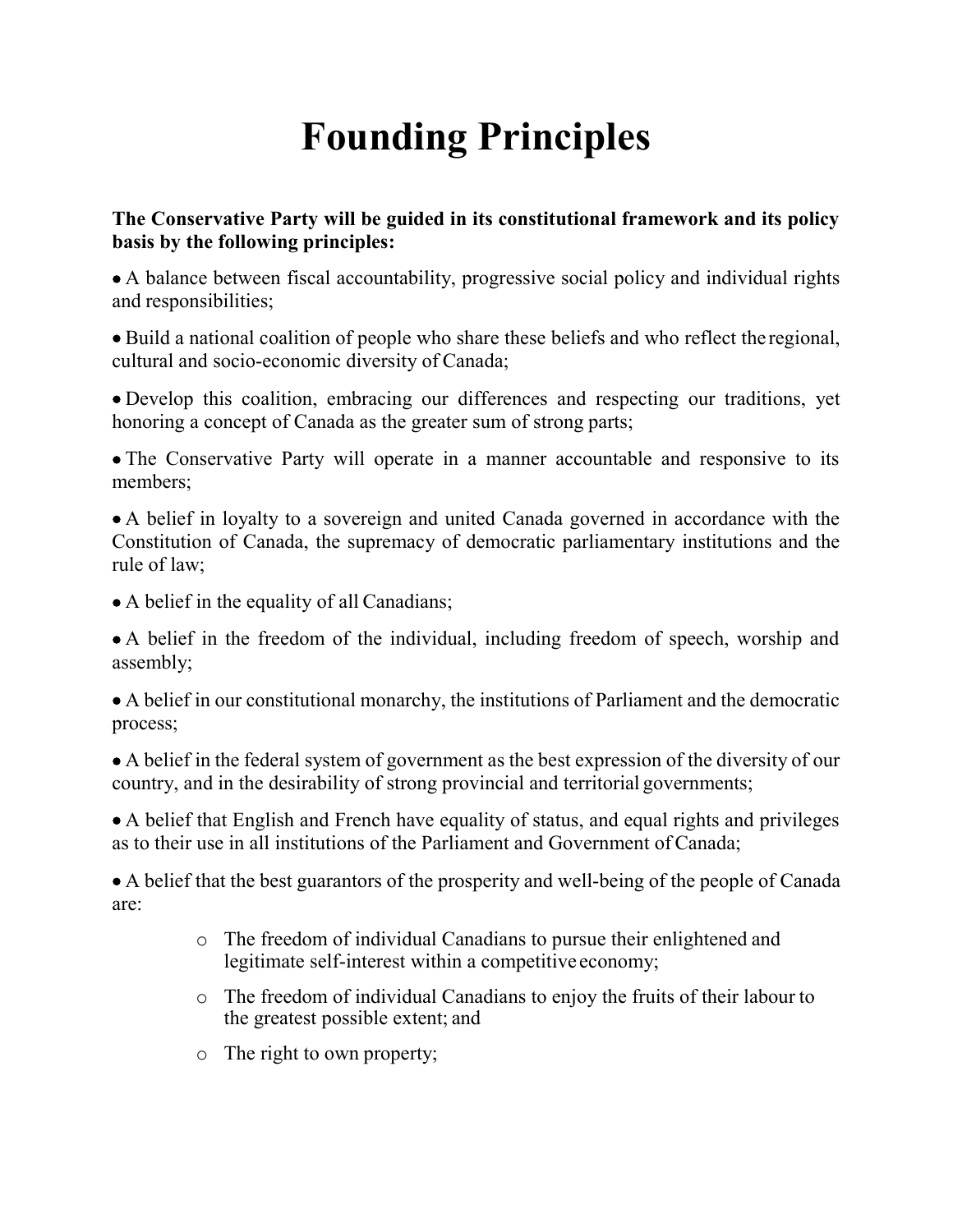• A belief that a responsible government must be fiscally prudent and should be limited to those responsibilities which cannot be discharged reasonably by the individual orothers;

• A belief that it is the responsibility of individuals to provide for themselves, their families and their dependents, while recognizing that government must respond to those who require assistance and compassion;

• A belief that the purpose of Canada as a nation state and its government, guided by reflective and prudent leadership, is to create a climate wherein individual initiative is rewarded, excellence is pursued, security and privacy of the individual is provided and prosperity is guaranteed by a free competitive market economy;

• A belief that Canada should continue its strong heritage of national defence, supporting a well-armed military, honouring those who serve, and promoting our history and traditions;

• A belief that the quality of the environment is a vital part of our heritage to be protected by each generation for the next;

• A belief that Canada should accept its obligations among the nations of the world;

• A belief that Canadian Jurisdiction extends beyond the coastline to include the internationally recognized regions of the Territorial Sea, Exclusive Economic Zone (EEZ) and Continental Shelf;

• A belief that good and responsible government is attentive to the people it represents and has representatives who at all times conduct themselves in an ethical manner and display integrity, honesty and concern for the best interest of all;

• A belief that all Canadians should have reasonable access to quality health care regardless of their ability to pay; and

• A belief that the greatest potential for achieving social and economic objectives is under a global trading regime that is free and fair.

• A belief in the value and dignity of all human life.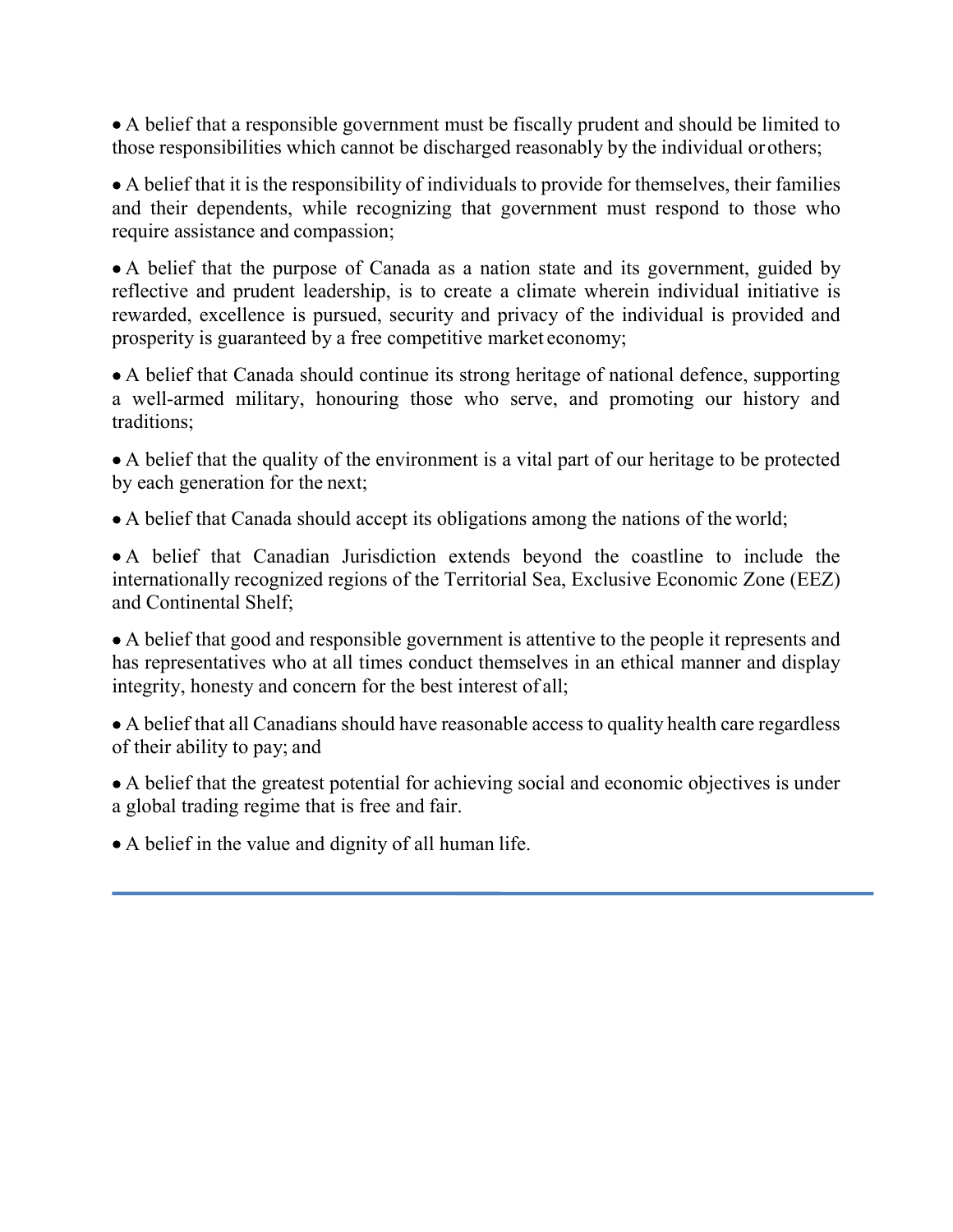## **Table of Contents**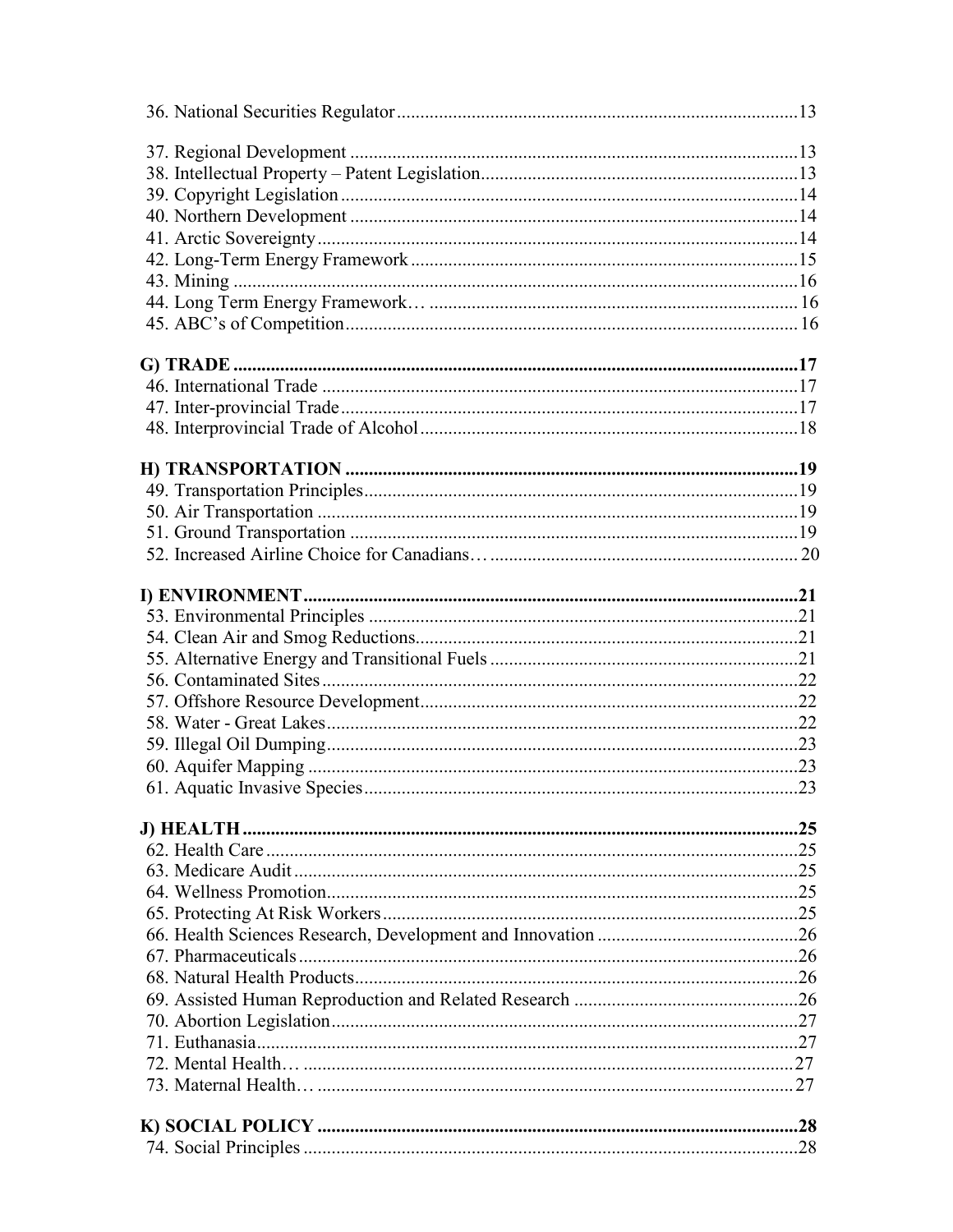| 95. A Framework for the Settlement of Comprehensive Claims and Self Government          |  |
|-----------------------------------------------------------------------------------------|--|
|                                                                                         |  |
| 96. The Resolution of Existing Specific Claims and Lawsuits against the Federal Crown34 |  |
|                                                                                         |  |
|                                                                                         |  |
|                                                                                         |  |
|                                                                                         |  |
|                                                                                         |  |
|                                                                                         |  |
|                                                                                         |  |
|                                                                                         |  |
|                                                                                         |  |
|                                                                                         |  |
|                                                                                         |  |
|                                                                                         |  |
|                                                                                         |  |
|                                                                                         |  |
|                                                                                         |  |
|                                                                                         |  |
|                                                                                         |  |
|                                                                                         |  |
|                                                                                         |  |
|                                                                                         |  |
|                                                                                         |  |
|                                                                                         |  |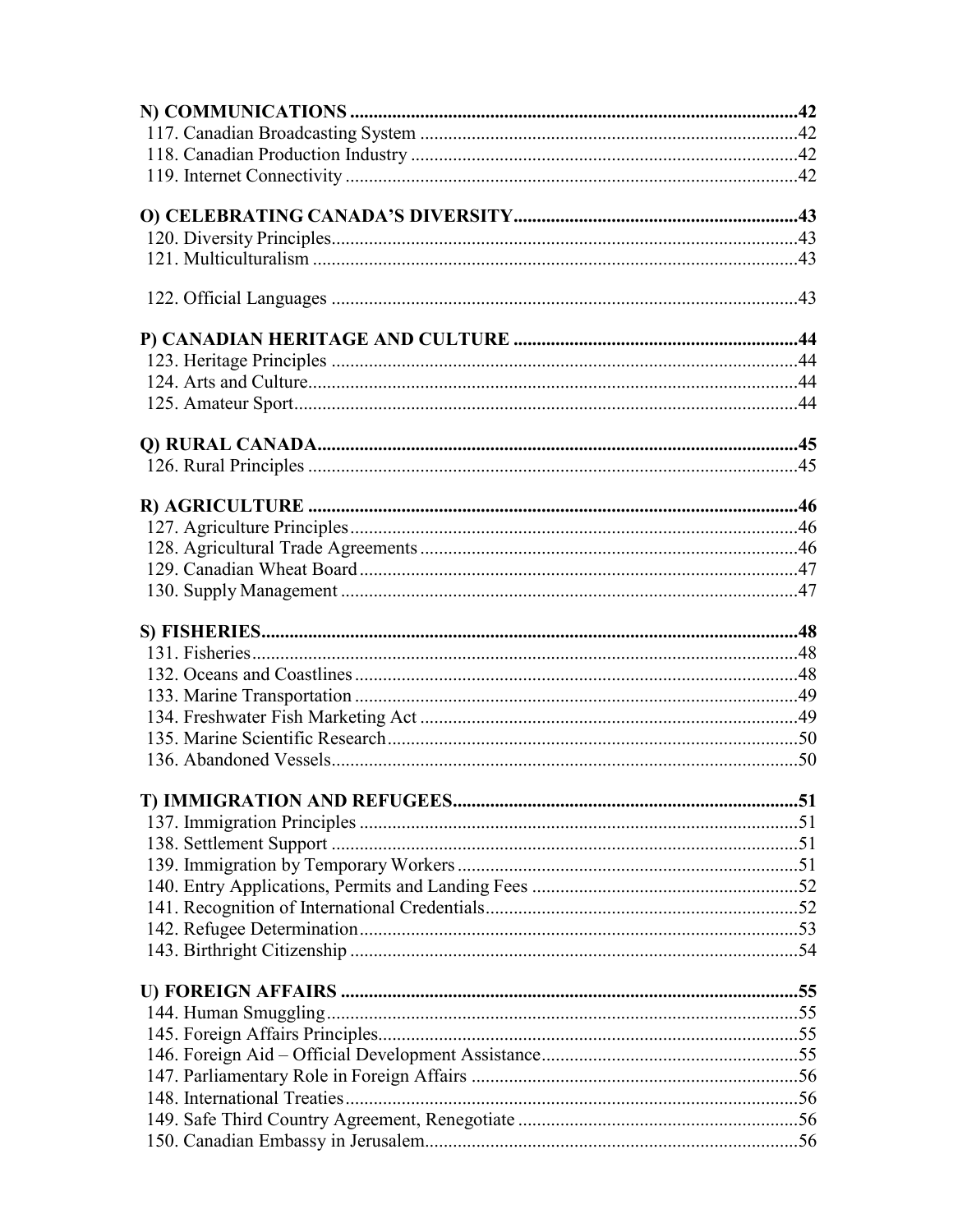| 159. Care and Retraining of Injured Canadian Armed Forces Personnel  60 |  |
|-------------------------------------------------------------------------|--|
|                                                                         |  |
|                                                                         |  |
|                                                                         |  |
|                                                                         |  |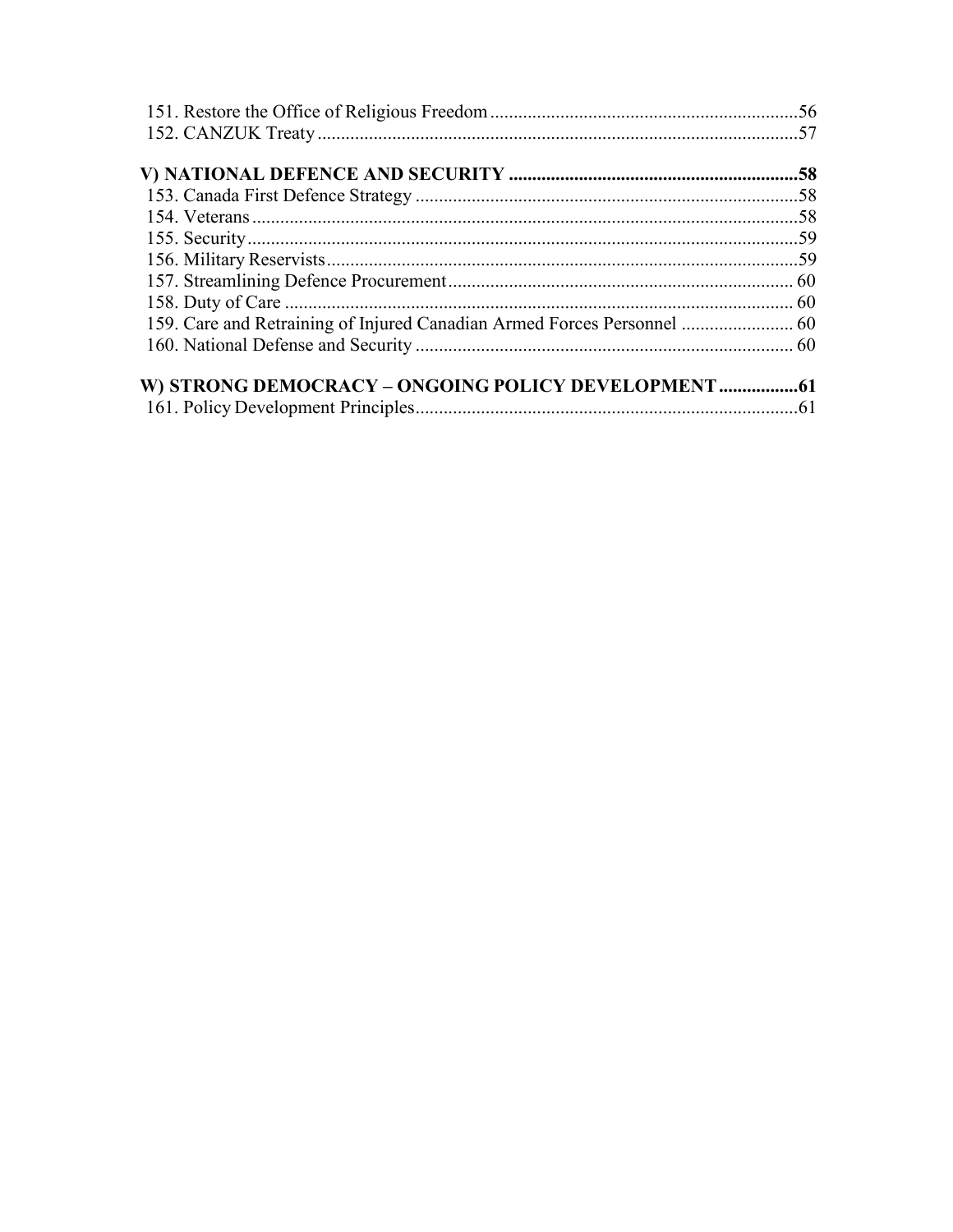## **POLICY DECLARATION OF THE CONSERVATIVE PARTY**

## <span id="page-8-0"></span>**A) ROLE OF GOVERNMENT**

#### **1. Role of Government**

<span id="page-8-1"></span>The Conservative Party believes the role of government is to:

- i. protect the lives and property of its citizens;
- ii. ensure equality of opportunity;
- iii. foster an environment where individuals and private initiative can prosper;
- iv. ensure the security of our nation's borders and the safety of our citizens at home and abroad;
- v. provide services to Canadians that cannot be provided more efficiently and effectively by individuals or by the private sector; and
- vi. maintain and enhance national infrastructure.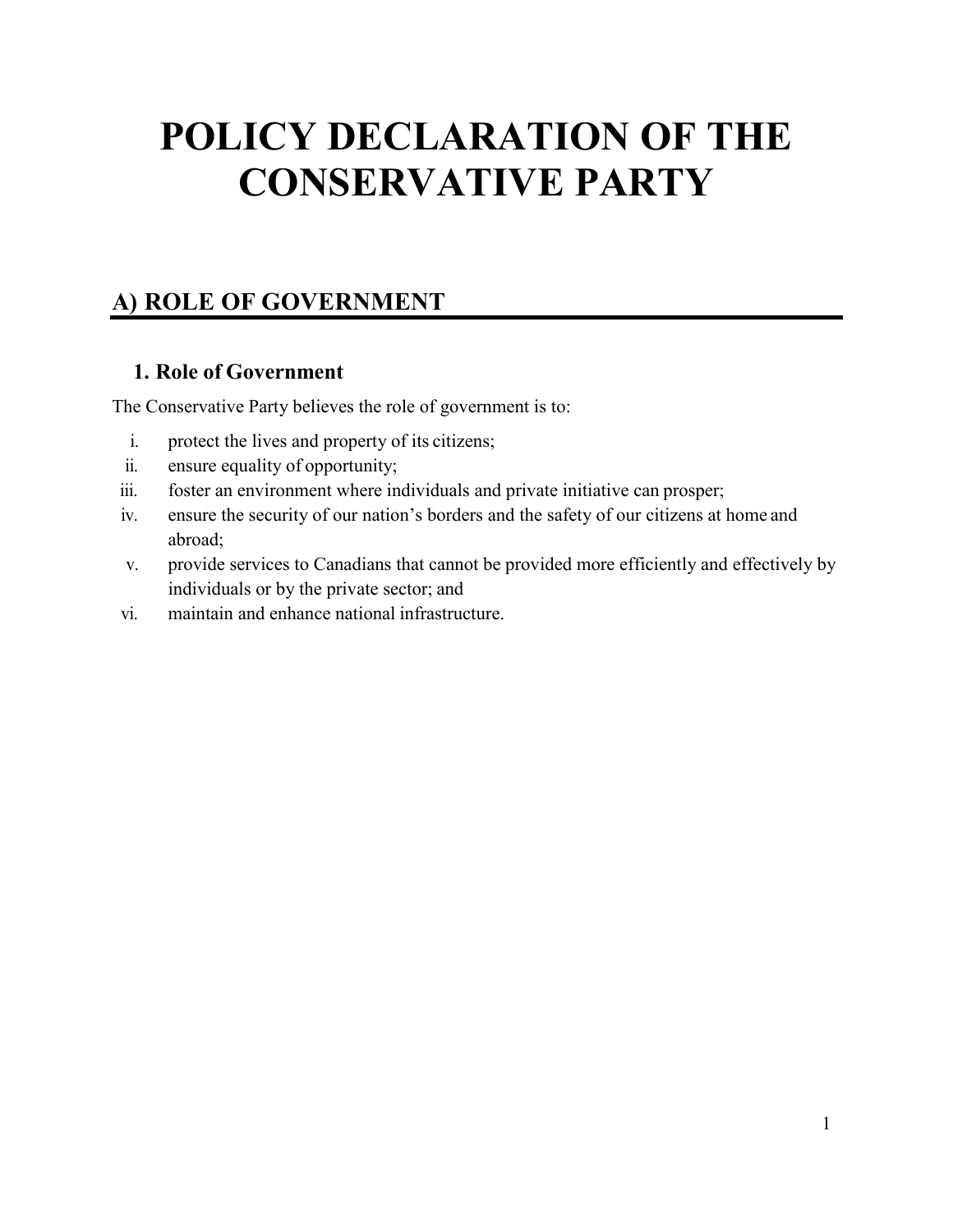## <span id="page-9-0"></span>**B) GOVERNMENT ACCOUNTABILITY**

#### <span id="page-9-1"></span>**2. Ministerial Accountability**

A fundamental component of Parliamentary government is ministerial accountability to Parliament. The Conservative Party is determined to enforce parliamentary principles of government accountability. We believe that ministers should continue to have authority and be accountable for the policies they implement and the administrative actions of their departments.

#### <span id="page-9-2"></span>**3. Public Service Excellence**

The Conservative Party believes that all Canadians deserve an efficient, effective, and independent professional public service. We believe the government should build upon the whistle-blowing protection legislation to ensure that those who expose corruption and wrongdoing are protected from reprisal. We continue to support any measures which enhance public service effectiveness and accountability.

We believe that Public Service benefits and pensions should be comparable to those of similar employees in the private sector, and to the extent that they are not, they should be made comparable to such private sector benefits and pensions in future contract negotiations.

#### <span id="page-9-3"></span>**4. Sound Financial Management**

The Conservative Party believes:

- i. the government should continue to strengthen the internal audit and comptrollership functions of government, ensuring that program delivery matches the intent of the program, spending is measured against objectives and cost overruns are brought to the immediate attention of Parliament;
- ii. in the audit role of the Treasury Board;
- iii. the Auditor General should be able to table reports with the Clerk of the House of Commons when Parliament is not sitting, and have them made public through the Speaker; and
- iv. the government should ensure transparency, accuracy of and confidence in the government's finances by providing the Auditor General with full access to all documents from all federal organizations, including all agencies, Crown corporations, the Canada Pension Plan Investment Board and foundations.

#### <span id="page-9-4"></span>**5. Government Duplication and Waste**

The Conservative Party believes the government should implement detailed processes to streamline government services and eliminate waste, unnecessary overlap, duplication between the levels of government and within and between the Departments of the Federal Government.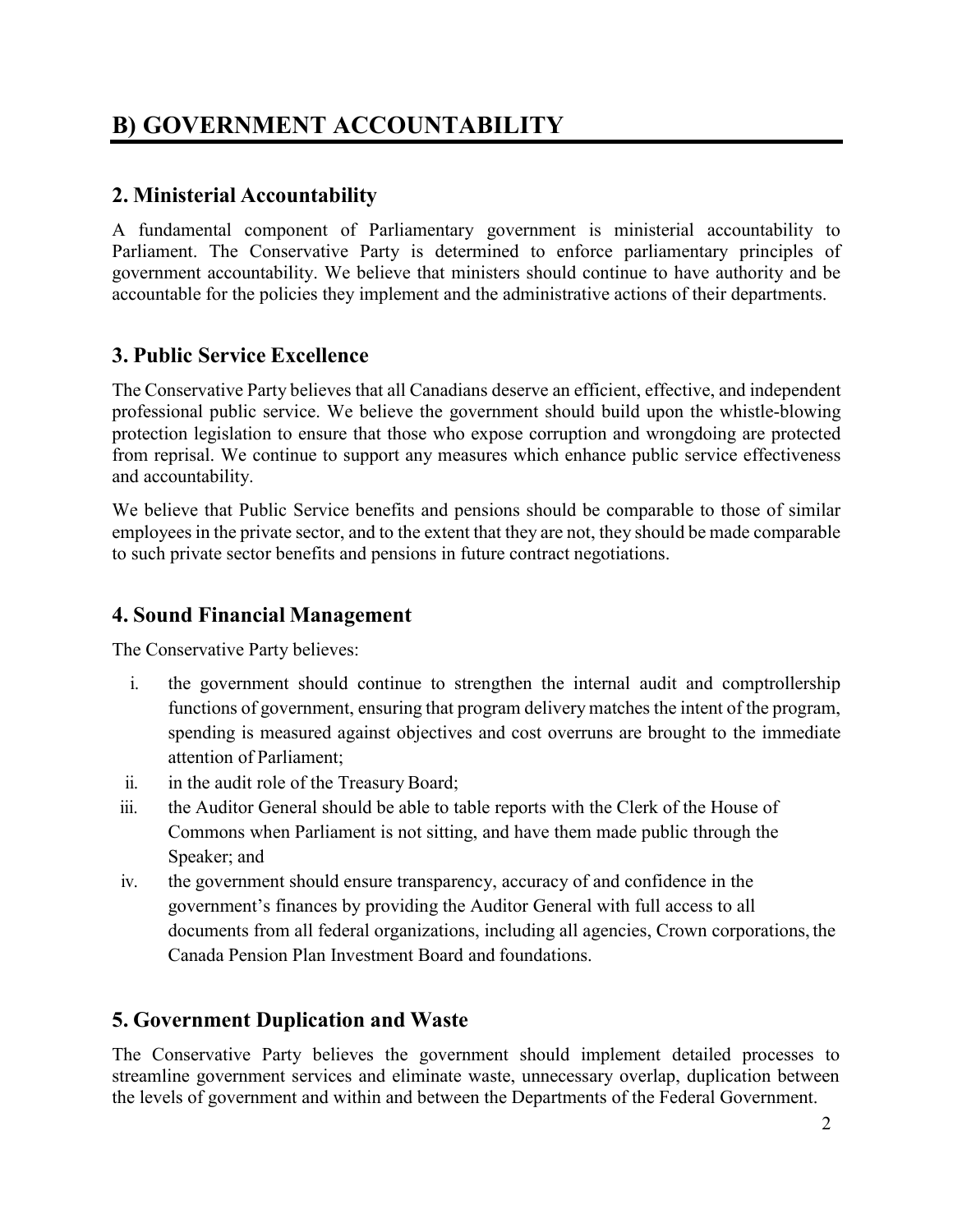A Conservative Government will undertake regular reviews of all government spending programs and terminate those programs whose objectives are no longer valid or have already been met or whose objectives are not consistent with the objectives of the Government.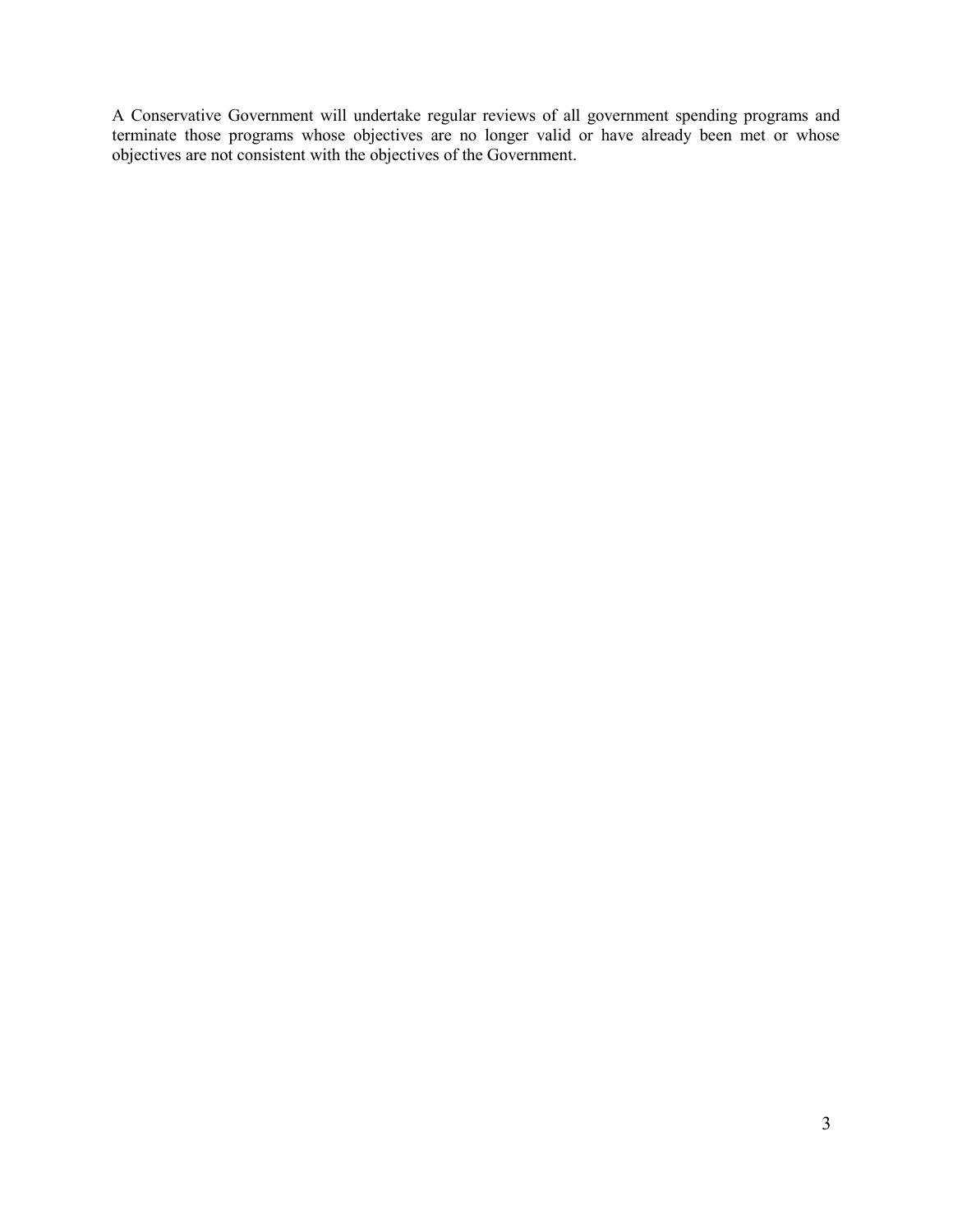## <span id="page-11-0"></span>**C) DEMOCRATIC REFORM**

#### <span id="page-11-1"></span>**6. Officers of Parliament**

The Conservative Party believes that senior officers such as the Auditor General, Chief Electoral Officer, Comptroller General, Ethics Commissioner, Information Commissioner, and Privacy Commissioner should be appointed by Parliament and report to it.

#### <span id="page-11-2"></span>**7. Free Votes**

The Conservative Party believes in restoring democratic accountability into the House of Commons by allowing free votes.

All votes should be free, except for the budget, main estimates, and core government initiatives.

On issues of moral conscience, such as abortion, the definition of marriage, and euthanasia, the Conservative Party acknowledges the diversity of deeply-held personal convictions among individual party members and the right of Members of Parliament to adopt positions in consultation with their constituents and to vote freely.

#### <span id="page-11-3"></span>**8. Supreme Court Judge Appointments**

The Conservative Party believes that nominees to the Supreme Court of Canada should be ratified by a free vote in Parliament, after receiving the approval of the justice committee of the House of Commons.

#### <span id="page-11-4"></span>**9. Senate Reform**

The Conservative Party supports the election of senators.

The Conservative Party believes in an equal Senate to address the uneven distribution of Canada's population and to provide a balance to safeguard regional interests.

We believe that wherever the people of a province or territory by democratic election choose persons qualified to be appointed to the Senate, the government should continue the practice of filling any vacancy in the Senate for that province or territory from among those elected persons.

#### <span id="page-11-5"></span>**10. Electoral Reform**

The Conservative Party believes the discussion of possible changes to the electoral system is valuable in a healthy democracy.

In reviewing options for electoral reform, we believe the government should not endorse any new electoral system that will weaken the link between Members of Parliament and their constituents, that will create unmanageably large ridings, or that will strengthen the control of the party machinery over individual Members of Parliament.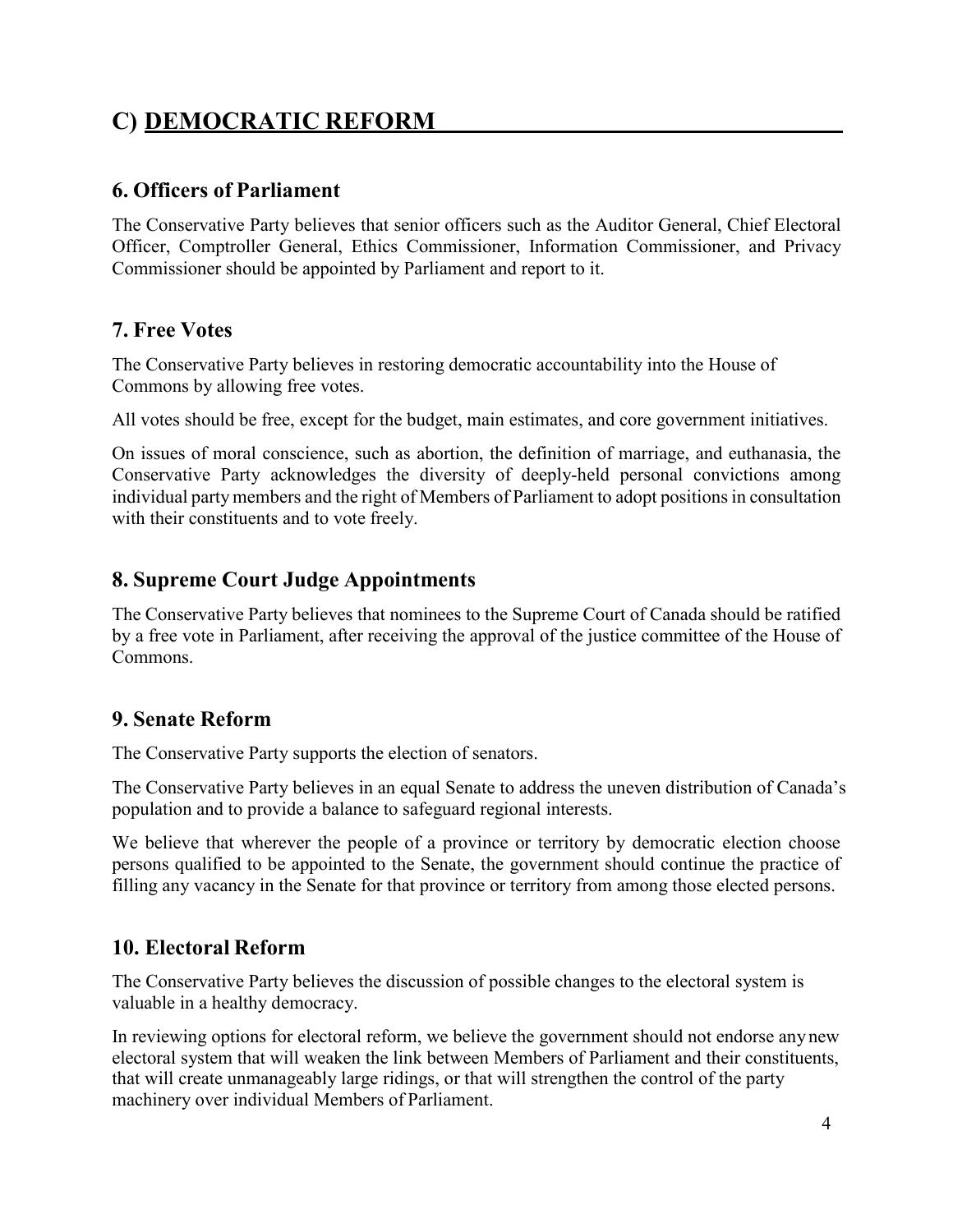A national referendum must be held prior to implementing any future electoral reform proposal.

There should be no additional public funding of federal political parties beyond that presently contained in the Elections Canada Act.

We believe that foreign contributions to Canadian third party organizations should be disallowed. The Elections Canada Act should be amended to prohibit third parties from accepting foreign funding for domestic political activity, prevent third party collaboration during election campaigns, and include stiffer penalties for rule-breakers

#### <span id="page-12-0"></span>**11. Independent Judiciary**

The Conservative Party believes that an independent judiciary is a vital safeguard of the freedom of Canadians against the exercise of arbitrary power by the state.

#### <span id="page-12-1"></span>**12. Parliament, the Courts and the Charter**

The Conservative Party believes that Parliament, rather than the courts, is the law-making body of Canada.

We support the establishment of a parliamentary judicial review committee to prepare an appropriate response to those court decisions that Parliament believes should be addressed through legislation.

We re-affirm the legitimacy of the entire *Charter of Rights and Freedoms* including section 33 (notwithstanding clause).

We support legislation to remove authority from the Canadian Human Rights Commission and the Canadian Human Rights Tribunal to regulate, receive, investigate or adjudicate complaints related to section 13 of the *Canadian Human Rights Act.*

#### <span id="page-12-2"></span>**13. Property Rights**

The Conservative Party believes the government should seek the agreement of the provinces to amend the Constitution to include this right, as well as guarantee that no person shall be deprived of their just right without the due process of law and full, just, and timely compensation.

We believe the government should enact legislation to ensure that full, just and timely compensation will be paid to all persons who are deprived of personal or private property as a result of any federal government initiative, policy, process, regulation or legislation.

#### <span id="page-12-3"></span>**14. Rights of Workers**

The Conservative Party of Canada:

- i. supports the right of workers to organize democratically, to bargain collectively and to peacefully withdraw and withhold services while:
	- a. respecting the law,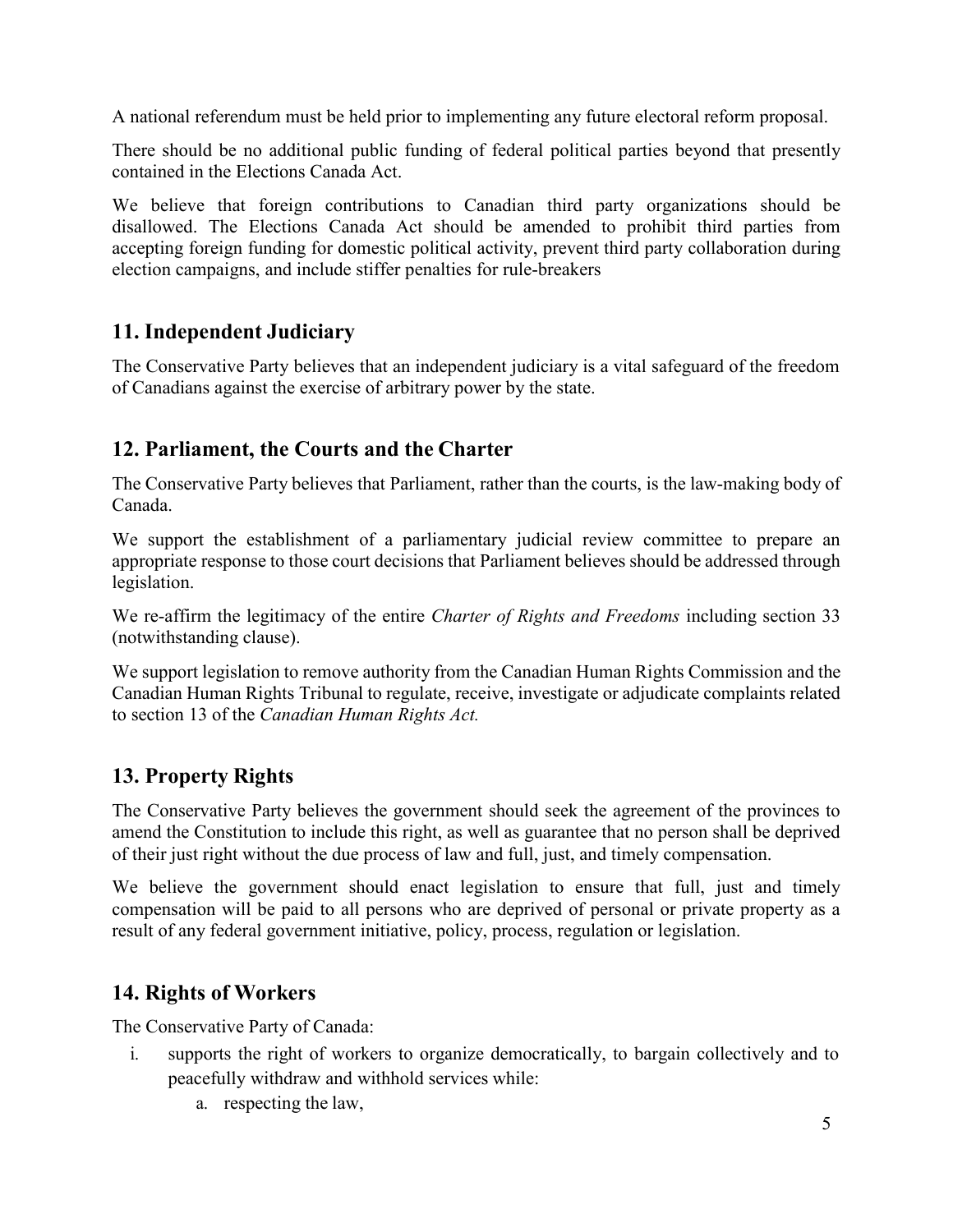- b. respecting the right of other workers, without sanction, not to participate should they so choose, and
- c. respecting private property;
- ii. believes that Government should work with unions and employers in areas of Federal jurisdiction to develop dispute settlement mechanisms and encourage their use to avoid or minimize disruption to services to Canadians;
- iii. supports the right of union workers to a secret ballot in any strike vote and in all union elections;
- iv. supports right to work legislation to allow optional union membership including student unions;
- v. supports the requirement that unions be subject to full, transparent annual financial reporting so long as they enjoy a not-for-profit status and receive public support in the form of tax deductibility of union dues;
- vi. believes that the federal government must act to ensure that members of unions under federal jurisdiction have control over the use of the funds collected in the form of mandatory dues. The federal government should legislate the following:
	- a. federal Public Service unions and unions in federally-regulated industries must explicitly detail on an annual basis for their membership the portion of their budget allocated to political donations, donations to media organizations, and to political activism and campaigns; and
	- b. federal Public Service Unions and unions in federally-regulated industries must allow members to opt out of the portion of their dues that are allocated to the activities in (i) above.
	- vii. We believe that mandatory union membership and forced financial contributions as a condition of employment limit the economic freedom of Canadians and stifle economic growth.

#### **15. Free Speech**

The Conservative party recognizes that open dialogue is vital to resolving conflicts. For this reason the Conservative party supports freedom of speech for all Canadians. The conservative party will promote policies and legislation designed to protect freedom of speech and freedom of expression in Canada.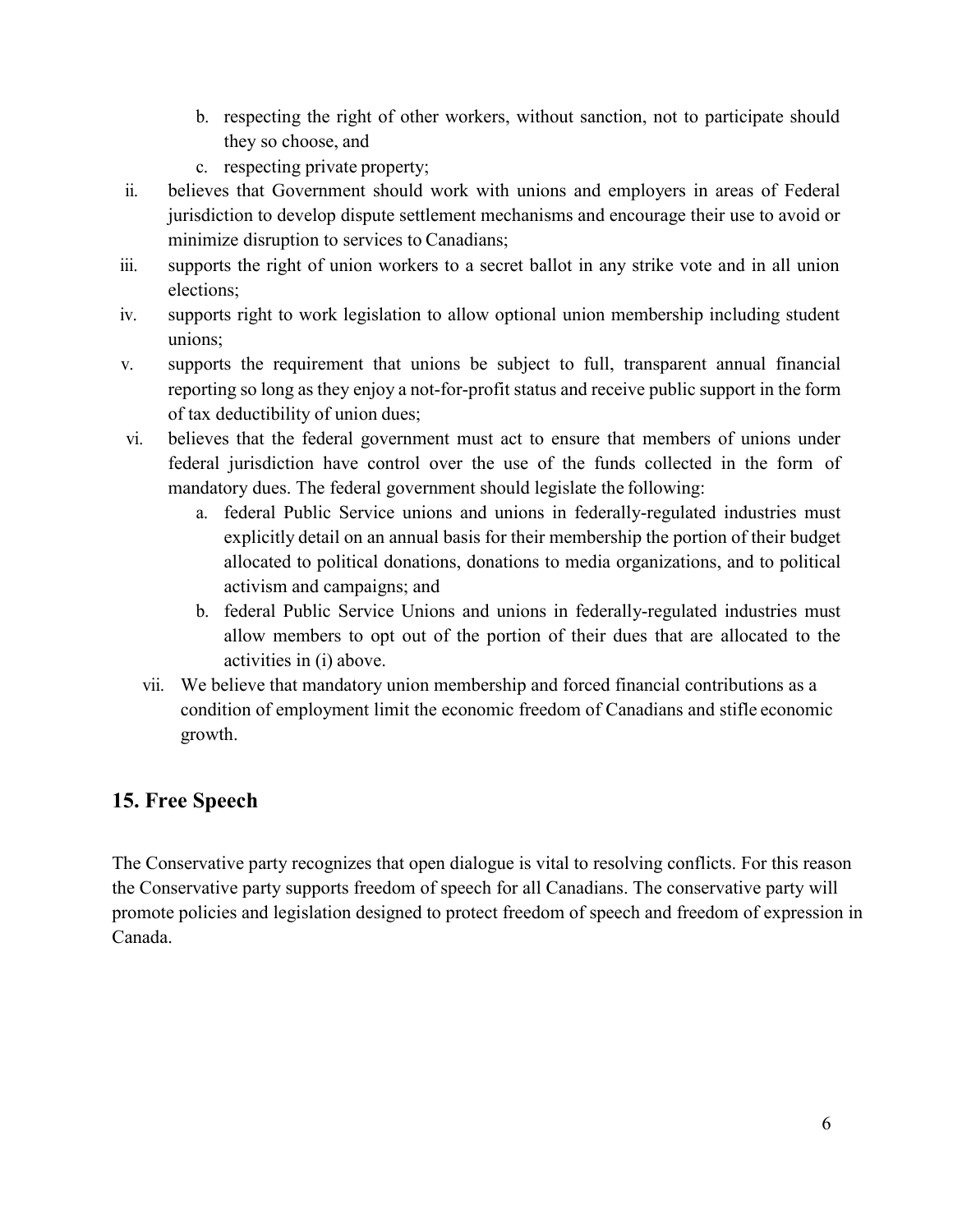## <span id="page-14-0"></span>**D) OPEN FEDERALISM**

#### <span id="page-14-1"></span>**16. Federalism**

The Conservative Party supports the restoration of a constitutional balance between the federal and provincial and territorial governments.

We are committed to the federal principle and to the notion of strong provinces within Canada. We believe the government should work co-operatively with the provinces to improve the lives of Canadians while respecting the division of power and responsibilities outlined in the Constitution of Canada.

We believe the use of the federal spending power in areas of provincial jurisdiction should be limited, and that provinces should be authorized to use the opting out formula with full compensation if they want to opt out of a new or modified federal program in an area of shared or exclusively provincial jurisdiction.

#### <span id="page-14-2"></span>**17. Reform of the Federation**

The Conservative Party believes the government should consider reforming Canadian federalism, taking into account:

- i. the need to consolidate Quebec's position within the Canadian federation due to the province not signing the *Constitution Act, 1982*;
- ii. the need to alleviate the alienation felt by the citizens of the West; and
- iii. the importance of building a long term partnership with aboriginal peoples.

We believe the new Council of the Federation is an important innovation in Canadian intergovernmental relations with the potential to improve collaboration among governments, while respecting regional diversity and flexibility within the federation. We support the work of the Council of the Federation and will encourage the development of better methods of interprovincial information sharing.

#### <span id="page-14-3"></span>**18. Fiscal Imbalance**

The Conservative Party believes that fiscal balance, brought in by Budget 2007, must be maintained.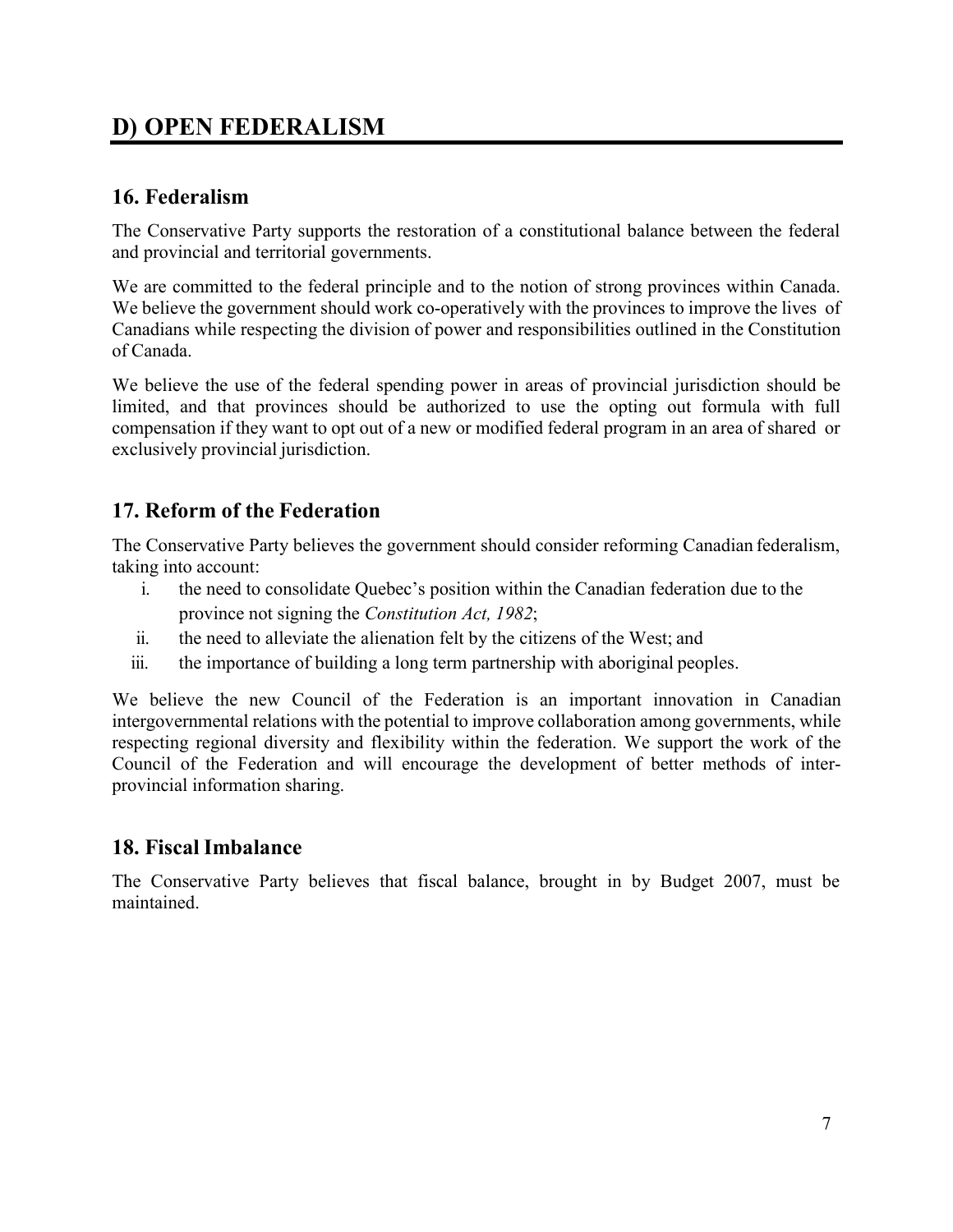### <span id="page-15-0"></span>**E) FISCAL**

#### <span id="page-15-1"></span>**19. Balanced Budget Legislation**

The Conservative Party believes the government should enact balanced budget legislation, which includes overrides for declared national emergencies or other defined, and presumably rare, circumstances.

#### <span id="page-15-2"></span>**20. Debt Repayment**

The Conservative Party believes the government should continue to pay down the national debt, thus reducing the interest payment which is the single largest federal budgetary commitment.

We support the introduction of a debt repayment plan with the main part of budget surplus being allocated to debt repayment, in order to achieve a declining debt-to-GDP ratio.

#### <span id="page-15-3"></span>**21. Tax Code Simplification**

The Conservative Party supports a simplified and understandable Income Tax Act. In order to achieve comprehensive, simplified and understandable legislation for all Canadians, we support a comprehensive review of the Income Tax Act and Canada's fiscal framework.

Canada needs a tax system for the 21st century, one that reduces compliance costs and increases transparency while promoting growth, investment, entrepreneurship and job creation.

#### <span id="page-15-4"></span>**22. Tax Relief**

The Conservative Party supports both immediate and long-term broad-based tax relief. Reducing personal income taxes is a priority for the Conservative Party because it increases the take-home pay and raises the living standard of all Canadians.

We encourage the government to continue the process of reducing business taxes. Reducing business taxes encourages both foreign and domestic businesses to invest in Canada, meaning more and better jobs for Canadian workers. Lower business taxes mean more jobs as well as greater returns for pension plan members and those who own RRSPs, mutual funds and common shares.

We believe that government should reduce capital gains tax and eliminate tax on capital gains that are reinvested. Lower capital gains taxes encourage saving and investment which means more capital for Canadian businesses, more jobs for Canadian workers and bigger returns for Canadian investors. Therefore, we support new measures in which the lifetime capital gains exemption for small business owners, farmers, wood-lot operators, and fishermen were increased.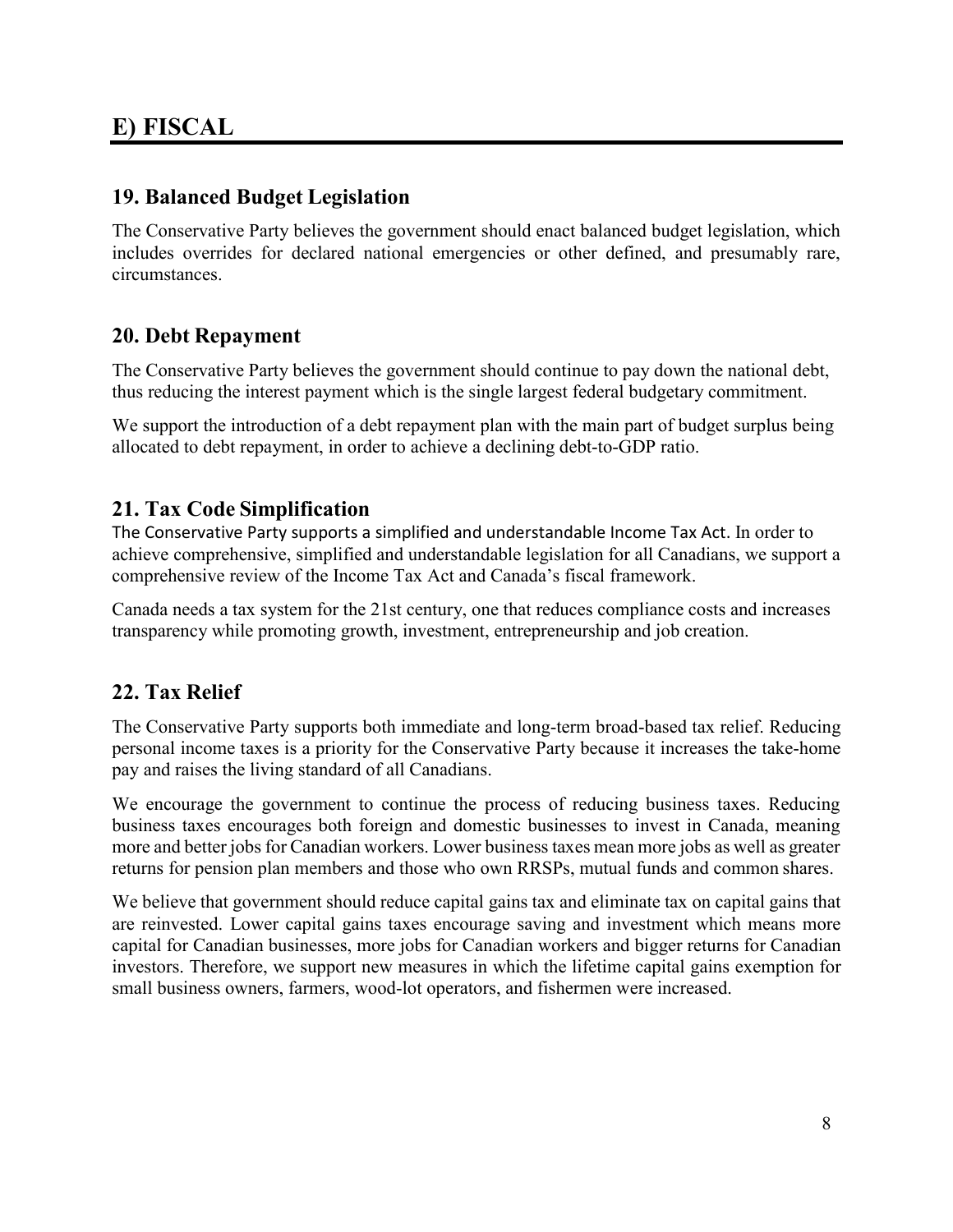We believe that payroll taxes should not exceed the amount necessary to properly fund Employment Insurance because unnecessarily high payroll taxes are a tax on job creation. Lower payroll taxes encourage hiring and business expansion.

Canada's tax system must be built on a foundation of fairness. In this regard, we encourage the government to continue to close loopholes such as the use of offshore tax havens which erode the Canadian tax base and allow companies to avoid paying Canadian taxes. The Conservative Party supports the concept that all taxation must be fair and be reasonable. The government should work to eliminate instances of taxation on taxation.

We encourage the Conservative Party to move to a less progressive tax system by reducing the number of personal income tax brackets.

#### <span id="page-16-0"></span>**23. Supporting Families**

The Conservative Party recognizes the need to support families and children. We believe that Canada's decreasing birthrate needs to be addressed by reducing the barriers facing those wishing to start and grow their families, thus ensuring the well-being and long-term sustainability of our communities.

We support tax fairness for families by eliminating inequities between single and dual income families and introducing a deduction for dependent children.

We support the elimination of all tax disadvantages to families including those who care for children at home. This recognizes the economic value of stay at home parents, and supports the introduction of tax fairness measures such as income splitting for couples with children.

We also recognize that many of our seniors lived on single family incomes as one parent stayed home and cared for their children. Our seniors deserve tax fairness to eliminate the discrepancy between single and dual family income in retirement.

We recognize the value of the home caregiver and supports tax relief for families who provide homecare.

#### <span id="page-16-1"></span>**24. Spending Controls**

The Conservative Party believes the government should strengthen enforcement and criminal code penalties for fraud involving the misuse of tax dollars.

We believe the government should introduce a system of program evaluation to ensure that all major government spending programs are independently evaluated on a regular basis. This will ensure that programs are meeting government priorities and delivering value for money.

We believe in an effective and efficient penal system. We need to implement cost controls and income earning opportunities for individual inmates and for prison institutions to reduce the burden on the taxpayer. This will also provide job-ready skills, training and work experience for the inmates upon release.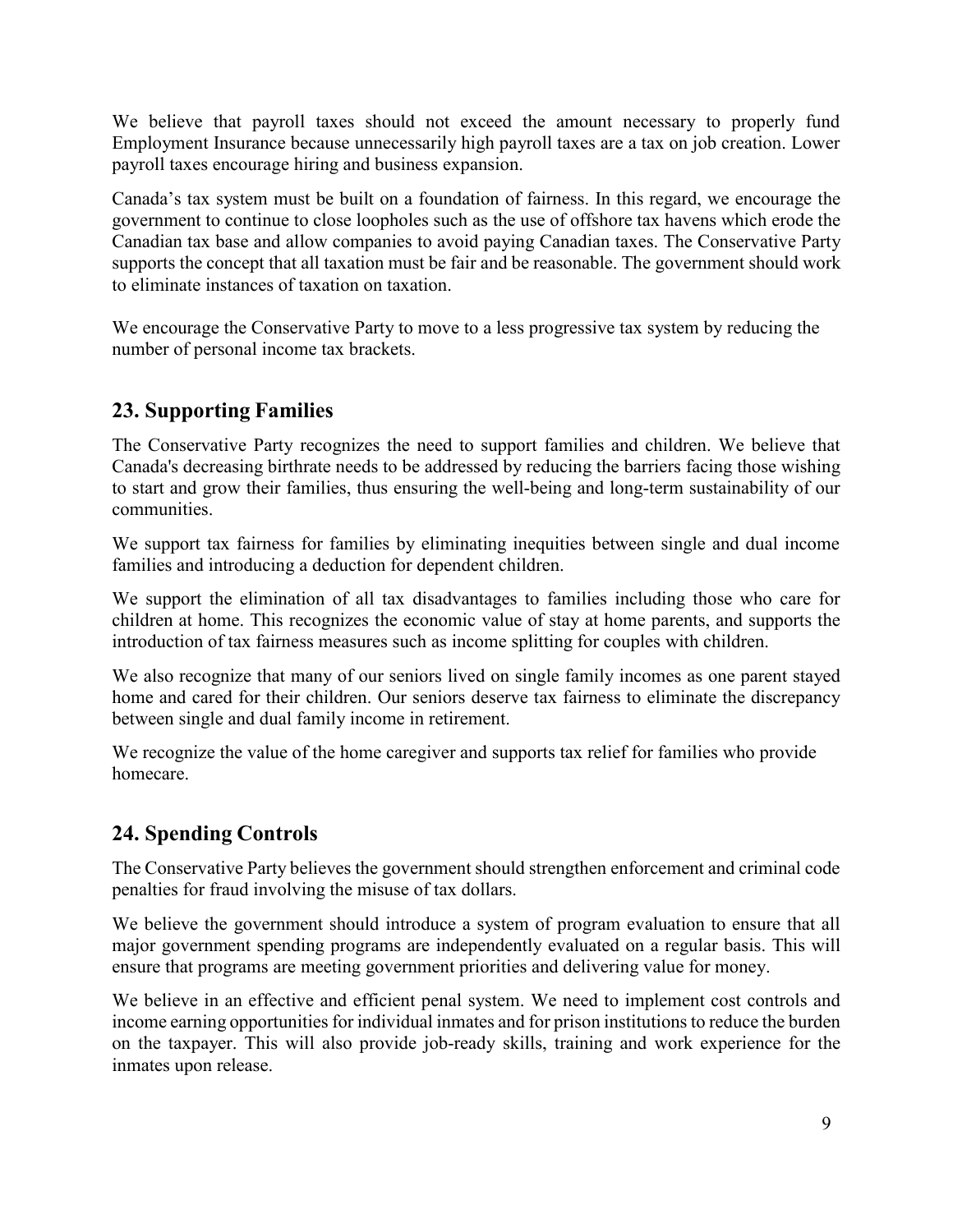#### <span id="page-17-0"></span>**25. Equalization**

Equalization is an essential component of Canada's nation building efforts. The Conservative Party believes that provinces and territories should be able to provide comparable public services at comparable levels of taxation; therefore, we support an equalization formula and a territorial financing formula which are fair to every jurisdiction and which promote economic growth.

#### <span id="page-17-1"></span>**26. Monetary Policy**

The Conservative Party supports a stable and predictable monetary policy that creates a positive climate for investment and growth for Canada within the context of the global economy.

#### <span id="page-17-2"></span>**27. Pensions**

The Conservative Party believes that company pension funds should be invested by independent trustees for the benefit of employees and should be held at arm's length, not accessible by the company or its creditors.

The Conservative Party is committed to bring public sector pensions in-line with Canadiannorms by switching to a defined contribution pension model, which includes employer contributions comparable to the private sector.

#### **28. Carbon Tax**

We believe that there should be no federally imposed carbon taxes or cap and trade systems on either the provinces or on the citizens of Canada. The provinces and territories should be free to develop their own climate change policies, without federal interference or federal penalties or incentives.

#### **29. Single Tax Return for Quebec**

A growing number of Quebecers are demanding a simplified process for collecting taxes. So, while recognizing the distinctiveness of Quebec, a Conservative government will work with the provincial government to support the application of a unique income tax return to reduce the administrative burden.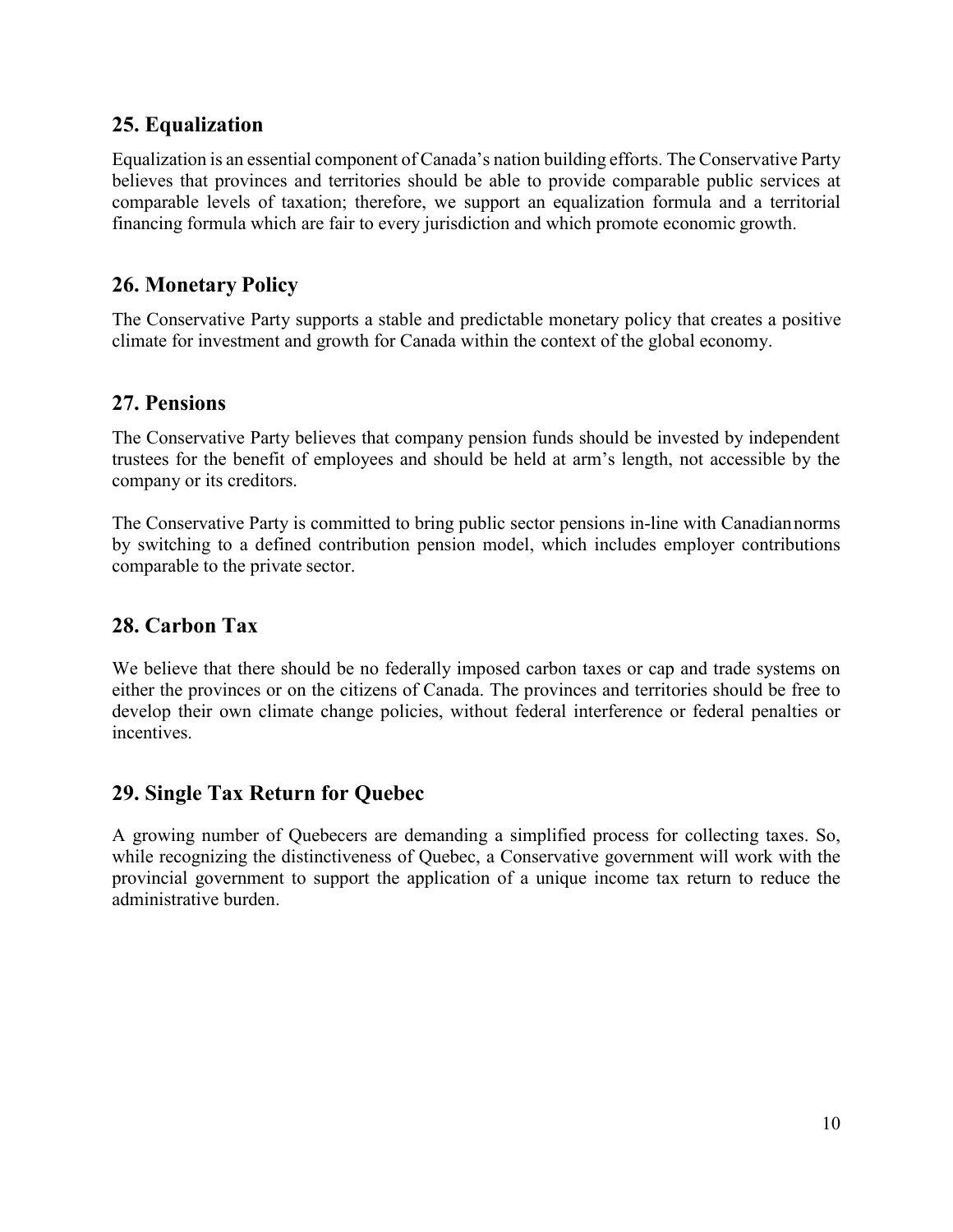## <span id="page-18-0"></span>**F) ECONOMIC DEVELOPMENT**

#### <span id="page-18-1"></span>**30. Economic Principles**

The Conservative Party believes:

- i. that it is the responsibility of government to create an economic climate in which Canadians can thrive and prosper, and with their success create quality job opportunities for Canadians;
- ii. in the principle of maximizing value-added processing in Canada, and that the government should create an economic environment that encourages Canadian businesses to export products rather than raw materials;
- iii. that a dollar in the hand of a Canadian citizen is better than a dollar in the hand of a government bureaucracy. Canadians should be enjoying a higher standard of living, a more competitive economy and greater productivity, similar to our major trading partners;
- iv. that Canada's competitive position in the world should never be impeded by a lack of ethics in Canada's government;
- v. that lower taxes and reduced government interference in the economy will result in more purchasing power in the hands of the people of Canada, which leads to a more competitive economy, greater productivity, more quality job opportunities, and a higher standard of living;
- vi. that the Government adopts an aggressive regulatoryreform process designed to eliminate red tape; and
- vii. that the government of Canada takes action to accelerate Canada's productivity growth rate by:
	- a) increasing human capital through better secondary, post-secondary and job related education as well as more efficient immigration of skilled workers; and
	- b) encouraging efficiency and innovation in small and medium-sized enterprises through greater R&D, capital investment and organizational sophistication.

#### <span id="page-18-2"></span>**31. Industrial Development**

The Conservative Party favours reducing eliminating subsidies to for-profit businesses. to the greatest extent possible. This includes eliminating corporate welfare, bailouts, grants, and government investment in for-profit businesses. The government should not provide corporate welfare to large corporations and pick winners and losers. We believe it will be possible not only to reduce, but eventually to eliminate subsidies to for-profit businesses by focusing on improving overall economic growth through facilitating competition, improving productivity, streamlining regulation and fostering innovation in concert with free and fair trade agreements.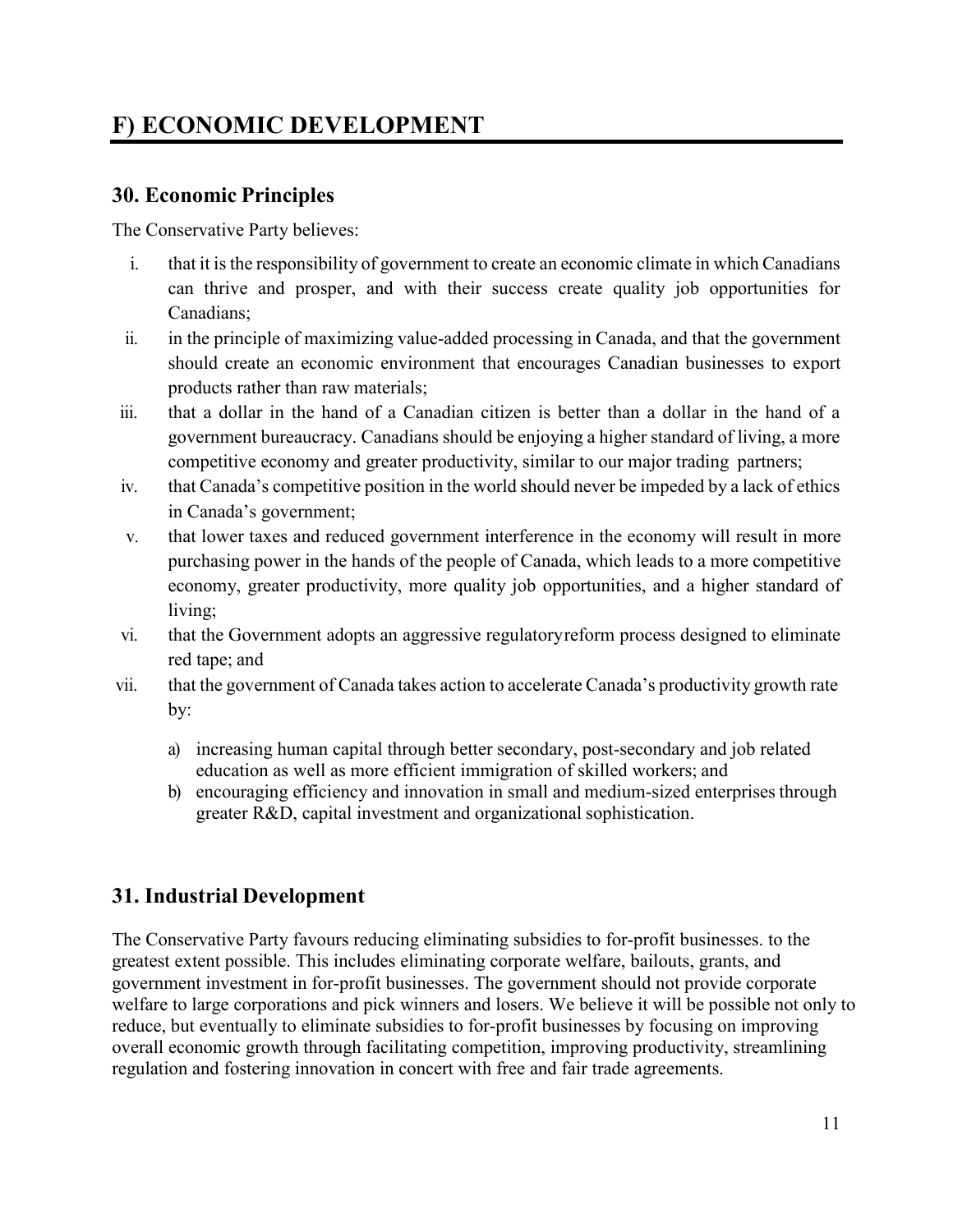We believe the government should work with international organizations and individual nations to reduce protectionist policies to secure free trade agreements. Our goal in negotiations should be to secure agreements that benefit Canadian manufacturers by allowing them to compete and succeed through competition on a level playing field. Where there is injurious harm caused by a trade action, and we have a reasonable chance of winning and/ or reversing this action, we should support an industry on a temporary basis until the trade action is resolved.

We support amending the Investment Canada Act to expand the review process to include not only the net benefit to Canada in reference to our industrial, economic and cultural policies, but also a consideration of our national security interests. This would include security of supply, technology transfer and any anti-trust implications.

We support the privatization of crown corporations that compete directly with comparable services from existing private sector institutions.

#### <span id="page-19-0"></span>**32. Science, Research and Development**

The Conservative Party supports the establishment of a single authority or single window to review big science projects according to published guidelines. These types of projects are often tied up in the bureaucracy because, under the current system, they are forced to seek funding from a myriad of departments and agencies. A single-window approach would be more transparent for the research community and more accountable to Canadian taxpayers.

We support the creation of an independent Chief Scientist who would advise and report to Parliament on scientific matters, and help coordinate science policy issues within government, and internationally. This office would be modeled on the Parliamentary Office of Science and Technology in the United Kingdom. The Chief Scientist should be mandated by Parliament to provide independent and balanced analysis of public policy issues related to science and technology. This information should be provided openly to Parliamentarians and Canadians to enable informed decisions.

We support the funding of innovation, technology and research through the granting councils. We support a competitive peer review process and enhanced transparency and accountability to determine who shall receive grants through these councils.

We recognize the importance of private sector investment in research and development of commercial applications. We recognize that the Scientific Research and Experimental Development (SR&ED) tax credit has been successful in spurring private investment in research and development. The government should work with stakeholders in all fields of research and various industry sectors to expand this tax credit. We support the elimination of the capital tax and the reduction of the capital gains tax because the effectiveness of the SR&ED tax credit relies upon the general level of tax on capital and investment. In principle, we believe the government should provide more scientific research and experimental development tax incentives.

#### <span id="page-19-1"></span>**33. Foreign Ownership Restrictions**

The Conservative Party supports relaxing foreign ownership rules on Canadian industry in concert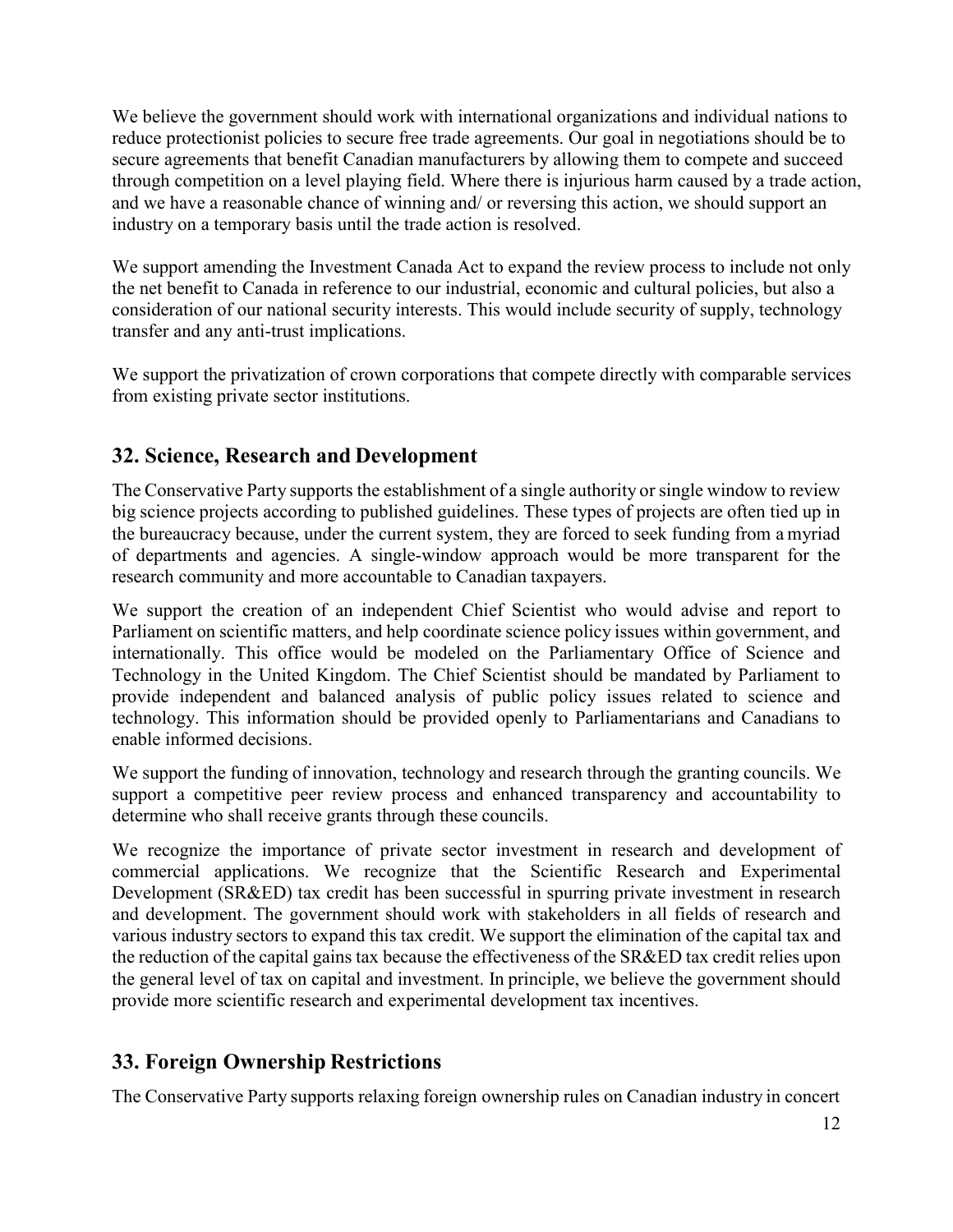with our major trading partners in the telecommunications, broadcast distribution, and airline industry. We believe the government should conduct an immediate review to determine whether to reduce or completely remove these rules.

#### <span id="page-20-0"></span>**34. Infrastructure**

The Conservative Party believes the government should allocate a portion of federal retail gasoline taxes to the provinces and territories to fund infrastructure.

To augment direct Government support for infrastructure, the Conservative Party supports using the P3 funding model to expand and hasten the renewal of Canada's infrastructure.

#### <span id="page-20-1"></span>**35. Financial Institutions**

The Conservative Party believes that government should protect the best interests of consumers by fostering competition and ensuring that the financial services sector is appropriately regulated, balanced with stability and opportunity for success and growth in these institutions.

#### <span id="page-20-2"></span>**36. National Securities Regulator**

The Conservative Party recognizes that efficient capital markets are vital to Canada's prosperity and that a single, national, securities regulator with robust enforcement powers is the most effective way to fight white collar crime and protect the savings and investments of Canadians. We believe the government should work with the provinces and territories to create such a regulator.

#### <span id="page-20-3"></span>**37. Regional Development**

The Conservative Party recognizes that regional development policies are an important part of any comprehensive strategy to assist the regions of Canada to meet the opportunities of the new global economy. Regional development agencies, like ACOA, WED, FEDNOR and CED-Q, must be depoliticized and focused on attracting new private sector investments.

The very essence of economic development, nation building, and regional development is the free flow of resources. The Conservative Party supports the extension of Canada's pipeline network to Atlantic Canada as a means of creating Canadian jobs and reducing our dependence on foreign oil.

#### <span id="page-20-4"></span>**38. Intellectual Property – Patent Legislation**

The Conservative Party supports the creation of a process to allow the patent holder to restore time lost on 20-year patent protection due to delays in government approvals.

The Conservative Party supports small and medium sized businesses and their need to commercialize innovation. To this end we support a shorter and simplified patent process.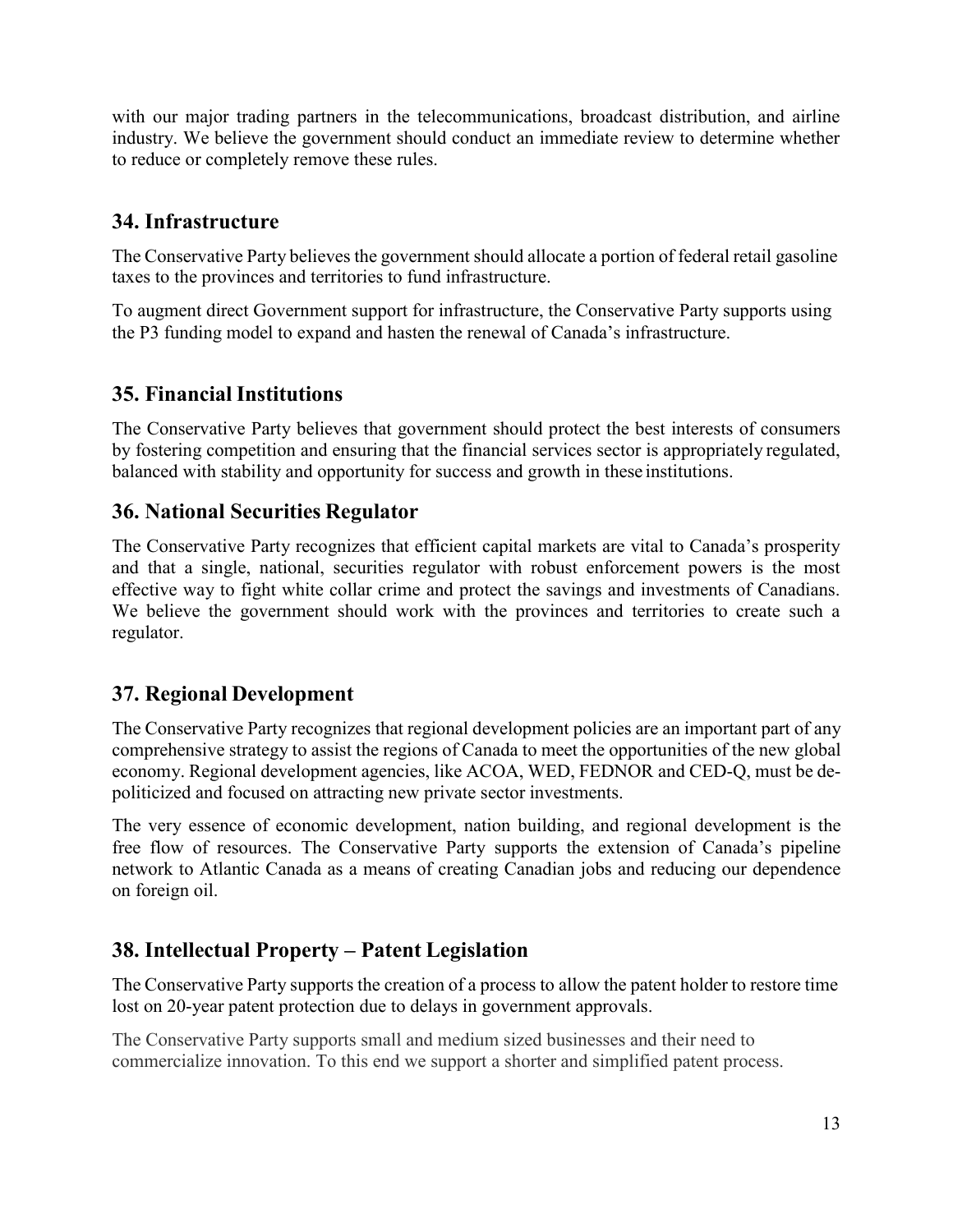#### <span id="page-21-0"></span>**39. Copyright Legislation**

The Conservative Party believes the objectives of copyright legislation should be:

- i. to create opportunities for Canadian creators to enjoy the fruits of their labour to the greatest possible extent;
- ii. to ensure the rights of Canadian creators are adequately protected by law;
- iii. that these rights are balanced with the opportunity for the public to use copyrighted works for teaching, researching and lifelong learning;
- iv. to continue to allow an individual to make copies of recordings of musical works and video for that person's personal and individual use; and
- v. that enforcement is applied fairly and in accordance with international standards.

We believe that reasonable access to copyright works is a critical necessity for learning and teaching for Canadian students and teachers, and that access to copyrighted materials enriches lifelong learning and is an essential component of an innovative economy.

We believe the government should give consideration to educational public policy goals within the copyright framework and work with industry to increase awareness and to develop a public education campaign to better inform users and creators of the copyright laws in Canada.

We support the elimination of the levy on blank recording materials.

#### <span id="page-21-1"></span>**40. Northern Development**

The Conservative Party believes it is essential to the economic development of the three northern territories to ensure they retain 100% of resource royalties through comprehensive resource revenue sharing agreements with the federal government.

Decisions about the North should be made in the North, by empowering Northerners through the devolution of responsibilities from Indigenous and Northern Affairs Canada to the three democratically elected Territorial and Indigenous governments.

We support strategic investments in nation building: power, communication, defense, and transportation infrastructure and scientific research and technological innovation to enable Northern solutions to employment, education, health and social challenges.

#### <span id="page-21-2"></span>**41. Arctic Sovereignty**

The Conservative Party believes that demonstrating Canada's presence in the Arctic requires both political and economic development in northern Canada. We believe the government should:

- i. work with the territories to streamline regulatory processes;
- ii. make substantial strategic investments in the territories, particularly in transportation infrastructure; and the development of icebreaking capabilities consistent with Canada's need to exert Arctic sovereignty and promote year-round development;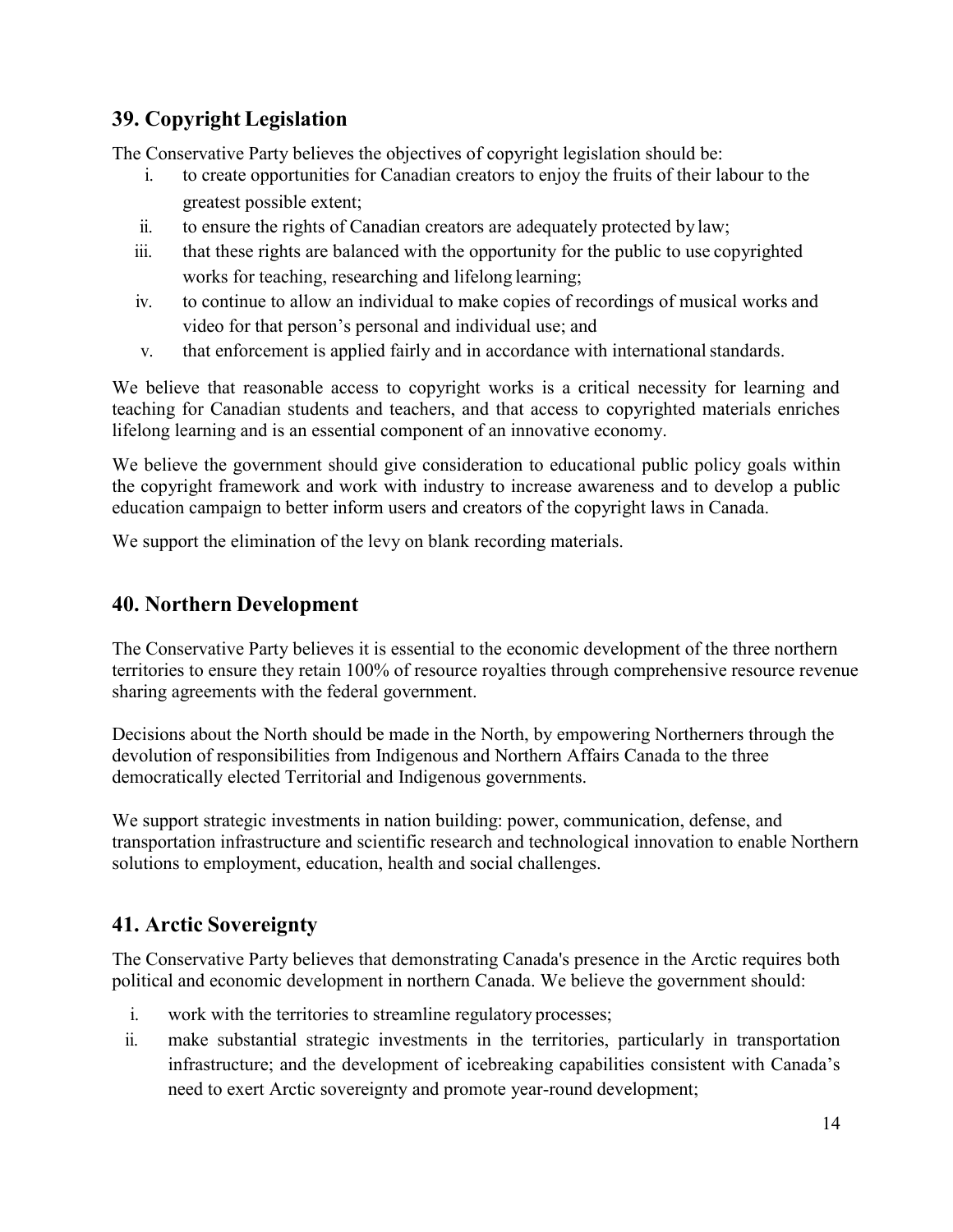- iii. fast-track the devolution of "provincial type" responsibilities to the territories from Indian and Northern Affairs Canada and other federal departments; and
- iv. work in partnership with the governments of Yukon, NWT, and Nunavut to assert and maintain sovereignty in the Canadian Arctic with clear, effective and consistent rules and with an integrated, coordinated resource management approach to meet the challenges associated with increased exploration, development and marine traffic in the Arctic.

#### <span id="page-22-0"></span>**42. Long-Term Energy Framework**

The Conservative Party believes that Canada has a natural economic advantage due to an abundance of fossil fuels, uranium, renewable sources of biomass fuel, hydro power generation, and some of the world's best wind regimes.

We believe that government should develop a renewable and non-renewable energy framework which takes into account outstanding obligations and which will meet our long-term requirements for domestic consumption and export.

We believe that strengthening energy market integration will ensure greater reliability of energy supplies across Canada. We encourage the government to explore ways to reduce barriers to the movement of energy products across provincial and other borders. The government of Canada should provide leadership and work closely with provincial and territorial governments to align energy goals in the best interests of all Canadians and seek to achieve a positive impact onenergy infrastructure development, energy supply and energy demand in Canada by removing artificial barriers to interprovincial and international energy trade.

We continue to support exploration for fossil fuels, pipeline construction, transportation efficiencies and plant improvements to increase energy conversion efficiencies and reduce pollutant and greenhouse gas discharges.

We support the application of nuclear energy and its associated industries to provide energy to Canadians while reducing negative impacts on the environment.

We believe the government should support and encourage the private development of alternative sources of energy and fuels, including: wind, solar, and geothermal sources of energy; alternative transportation fuels including bio-diesel from oil seed crops and methanol, ethanol or methane from biomass and organic waste; fuel cell technology and the use of hydrogen as transportation fuel.

We believe that pipelines provide effective and efficient transportation of fossil fuels and will work to insure that Canada has an efficient pipeline network, and that legislation implemented through the National Energy Board ensures any liability from pipeline operation and abandonment is assumed by the operator of the pipeline and not the public, or the property owner through which the pipeline passes.

#### <span id="page-22-1"></span>**43. Mining**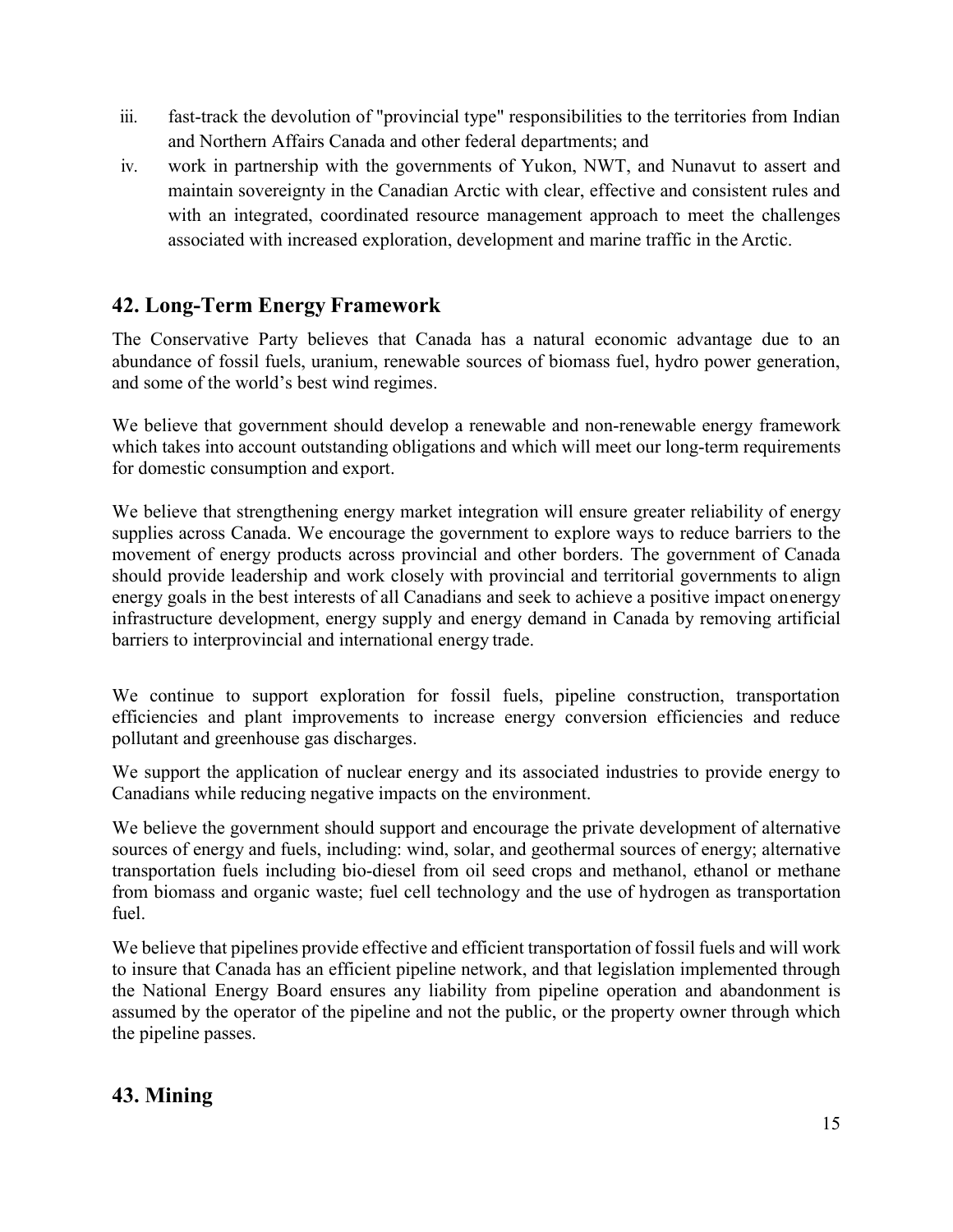The Conservative Party supports positive policies pertaining to the mining industry for the future such as:

- i. increased investment in geosciences programs and research; and
- ii. streamlining regulatory processes related to these industries.

#### <span id="page-23-0"></span>**44. Long-Term Energy Framework**

We believe the government should support and encourage the private development of the Energy East pipeline. In 2013, Canada was forced to import 634,000+ barrels of oil every single day, or 42.8% of the oil Canadians used. This was imported from foreign countries at world prices, while we exported oil produced in Canada to the USA at discounted prices. The Energy East pipeline will replace our dependence on foreign crude with Canadian crude to be refined in Canadian refineries. The \$26 billion Canada spent purchasing foreign crude in 2013 would remain in Canada to create jobs for Canadians, taxes and royalties to fund healthcare, education, and prosperity for all Canadians.

#### **45. ABC's of Competition. ABC's of Competition – Airlines, Banking, Cellphones & Beyond**

CPC believes policies improving economic and personal freedom of everyday Canadians are a unifying national priority. We further believe that increased competition – in airlines, banking, cell phones, & beyond – is the game changer to catapult product innovations, freedoms of choice, and purchasing power, towards the highest standards of living.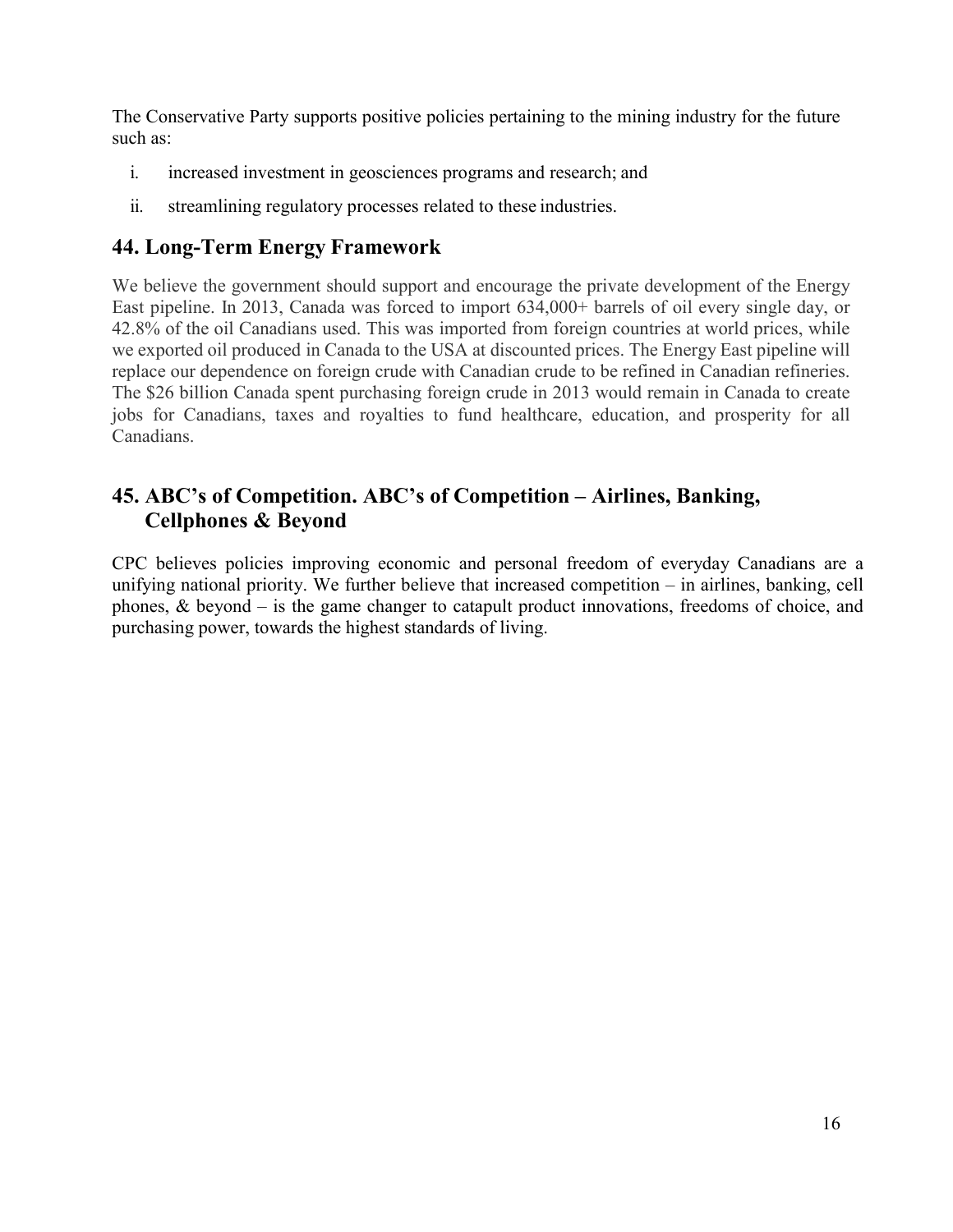### <span id="page-24-0"></span>**G) TRADE**

#### <span id="page-24-1"></span>**46. International Trade**

The Conservative Party of Canada strongly supports international trade initiatives that will generate increased economic activity, jobs, and a greater understanding and collaborative relationship between emerging economies and our democratic, streamlined regulatory, free enterprise approach to governance.

The Conservative Party believes that the government is responsible for taking the lead in working with its provincial partners to eliminate inter-provincial trade barriers in transportation, commerce, labour, and capital mobility.

We support bringing more security to existing trade related jobs. To create new employment opportunities, our trade agenda will focus on diversifying both the products we sell abroad and the markets into which we sell those products. We emphasize the importance of secure accessto international markets through a rules-based trading system. We believe that Canada should strive to maximize the benefits we have as a free trading nation, and emphasizes the need to establish trading relationships beyond North America.

In future rounds of trade negotiations, we believe the government should:

- i. vigorously pursue the reduction of international trade barriers and tariffs;
- ii. pursue the elimination of trade-distorting government export subsidies within clearly established time limits; and
- iii. seek a clear definition of what constitutes an export subsidy.

We support efforts by the government to develop new markets for Canadian goods and services by emphasizing the development of trade ties with emerging markets.

In recognition of freshwater as a critical resource to the future of Canadians, we believe that there should be an investigation into the protection and security of our long-term freshwater resources as they pertain to exportation as a commodity.

We believe the government should strive to maximize the benefits of our cross border trade by reducing or removing impediments to the efficient flow of goods, services and people at border crossing points. The government should also pursue agreement on standards for secure identification of cross-border travelers that are both affordable and convenient.

#### <span id="page-24-2"></span>**47. Inter-provincial Trade**

The Conservative Party of Canada believes that the inefficiency and economic constraints posed by interprovincial trade barriers should be eliminated to as full extent as possible. We believe that free trade principles should apply to all sectors of the economy.

We believe the government should take the lead with its provincial partners, especially to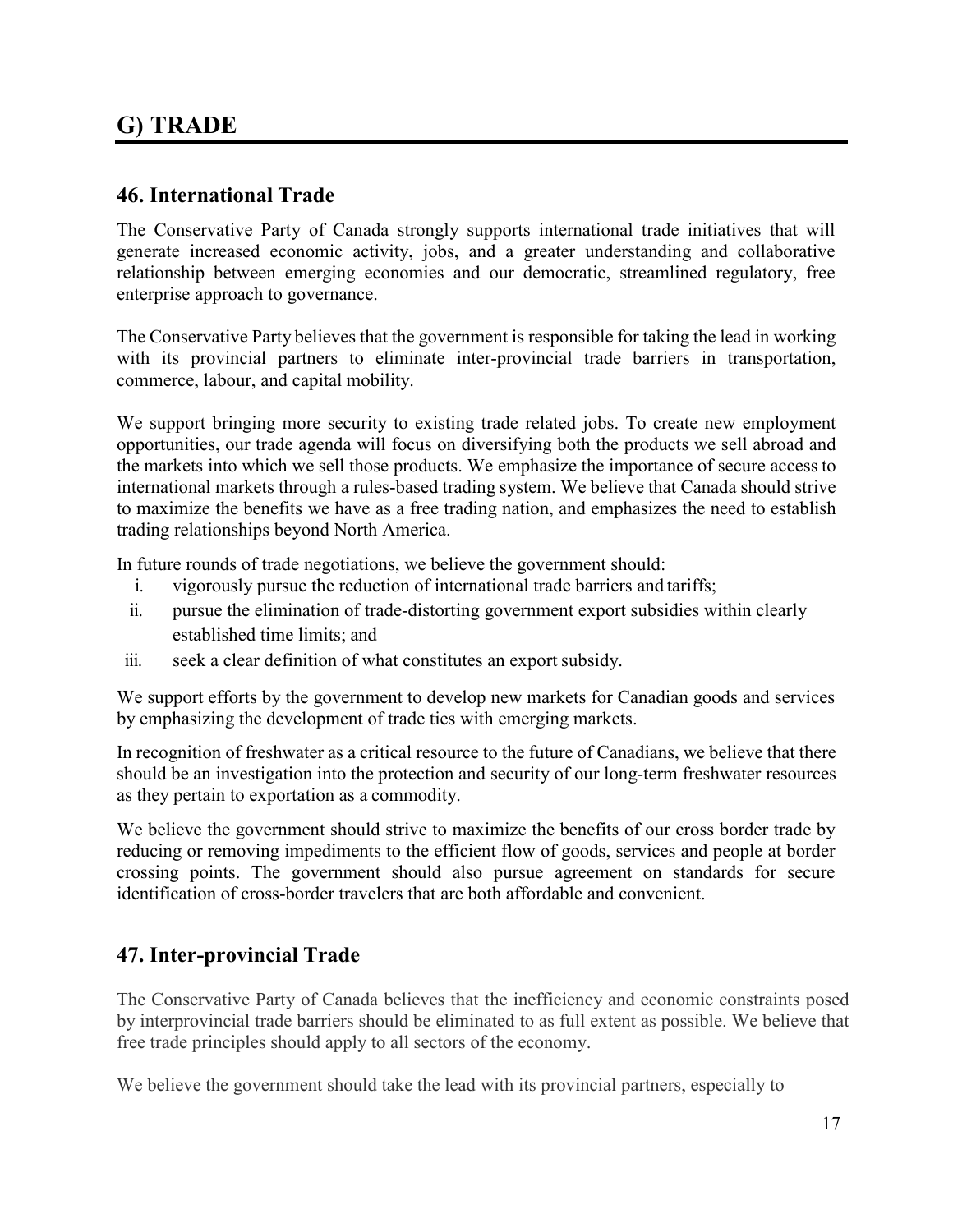modernize and eliminate inter-provincial trade barriers in transportation, commerce, labour, and capital mobility.

The Conservative Party of Canada supports interprovincial harmonization of professional and trades certifications and training to encourage more labour mobility and portability of qualifications within Canada. This will support greater employment and allow the development of a more skilled labour force to train, graduate, and work throughout Canada without impediment.

We believe that the federal government should work with the provinces and territories to modernize the Agreement on Internal Trade in accordance with international trade agreements, including a national dispute resolution process.

#### **48. Interprovincial Trade of Alcohol**

The Conservative Party of Canada shall work with provincial and territorial partners to ensure the trade of beer, wine, and liquor across provincial borders is in line with the principles of free trade and that barriers to this trade are eliminated in the spirit of cooperation and efficiency.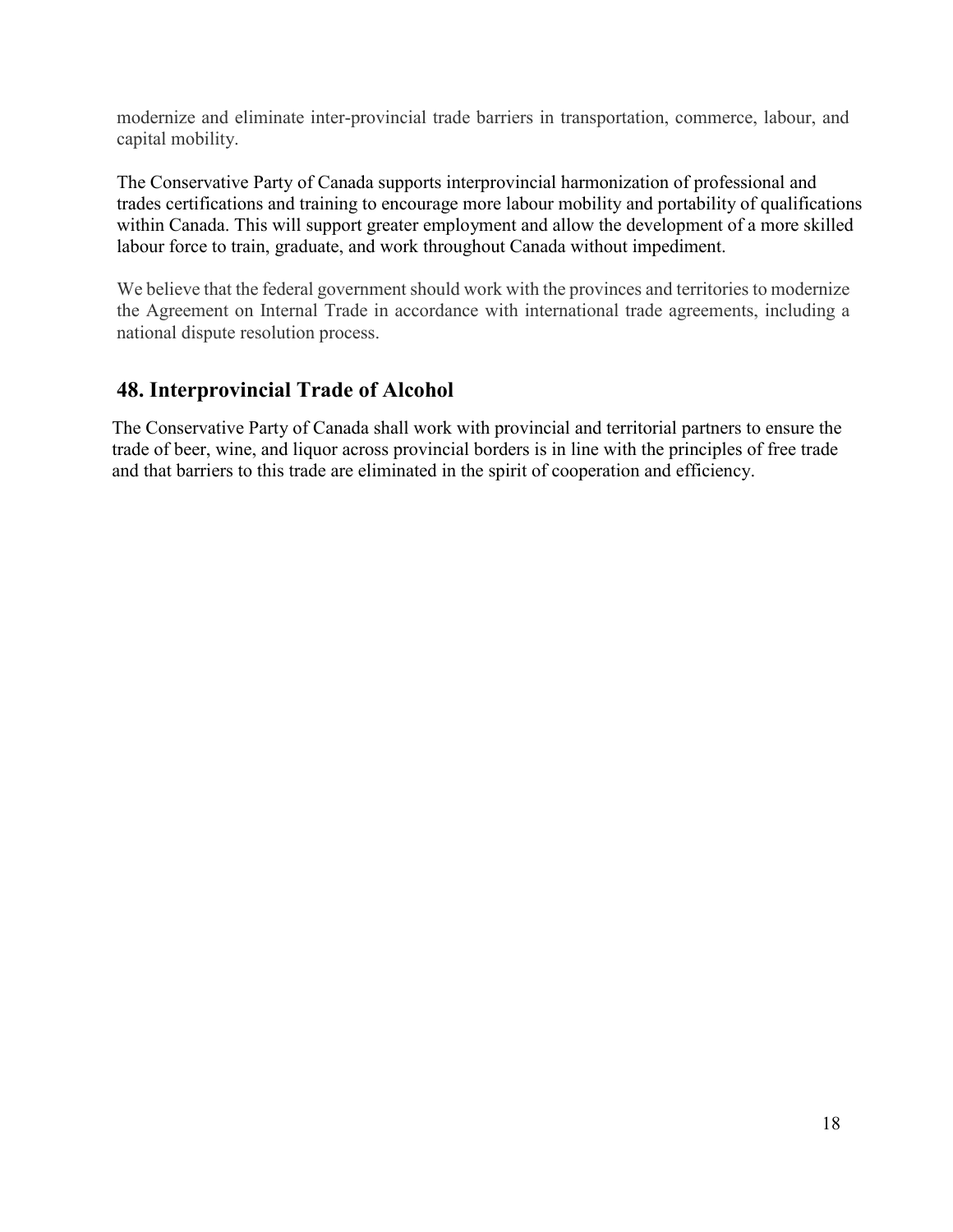## <span id="page-26-0"></span>**H) TRANSPORTATION**

#### <span id="page-26-1"></span>**49. Transportation Principles**

The Conservative Party supports a modern, efficient transportation system that is integral to the well-being of Canada's economy, and essential for Canada to be competitive in continental and global markets.

We support public-private infrastructure investment as part of a comprehensive approach to improving and sustaining a world-class transportation system.

We believe that ensuring access to future transportation infrastructure for people with disabilities is a fundamental priority for all future public or private transportation installations.

We support the reduction or elimination of federal government fees, levies, taxes and rents, hidden and otherwise, associated with Canada's national transportation system.

We believe that it is an important ongoing responsibility of government to improve border crossings and alleviate congestion at the border. This will result in the timely delivery of goods.

We also recognize the need for improving security and improved relations with the United States and recommends that the feasibility of a North American perimeter be studied.

We believe the government should assume responsibility for legitimate Customs and Immigration costs for all points of entry into Canada.

We believe the government should improve the security of Canada's transportation system, including ports and marine facilities.

#### <span id="page-26-2"></span>**50. Air Transportation**

The Conservative Party believes the government must negotiate reciprocal "Open Skies" type agreements where it is deemed to be in Canada's overall interest.

We support strong accountability mechanisms for the corporate governance of Canada's airport authorities.

We support ensuring airlines are represented on the board of NAV Canada.

#### <span id="page-26-3"></span>**51. Ground Transportation**

The Conservative Party believes the government should work with the provinces and utilize revenues from the federal fuel excise tax as a source of funding to achieve a truly 'National Highway System.'

We believe the government should work in partnership with the provinces and territories to achieve an integrated transportation system.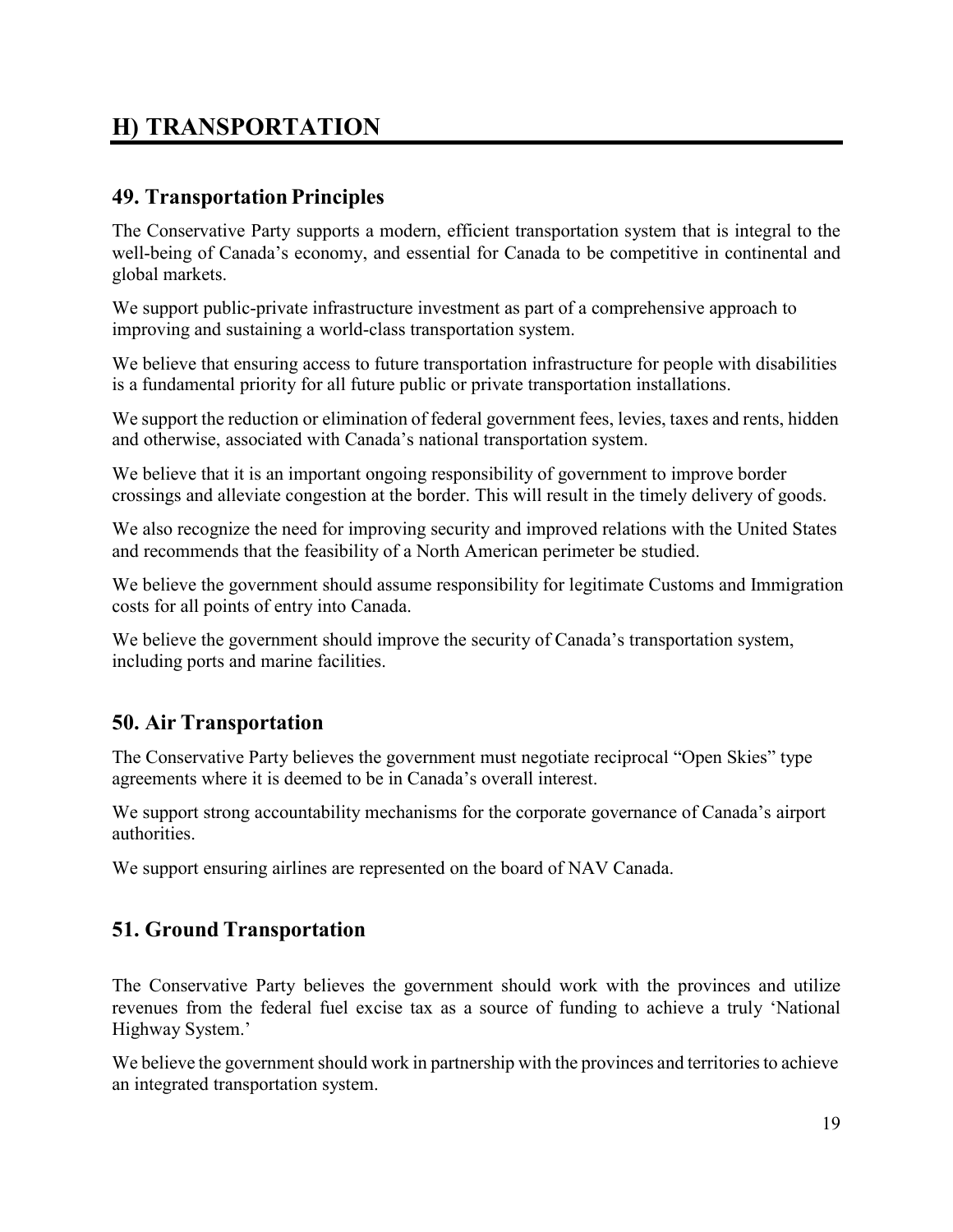We believe that, in order to reduce automobile-rail accidents at level crossings, the government should continue to ensure that railroad owners take more responsibility for ensuring consistency in level crossing markings and equipping rail cars with side reflectors.

### **52. Increasing Airline Choice for Canadians**

In close partnership with provincial/territorial governments, airport authorities across the country, and industry partners, the Conservative Party will both introduce & actively promote a new framework for increased domestic & foreign airline competition in Canada, including experimentation with cabotage on a trial basis on select routes.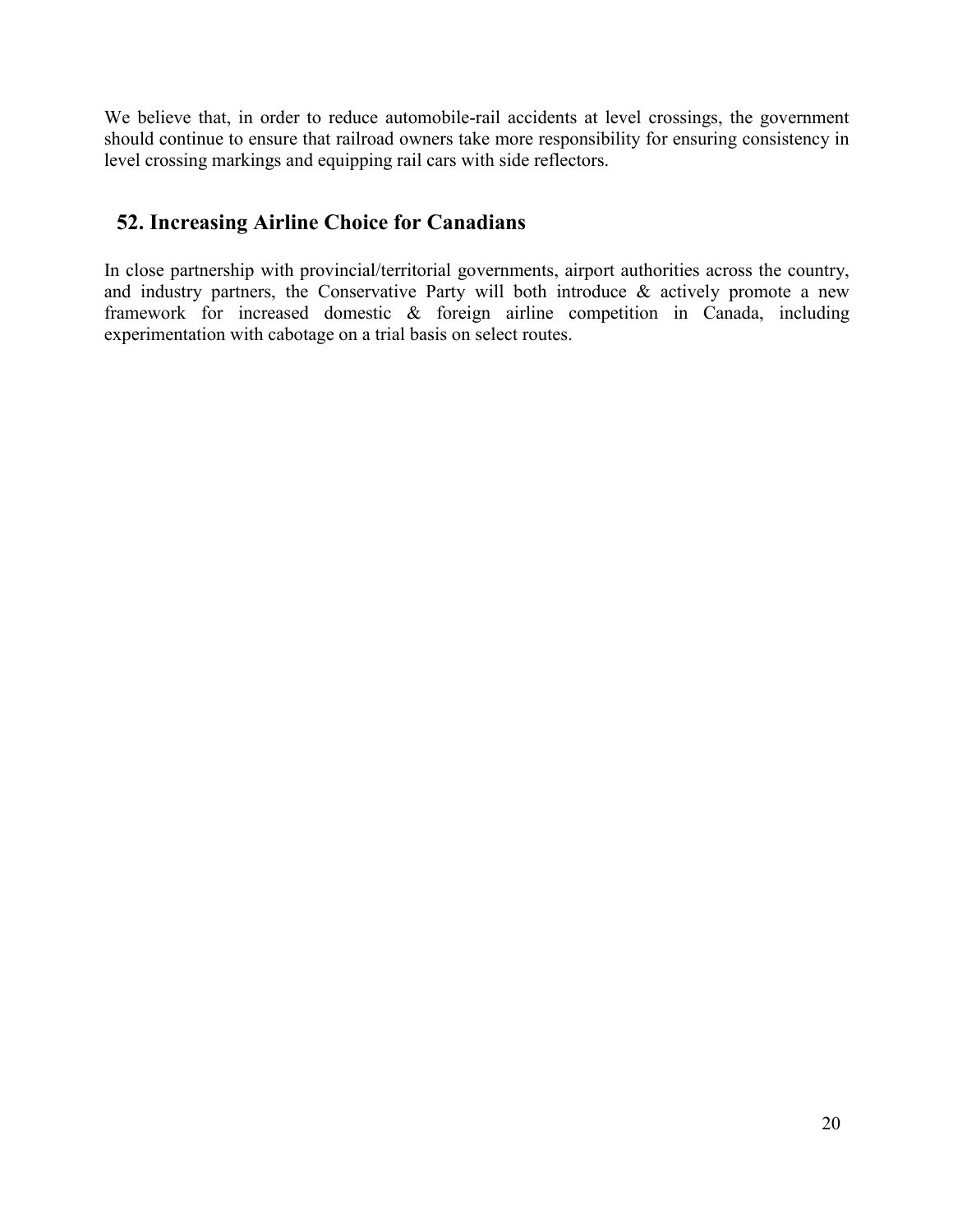## <span id="page-28-0"></span>**I) ENVIRONMENT**

#### <span id="page-28-1"></span>**53. Environmental Principles**

In order to have a strong economy and maintain good health, Canada must have strong, coordinated and achievable environmental policies. The Conservative Party believes that responsible exploration, development, conservation and renewal of our environment are vital to our continued well-being as a nation and as individuals.

We believe that it is the responsibility of government to ensure that the sometimes competing values of preserving the environment and creating jobs are maintained in proper balance.

We believe that all environment and energy initiatives should be reviewed.

We believe that an effective international emissions reduction regime on climate change must be truly global and must include binding targets for all the world's major emitters, including China and the United States.

We believe that Canada should create a program to heighten public awareness to the economic benefits of environmental solutions which minimize the waste of resources.

We believe that Canada should establish a program of tax credits to promote environmental solutions in the areas of transportation and entrepreneurial innovation, among others.

We believe that the federal and territorial governments should make joint investments to study and address climate change adaptation in the North.

#### <span id="page-28-2"></span>**54. Clean Air and Smog Reductions**

The Conservative Party supports the legislated emissions caps to reduce smog-causing pollutants such as nitrogen oxide, sulphur dioxide, and volatile organic compounds, ground level ozone and particulate matter.

We support stringent vehicle fuel efficiency and exhaust emission standards.

#### <span id="page-28-3"></span>**55. Alternative Energy and Transitional Fuels**

The Conservative Party believes the government should promote alternative energy (such as wind, solar, geothermal), transitional fuels (such as biodiesel, ethanol, natural gas), and the development of hydrogen as a fuel. The expense of assuring the security of traditional fuel sources and concerns over pollution makes the use of these energy sources necessary.

We believe the government should enhance tax incentives for energy efficient measures which lead to a cleaner environment.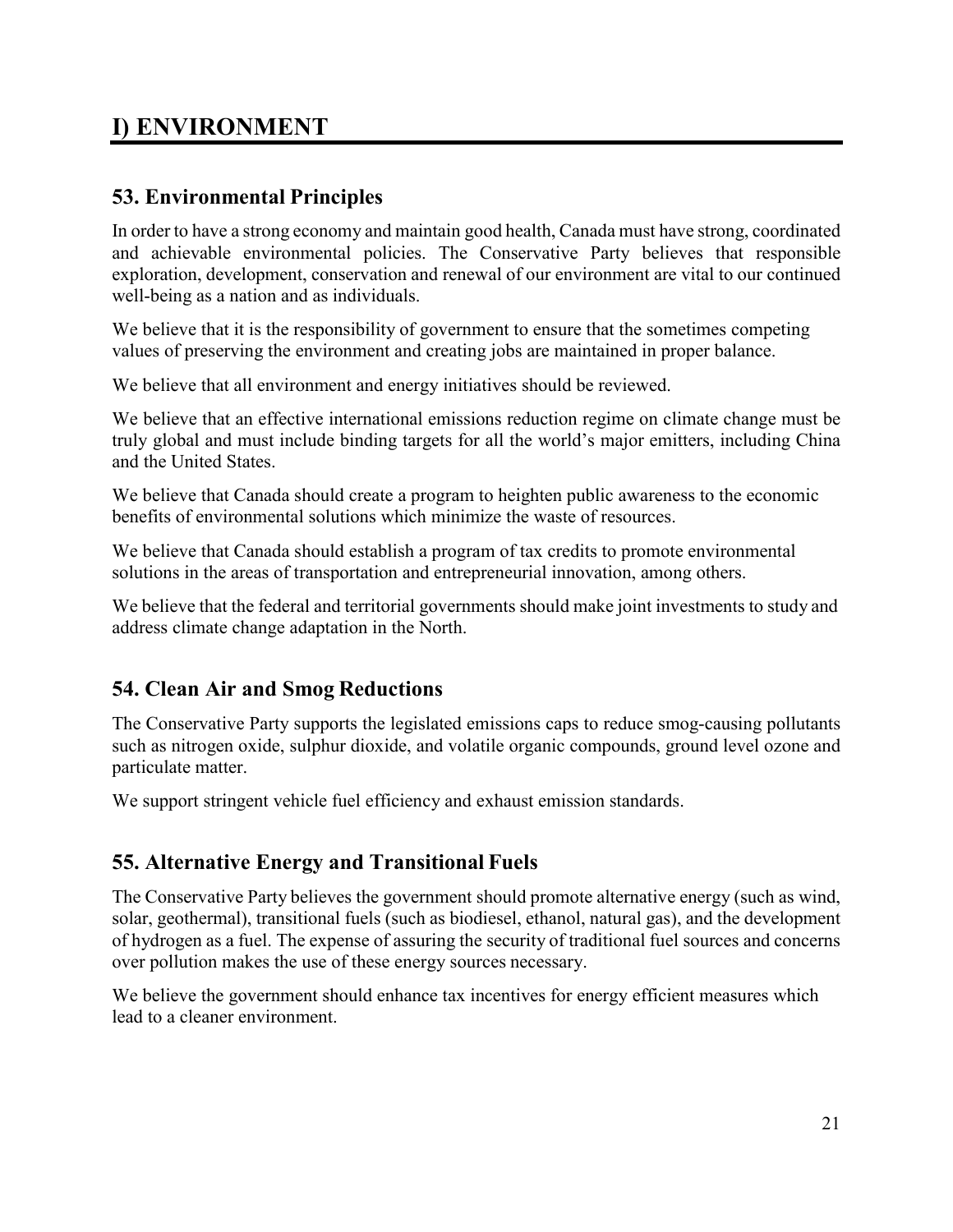We believe the government should work with the provinces and territories to promote the development of ecological recycling plants, using incinerators that capture waste gas and transform it into energy.

#### <span id="page-29-0"></span>**56. Contaminated Sites**

The Conservative Party supports initiatives to provide stable long-term funding for the cleanup of contaminated sites in cooperation with the provinces, territories and municipalities.

We believe the government should continue to remove roadblocks that discourage the private sector from cleaning and developing contaminated land:

- i. amend the *Income Tax Act* to allow remediation expenses to be treated as a deductible expense;
- ii. introduce legislation to terminate regulatory liability upon issuance ofregulatory approval of remediation to encourage development of brownfields, reversible only in emergency and in cases of fraud;
- iii. create an insurance fund for post liability insurance claims. This will permit the quantification and spreading of development risk through insurance, reinsurance and diversification of ownership; and
- iv. provide economic incentives to the private sector to clean up contaminated lands.

#### <span id="page-29-1"></span>**57. Offshore Resource Development**

To capture economic, social and net environmental benefits, the Conservative Party believes the government should promote exploration and development of offshore resources along all our coastal waters. This should be carried out in cooperation with the provinces and territories, affected First Nations, private industry and other relevant business, scientific and environmental groups.

We believe that companies should follow best practices and the precautionary principle to mitigate environmental risk.

We believe government should allow for arms-length regulatory processes to ensure safe and environmentally responsible practices in the exploration for and development of these natural resources.

We believe government should consider the potential of these natural resources before designating new Marine Protected Areas.

We support ensuring that accurate and complete information on the risks and benefits of such developments is made available to the public.

#### <span id="page-29-2"></span>**58. Water - Great Lakes**

The Conservative Party believes the government should: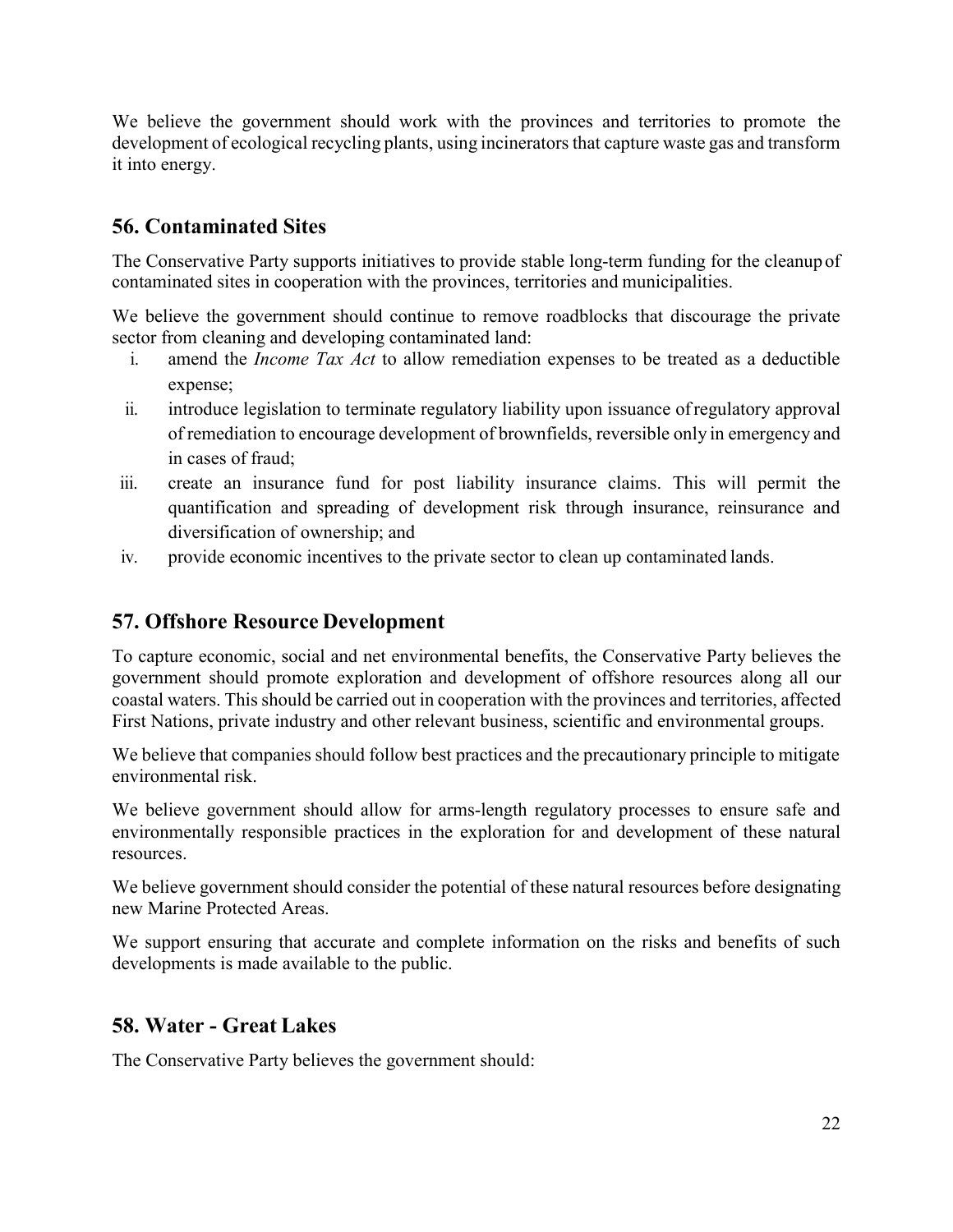- i. continue working with the United States and the provinces to address critical threats to the sustainability of our shared resource, the Great Lakes and St. Lawrence River basin;
- ii. address the threats to our shared resource, including water levels, invasive species, pollution and other threats to the tourism industry and the living conditions and economic well-being of area residents;
- iii. provide adequate funding to fulfill its commitment to this region, which is home to 16 million Canadians and is a crucial source of clean air, drinking water, food, shelter, health, employment and recreation, as well as Canada's highest concentration of industry; and
- iv. establish long-term outcomes; translate them into real plansfor the basin; apply a consistent basin-wide approach for issues that span the entire basin; clarify responsibilities offederal and provincial governments; and recognize constitutional authority of the provinces.

#### <span id="page-30-0"></span>**59. Illegal Oil Dumping**

The Conservative Party believes in the following initiatives:

- i. expanded oil-dumping detection;
- ii. prohibitions to prevent ships from entering sensitive sea areas;
- iii. legislation requiring ship operators to account for their ships' waste; and
- iv. incentives to dump waste at our port facilities, not in our waters.

We support increased fines for illegal oil dumping, a practice that kills hundreds of thousands of sea birds every year along Canada's coastlines. Ship operators caught illegally dumping oil should face criminal charges and be prevented from plying Canadian waters.

#### <span id="page-30-1"></span>**60. Aquifer Mapping**

The Conservative Party supports the development of a long-term plan in cooperation with the provinces and territories to create an inventory that could define significant and key aquifers and establish policy to protect the quality and sustainability of Canada's major aquifers. With the threat of groundwater resources becoming depleted in Canada we will face increasing need to understand the extent and replenishment of aquifers.

#### <span id="page-30-2"></span>**61. Aquatic Invasive Species**

The Conservative Party believes the government should in cooperation with local, provincial and international governments make mandatory the existing voluntary guidelines for ballast water management practices and enforce compliance for all ships carrying ballast water.

We believe the government should ensure all ships plying Canadian waters built after a set date have proper ballast water treatment technology and implement economic incentives. This willsee ship owners and operators rewarded for improved ballast water treatment practices. Such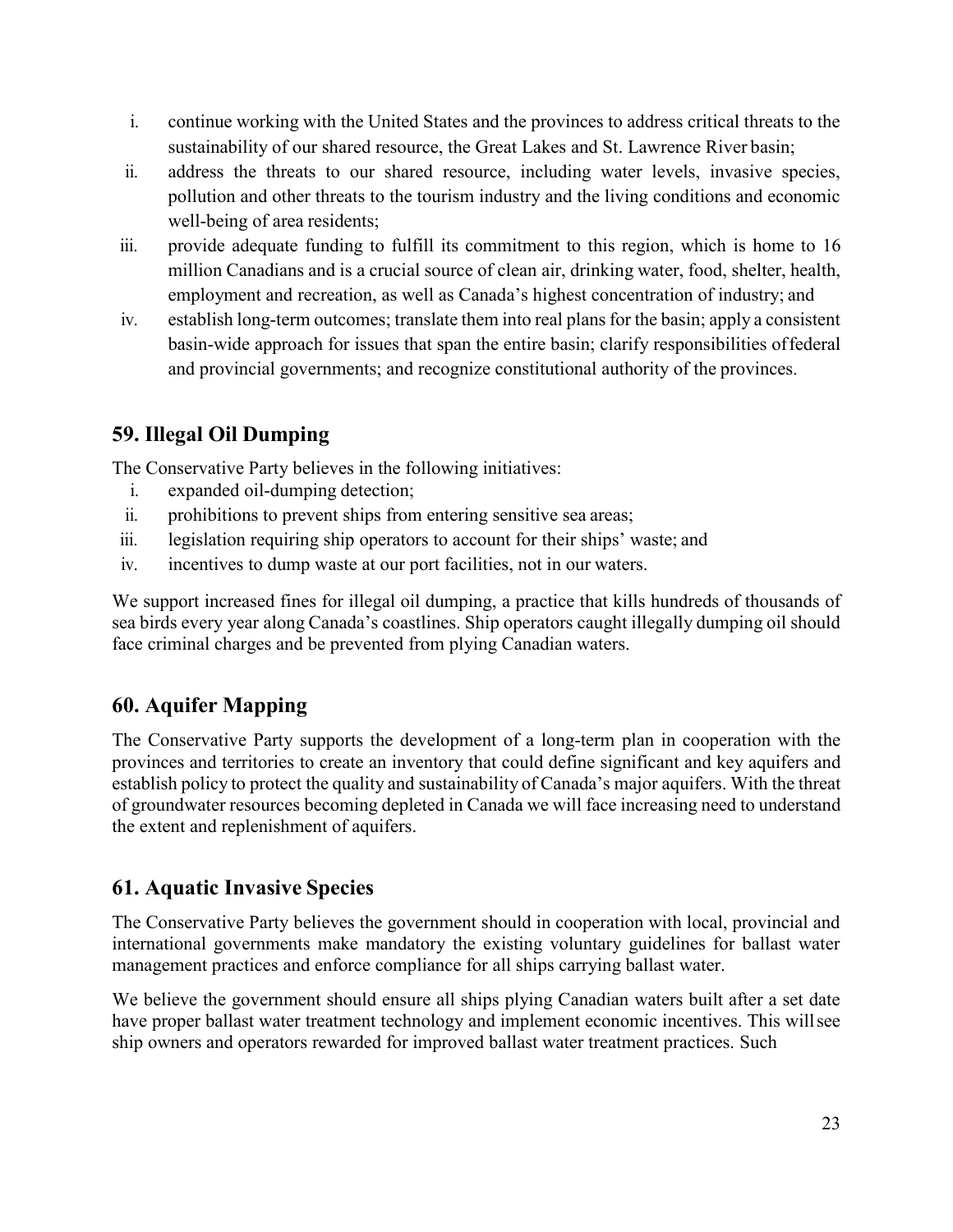measures will address the introduction and spread of aquatic alien invasive species that severely impair biological integrity and threaten the economies of water-dependent communities in Canada. They will also alleviate the costs for treatment, containment and control of these invasive species, which are massive and generally borne by local communities, rather than the industries that contribute to the problem.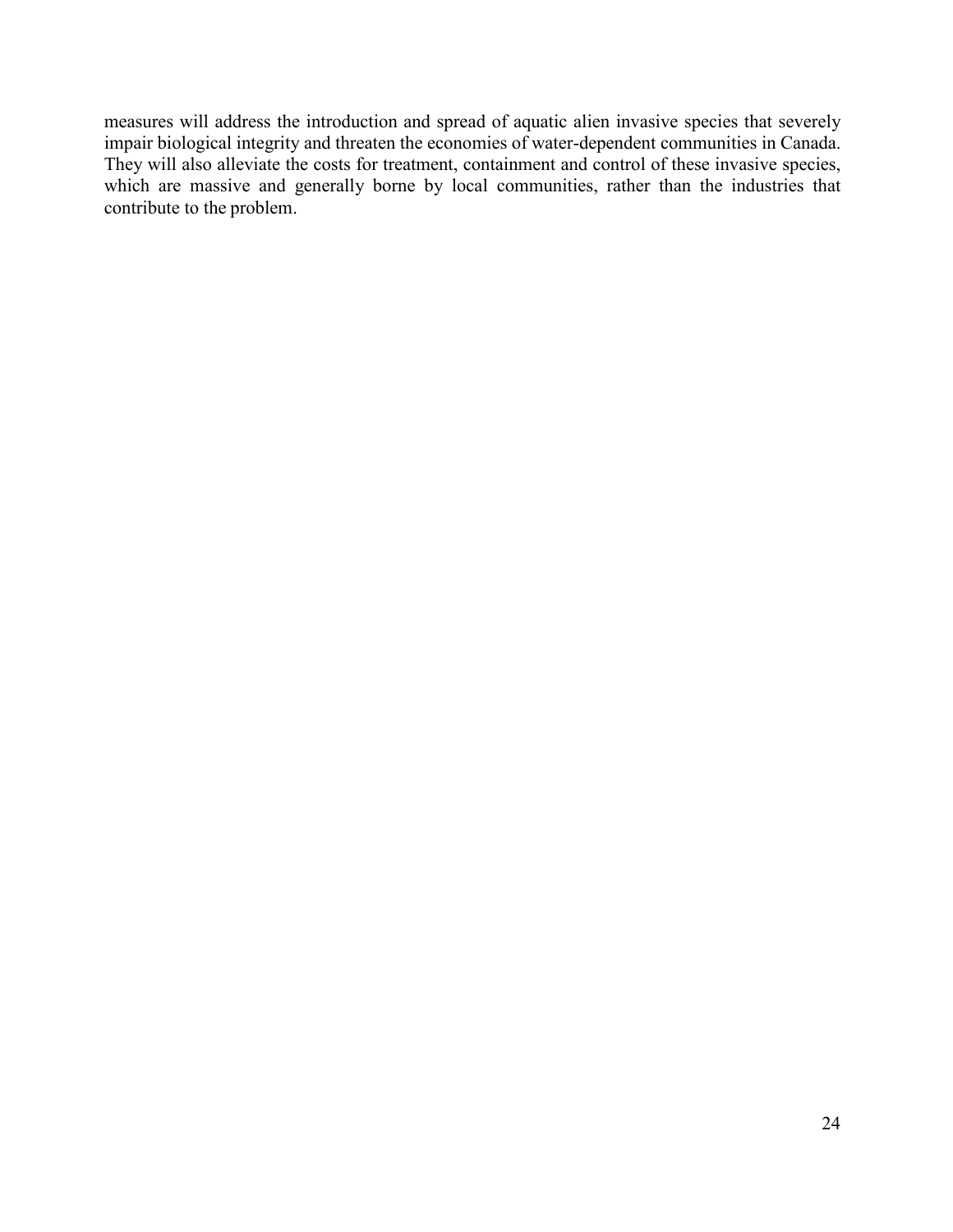## <span id="page-32-0"></span>**J) HEALTH**

#### <span id="page-32-1"></span>**62. Health Care**

The Conservative Party believes all Canadians should have reasonable access to timely, quality health care services, regardless of their ability to pay.

The provinces and territories should have maximum flexibility to ensure the delivery of medically necessary health services within a universal, public health care system. We support adding asixth principle to the *Canada Health Act* to provide stable and transparent federal funding. The government should work with the provinces in a co-operative and constructive manner.

Flexibility for the provinces and territories in the implementation of health services should include a balance of public and private delivery options.

The government should work with the provinces and territories in the development of national quality indicators and objectives.

The government should work with the provinces and territories and professional medical groups to increase the supply of health care professionals where shortages exist.

The Conservative Party supports conscience rights for doctors, nurses, and others to refuse to participate in, or refer their patients for abortion, assisted suicide, or euthanasia.

The government should work with provinces and territories and professional medical groups to develop a National Palliative Care Strategy and adopt appropriate legislation to provide timely and equitable access across Canada to palliative care which affirms life, regards dying as a normal process and excludes euthanasia and assisted suicide (MAID).

#### <span id="page-32-2"></span>**63. Medicare Audit**

The Conservative Party supports the concept of a social audit, under the existing office of the Chief Actuary, to help Canadians and their governments determine how well their Medicare is working. The audit would include actuarial advice on program design and health care financing issues.

#### <span id="page-32-3"></span>**64. Wellness Promotion**

The Conservative Party recognizes the importance of wellness promotion and disease prevention in enhancing the health of Canadians and contributing to the sustainability of our health care system.

#### <span id="page-32-4"></span>**65. Protecting At Risk Workers**

The Conservative Party believes the government should work with the provinces and territories to get a nationwide agreement to amend labour codes to provide "at risk" workers such as prison guards, law enforcement officials, and health care workers, and their physician or other medical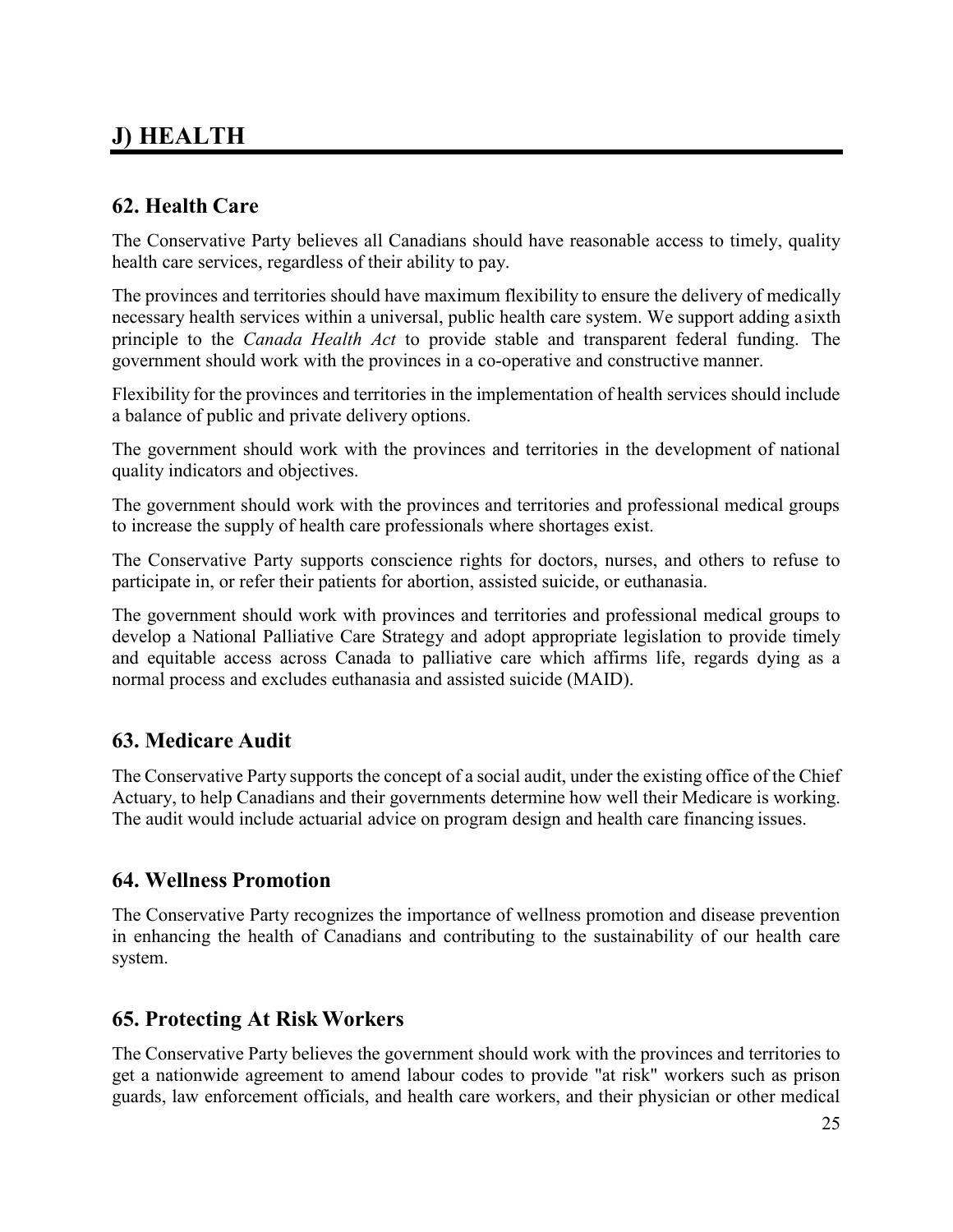professionals, the right to know when they have been exposed to infectious diseases. This right should transcend the privacy rights of the infected individual, and should be analogous to workers' rights with respect to hazardous materials exposure.

#### <span id="page-33-0"></span>**66. Health Sciences Research, Development and Innovation**

The Conservative Party recognizes the importance of health sciences research in enhancing the health of Canadians and as a dynamic economic sector in its own right.

We encourage all governments to foster an environment that encourages health sciences research and development of new health care technologies, which in part can be achieved through the provision of an adequate level of federal funding.

We believe the government should support projects which would reduce waiting lists, improve the quality of care, and ensure better co-ordination and information sharing in the delivery of health care.

A Conservative government should, in consultation with the provinces and territories, be open to the implementation of new advances so that all Canadians can benefit from a modern, effective, and sustainable health system tailored to meet their needs.

#### <span id="page-33-1"></span>**67. Pharmaceuticals**

The Conservative Party believes that Canada's pharmaceuticals legislation must strike a balance between encouraging the development of new drugs and ensuring that those drugs are available to Canadians at affordable prices. We believe that part of this balance is achieved through adhering to the international standard of 20 years patent protection for pharmaceuticals.

We believe no one should lose their life savings because of unexpected health problems or as the result of the costs of prescription drugs.

We support faster processing of drug approvals without compromising patient safety.

#### <span id="page-33-2"></span>**68. Natural Health Products**

The Conservative Party supports enhanced freedom for Canadians in their choice of natural health products and complementary treatments, with proper safeguards for public safety.

#### <span id="page-33-3"></span>**69. Assisted Human Reproduction and Related Research**

The Conservative Party recognizes the need for federal regulation in assisted human reproduction and related research. This field should be governed by principles that respect human individuality, integrity, dignity and life. In recognition of the ethical and scientific concerns around research using human embryos, we support an initial three-year prohibition on embryonic research, and call on the federal government to encourage its granting agencies to focus on more promising adult (post-natal) stem cell research.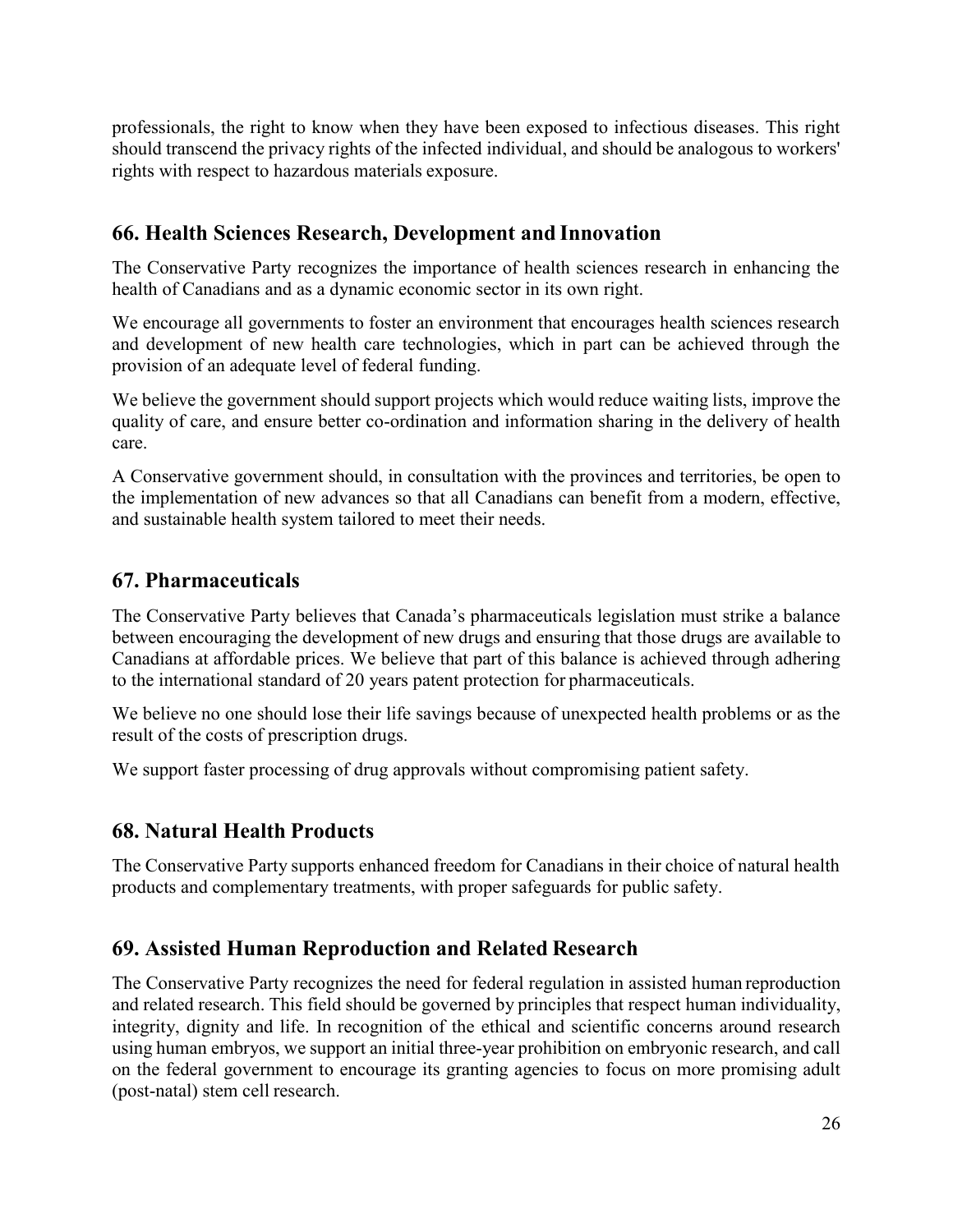#### <span id="page-34-0"></span>**70. Abortion Legislation**

A Conservative Government will not support any legislation to regulate abortion.

#### <span id="page-34-1"></span>**71. Euthanasia**

The Conservative Party will not support any legislation to legalize euthanasia or assisted suicide.

The Conservative Party of Canada opposes the extension of euthanasia and assisted suicide (MAID) to minors, to people who are not competent and people who live with psychological suffering.

#### <span id="page-34-2"></span>**72. Mental Health**

The Conservative Party acknowledges that health care includes mental illness and developmental disabilities and that all levels of government act within their areas of responsibility to ensure research, public awareness, timely assessment, treatment and support of individuals and families impacted by mental illness and developmental disabilities.

#### <span id="page-34-3"></span>**73. Maternal Health**

The Conservative Party supports maternal and child health care initiatives designed to improve and protect women's and children's health and to reduce maternal death during pregnancy and delivery. The focus will be to ensure provision of the necessities of life - clean water, appropriate nutrition, inoculations, basic medical care, and training of health care workers to care for women and to deliver babies.

Abortion should be explicitly excluded from Canada's maternal and child health program in countries where Canadian aid is delivered, since it is extremely divisive – and often illegal.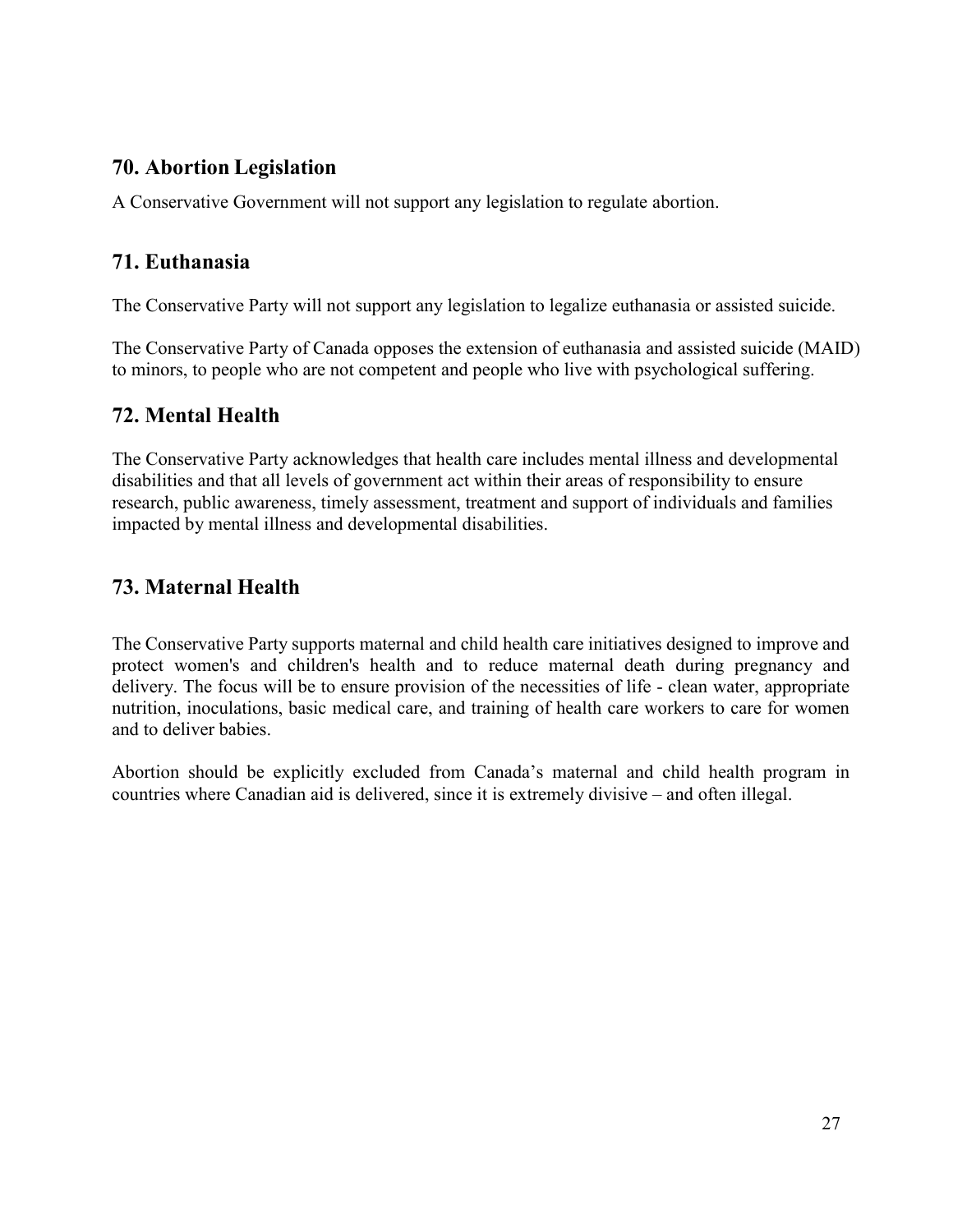## <span id="page-35-0"></span>**K) SOCIAL POLICY**

#### <span id="page-35-1"></span>**74. Social Principles**

The Conservative Party is committed to a strong and effective health care program, well-funded post-secondary education and an effective safety net so that Canadians will be able to face the challenges of life. We believe the government should work with the provinces and territories to strengthen the social fabric of Canada to improve the quality of life for all Canadians but especially children, seniors and the disabled.

#### <span id="page-35-2"></span>**75. Post-Secondary Education**

The Conservative Party believes in greater accessibility to education by eliminating as many barriers to post-secondary education as possible. The transfer should be distributed to provinces and territories on the basis of the numbers of enrolled students. We believe strongly that provincial jurisdiction must be respected. However, the federal government must play a role in addressing tuition and standards.

We support removing post-secondary education funding from the Canada Social Transfer and creating an independent Canada Education Transfer. The Transfer should be funded at a base level and increased annually according to inflation and demographic growth. It should be negotiated with the provinces and territories to ensure the funding is targeted to post-secondary education.

We believe the government must ensure that scholarships and bursaries, which were made taxfree in the 2006 budget, are not taxed in the future.

The Conservative Party recognizes the investment of Canadian students and will make an additional eight months of interest relief available on Canada student loans to allow students to better adapt to evolving market conditions.

#### <span id="page-35-3"></span>**76. Student Loans**

The Conservative Party believes that post-secondary education is to be available to Canadians through a Student Loan program that provides funds to those in need. This program is to be student focused and is to promote ease of access for all students.

The Conservative Party supports eliminating the inclusion of parental income and assets in the assessment of loan applications and supports a loan availability model based on personal resources.

We support providing greater flexibility to students paying back federal student loans by implementing Income Contingent Loans and providing a preferred interest rate on student loans post-graduation.

A Conservative Government would change the taxation laws to allow Student Line of Credit loan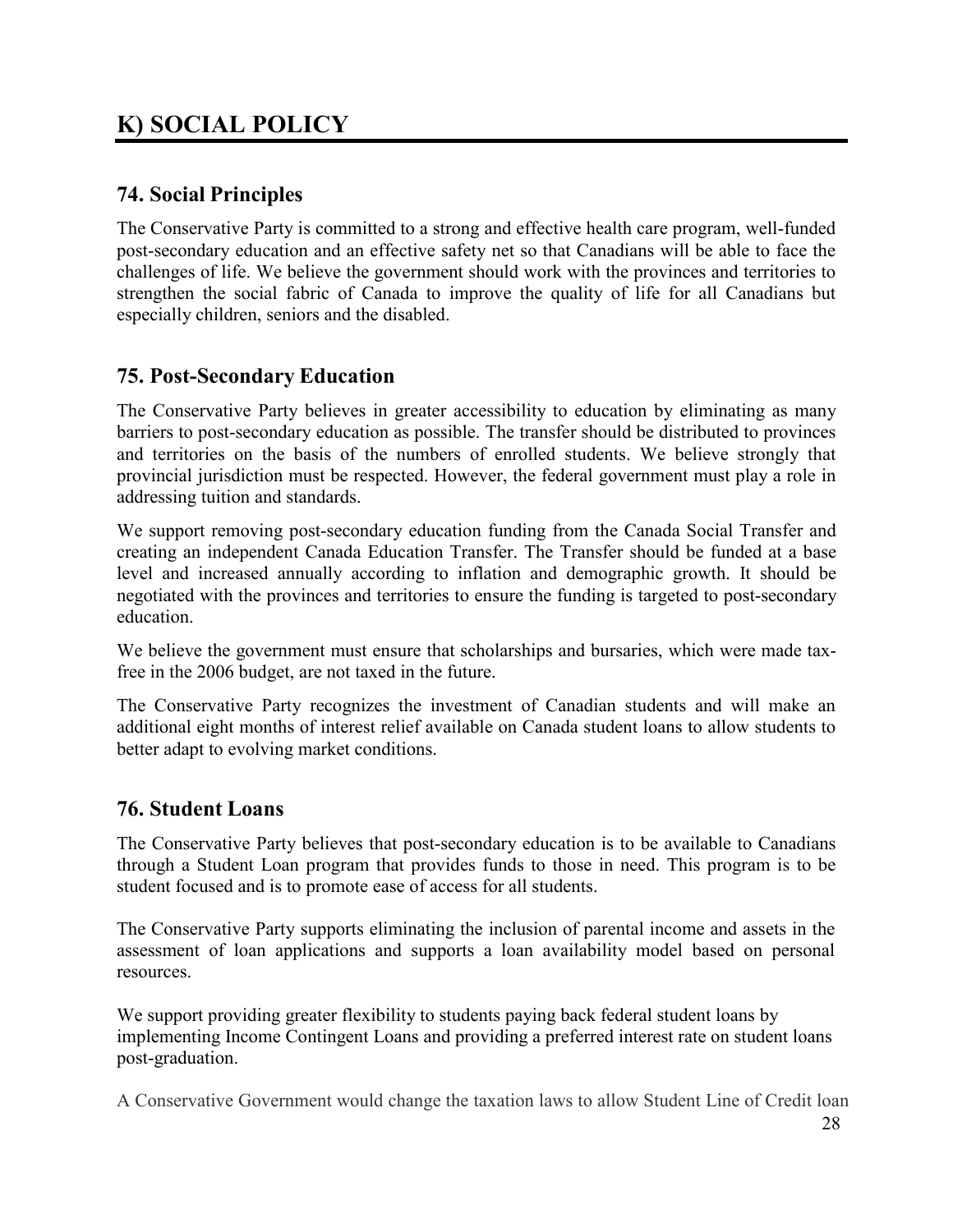<span id="page-36-0"></span>interest to be deductible on income tax returns, similar to the current allowance for government loans.

#### <span id="page-36-1"></span>**77. Employment Insurance**

The Conservative Party of Canada believes fundamentally in a strong, secure national employment insurance fund to support Canadians when they need it most. To this end, the Party believes funds contributed by employers and employees to the El fund should only be used to provide benefits to recipients; these funds should not be used for other government program spending.

#### **78. Family**

The Conservative Party believes that the family unit is essential to the well-being of individuals and society, because that is where children learn values and develop a sense of responsibility. Therefore, government legislation and programs should support and respect the role of the Canadian family.

We believe in the right and duty of parents to raise their own children responsibly according to their own conscience and beliefs. We believe no person, government or agency has the right to interfere in the exercise of that duty except through due process of law.

We support income splitting for families.

We recognize the value of the caregiver. We will examine measures within the tax system to help offset economic costs without discrimination.

#### <span id="page-36-2"></span>**79. Shared Parenting**

The Conservative Party believes that in the event of a marital breakdown, the *Divorce Act* should grant joint custody and/or shared parenting, unless it is clearly demonstrated not to be in the best interests of the child. Both parents and all grandparents should be allowed to maintain a meaningful relationship with their children and grandchildren, unless it is demonstrated not to be in the best interest of the child.

#### <span id="page-36-3"></span>**80. Child Care**

The Conservative Party recognizes that parents are in the best position to determine the care needs of their children, and that theyshould be able to do so in an environment that encourages as many options as possible, and in a manner that does not discriminate against parents who opt to raise their children in the family, social, linguistic, and religious environment that they judge to be best for their own families.

We believe that support should go to all parents and families raising children, especially to lower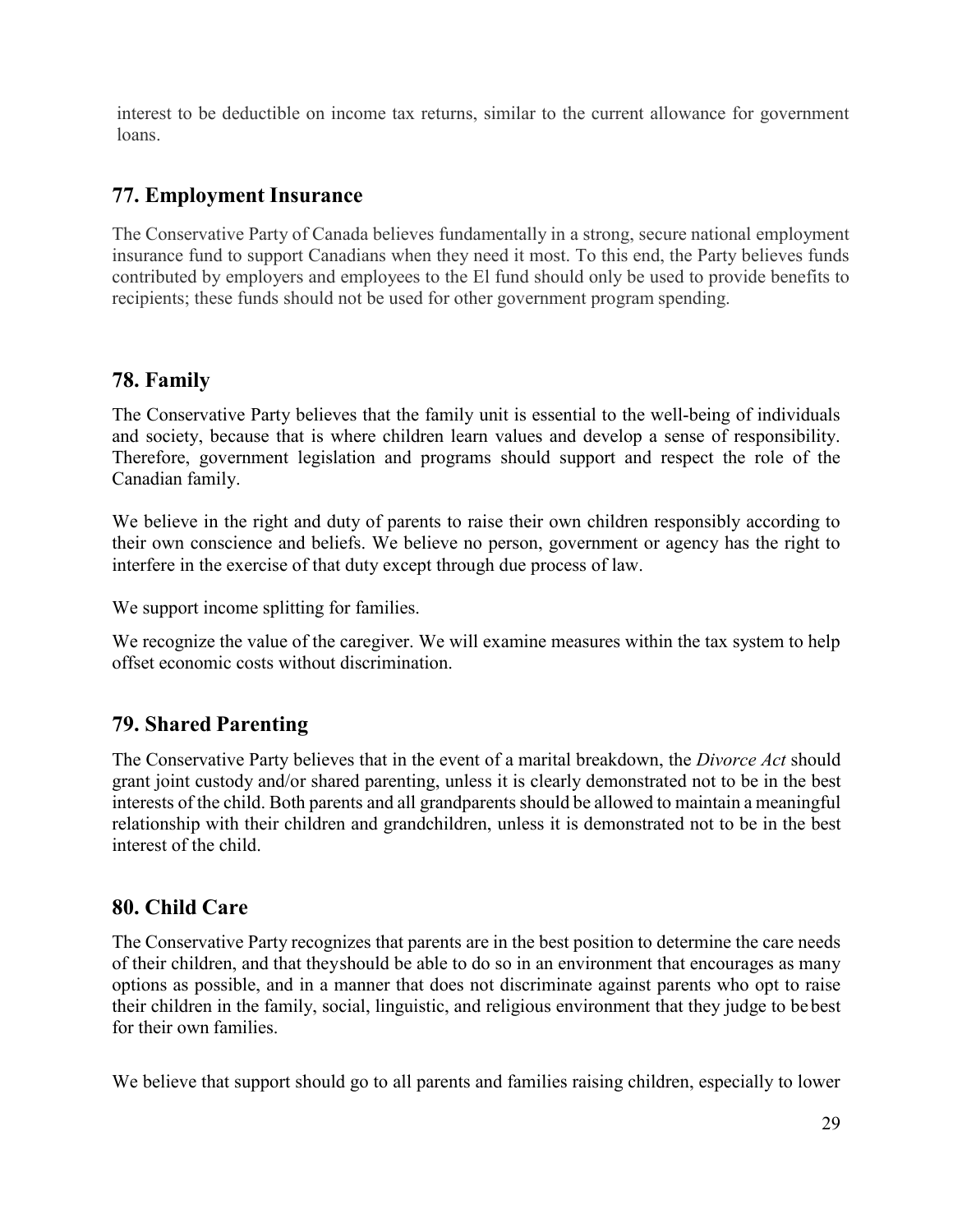and middle income parents. We strongly support a program such as the Universal Child Care Benefit, which provides an equal level of assistance to parents, regardless of residential area, work schedule or choice of child care format.

#### <span id="page-37-0"></span>**81. Women**

The Conservative Party supports the full participation of women in the social, economic, and cultural life of Canada.

The Canadian workforce has evolved to include more women than ever. We believe all Canadians have the right to freedom from discrimination in the workplace and equality of opportunity.

Individuals should be only judged on skills, qualifications and merits. Women must be entitled to equal pay for equal work.

We condemn discrimination against girls through gender selection abortions.

#### <span id="page-37-1"></span>**82. Seniors**

The Conservative Party recognizes that those over the age of 65 are becoming a dominant segment of our population. We also recognize that in ten years, the baby boomers will have reached retirement age, representing a significant portion of the population. We are committed to ensuring that seniors continue to have quality of life, accessible health care and the ability to stay in their homes longer.

Four million Canadians are now over the age of 65, a number that is growing rapidly as Canadians are living longer. Many Canadians wish to continue working but are penalized by the loss of retirement benefits. We oppose the discriminatory practice of mandatory retirement and believe Canadians should be given the choice of retiring or continuing to work without the loss of federal retirement benefits.

We believe that those over the age of 65 should only pay Employment Insurance premiums if they qualify to receive Employment Insurance benefits.

Policies must be developed in order to enable a greater number of Canadian seniors in need of care to remain in their own homes, rather than in more expensive institutional accommodations where their independence suffers and costs are higher to the taxpayer. We support tax incentives for nonprofessional caregivers to look after the elderly or disabled in the home.

We favour tough measures to prevent elder abuse, and more severe punishment for those who commit this crime.

We believe the government should work with provincial counterparts to identify seniors entitled to either federal or provincial benefits. We believe the government should review the retroactivity policy of entitlement to federal benefits.

#### <span id="page-37-2"></span>**83. Retirement Savings**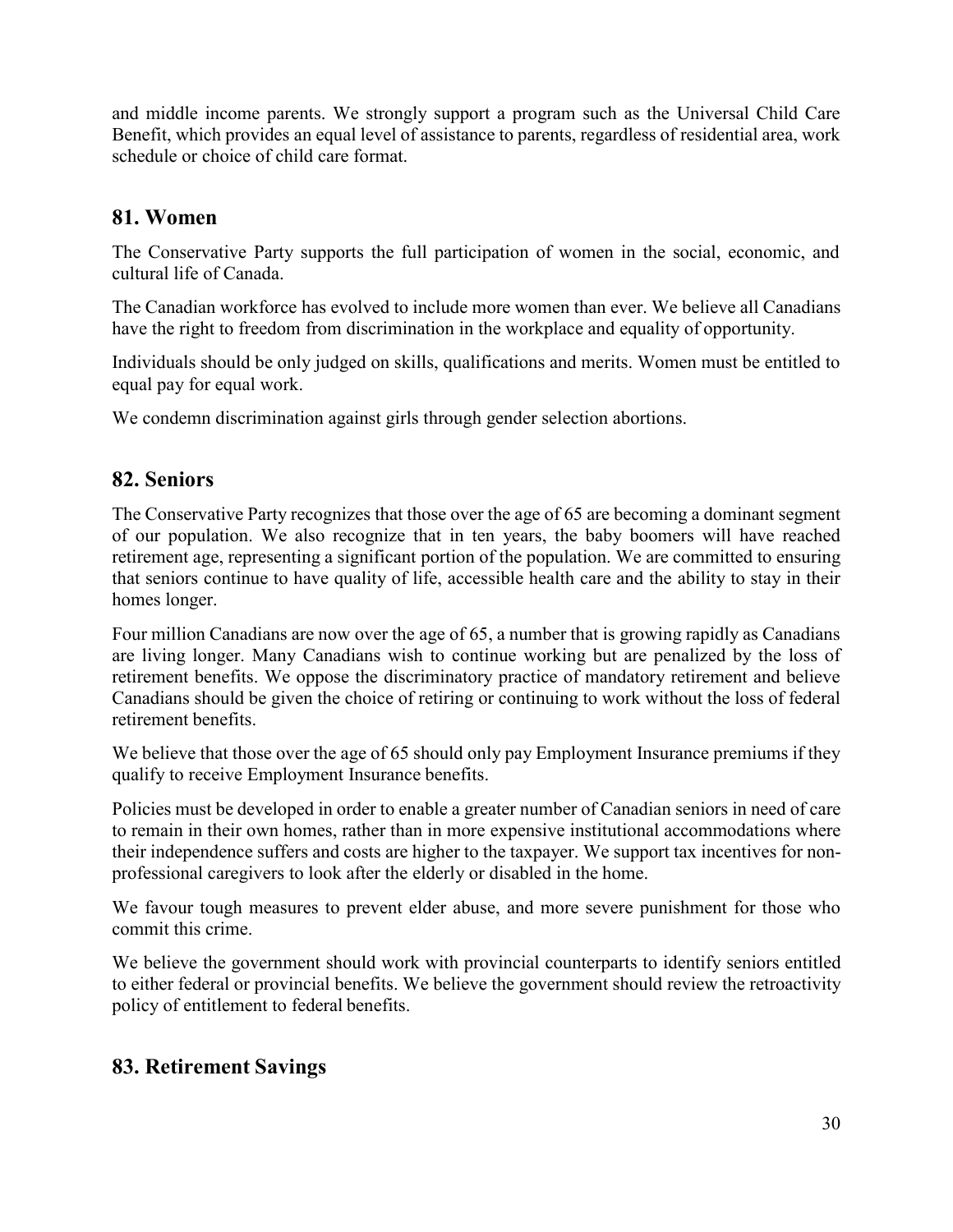The Conservative Party values retirement security as a vital element of independence. We confirm our commitment to the Canada Pension Plan (CPP) and Old Age Security.

We favour economic and fiscal policies that will ensure government retirement programs are affordable and sustainable over the long run, protecting the sanctity of the CPP investment fund so that it will not be available to be raided as a vehicle to balance the budget or for any other political purpose.

We emphasize the importance of ensuring the CPP Investment Fund is mandated to seek maximum security and to maximize the rate of return being earned on behalf of Canada's pensioners. No other policy objective should be permitted to interfere with the objectives of security and maximum rate of return.

We believe the Tax Free Savings Account must be preserved and enhanced.

We believe that the significant increase in the Guaranteed Income Supplement exemption must be maintained.

#### <span id="page-38-0"></span>**84. Housing and Homelessness**

The Conservative Party believes that all Canadians should have a reasonable opportunity to own their own home and to have access to safe and affordable housing.

We support a broad-based tax relief, income support programs and tax incentives to make home ownership and rental accommodation more attainable and accessible.

We believe that all governments should address homelessness by assisting in the provision of shelters and by recognizing, addressing and seeking solutions to contributing factors of homelessness.

We believe the government should partner and link with the respective jurisdictions of provincial, territorial and municipal governments, business initiatives and the work of social agencies and non-profit organizations, in dealing with housing, homelessness, social infrastructure and related support services, such as skills development, literacy, substance abuse treatment, health and social development.

We believe the government should work with the provinces and municipalities to develop framework agreements that help low-income city dwellers access affordable housing, through the use of tax incentives for private sector builders. We recognize that most renters live in urban centres, and that the pressures of population growth as well as certain economic factors have made it increasingly difficult for many renters to find housing.

#### <span id="page-38-1"></span>**85. National Disability Act**

The Conservative Party supports a National DisabilityAct designed to promote reasonable access to medical care, medical equipment, education, employment, transportation and housing for Canadians with disabilities.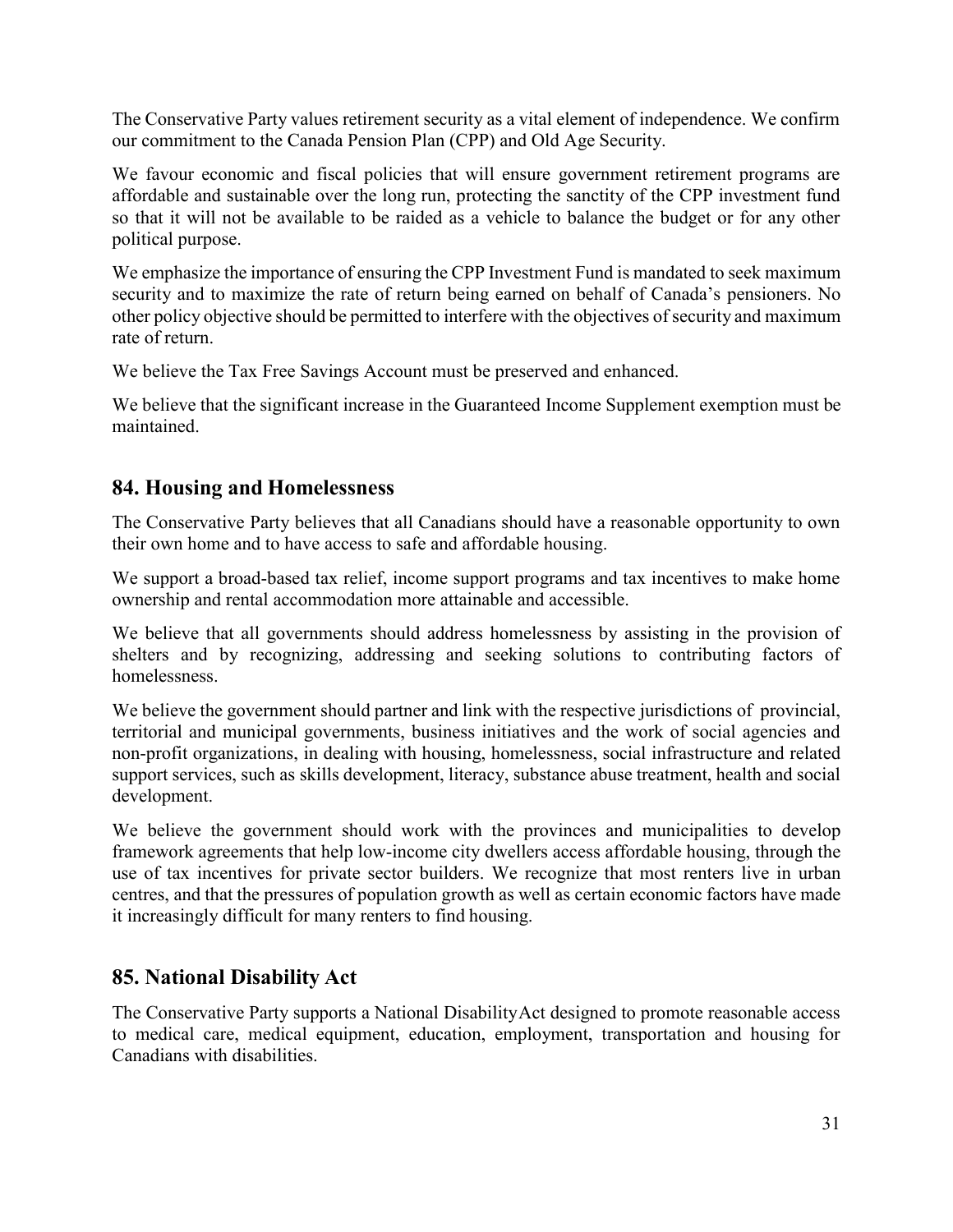#### <span id="page-39-0"></span>**86. Harassing Telephone Calls**

That the harassing telephone calls Section 372 (3) of the Criminal Code be amended to include digital communications (e.g. text messages).

#### <span id="page-39-1"></span>**87. Faith BasedOrganizations**

The Conservative Party supports the right of faith based organizations to refuse the use of their facilities to individuals or groups holding views which are contrary to the beliefs or standards of the faith based organization without fear of sanctions or harassment and that discrimination based on the beliefs of a faith based organization be excluded from the definition of disallowed discrimination under Human Rights.

We support the freedom of religious organizations to refuse to perform unions or allow the use of their facilities for events that are incompatible with their faith and beliefs.

#### **88. Government Values Attestation**

The Conservative Party believes that it is unethical and wrong to require applicants for governmentfunded programs to sign a values test attestation endorsing government ideology in order to be eligible to receive government funding.

#### **89. Compelled Speech**

The Conservative Party recognizes freedom of speech is a hallmark of a free society. Compelled speech in any form is a violation of the Charter of Rights and Freedoms. Individual freedoms of thought, belief, opinion, and expression supercede all compelled speech.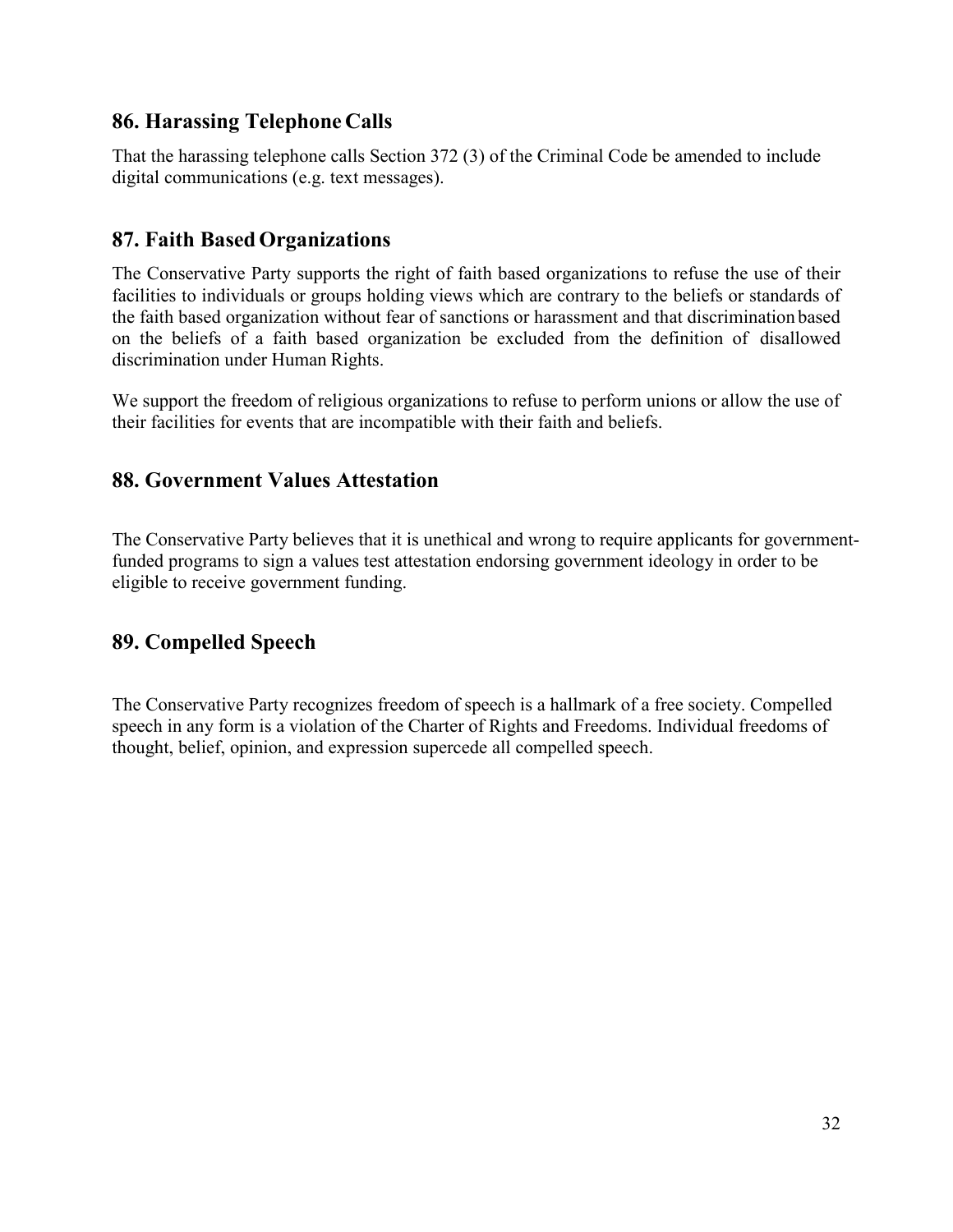## <span id="page-40-0"></span>**L) ABORIGINAL AFFAIRS**

#### <span id="page-40-1"></span>**90. Aboriginal Affairs Principles**

A fundamental obligation of the federal government is to improve the living conditions of Aboriginal Canadians, including the Inuit, in terms of economic opportunity, health, education, and community safety.

The Conservative Party believes the following principles should govern the administration of existing federal Aboriginal programs:

- i. the need for a legislated framework for federal aboriginal expenditures;
- ii. self government legal and democratic authority;
- iii. transparency;
- iv. respecting the Canadian constitutional framework;
- v. a framework for the settlement of comprehensive claims and self government agreements;
- vi. the resolution of existing specific claims and lawsuits against the federal Crown; and
- vii. economic sustainability.

We support provisions for property ownership and women's equality on reserves.

These principles should also govern future legislative reform to the *Indian Act* and related legislation. They should also form the basis for government decision making in the resolution of rights disputes – whether based upon existing treaties, court decisions or section 35 of the *Constitution Act*.

#### <span id="page-40-2"></span>**91. Legislated Framework for Federal AboriginalExpenditures**

The Parliament of Canada must develop legislation which governs the delivery of federal governmental programs to Aboriginal Canadians. Both Aboriginal and non-Aboriginal Canadians deserve to know the legislative basis upon which the Government of Canada is expending funds on Aboriginal health, education, social welfare and infrastructure. Legislation should be developed which governs such programs and which prescribes the standards of service which the federal government has undertaken to provide to aboriginal Canadians.

#### <span id="page-40-3"></span>**92. Aboriginal Affairs**

The Conservative Party supports the abolition of the Indian Act and proposes a new legislation which recognizes the fiduciary obligation of the Federal Crown while proposing a new deal with First Nations based on autonomy, taxation, capacity, transparency, accountability, and property rights.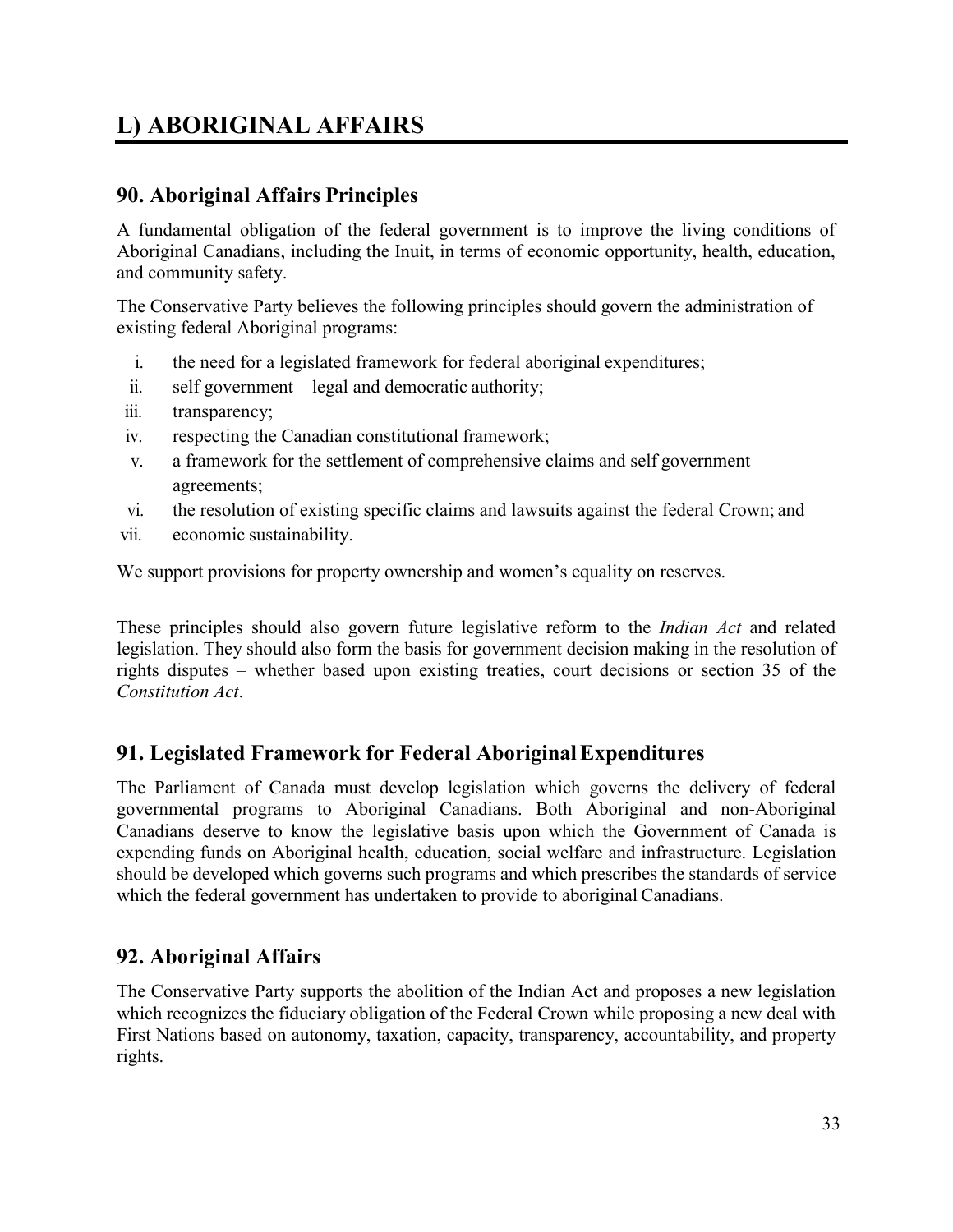#### <span id="page-41-0"></span>**93. Transparency in Aboriginal Affairs**

Both Aboriginal and non-Aboriginal Canadians are entitled to complete transparency and accountability in the expenditure of all public funds on aboriginal programs, services and intergovernmental transfers. Aboriginals, like other Canadians, must have ready access to police and judicial intervention to constrain and check any exercise of governmental authority (whether aboriginal or non-aboriginal) which is illegal, corrupt or an abuse of power.

The Auditor General should be empowered to review the spending of Aboriginal governments and Aboriginal organizations which receive public funds.

#### <span id="page-41-1"></span>**94. Respecting the Canadian Constitutional Framework**

We are a nation governed by the *Constitution Act*, under which the rights of all citizens are protected and advanced by the *Charter of Rights and Freedoms*. Our future together as a country must be built upon the universal application of that framework.

All Aboriginal rights recognized under section 35 of the *Constitution Act* must be conferred within the four square corners of the *Constitution Act* and the *Charter*, with full protection for equality rights, such as women's rights, for both Aboriginal and non-Aboriginal Canadians. Future Aboriginal legislation, policies and programs must balance the collective rights of Aboriginal Canadians under section 35 of the *Constitution Act* with the individual equality rights enshrined in the *Charter* – which protect all Canadians – whether Aboriginal or non-Aboriginal. Aboriginal Canadians are entitled to the full benefits of Canadian citizenship and the full protection of the *Charter* - in areas such as economic opportunity, the delivery of health services, community safety, women's rights, respect for the rule of law, and the education and protection of children. Canada must develop in a manner that ensures constitutional equality and workability.

#### <span id="page-41-2"></span>**95. A Framework for the Settlement of Comprehensive Claims and Self Government Agreements**

Settlement of all outstanding "comprehensive claims" must be pursued on the basis of a clear framework which balances the rights of Aboriginal claimants with those of Canada. In particular, negotiated settlements must balance the economic and social needs of Aboriginal Canadians with Canada's need for certainty and finality of terms. Self-government agreements must reflect Canada's need for both efficacy and practicality in institutional structure, and "constitutional harmony" so as not to impede the overall governance of Canada.

#### <span id="page-41-3"></span>**96. The Resolution of Existing Specific Claims and Lawsuits against the Federal Crown**

The federal government should, as a priority, adopt measures to resolve the existing backlog of "specific" claims so as to provide justice for Aboriginal claimants, together with certainty for government, industry and non-Aboriginal Canadians. Institutional reform in the specific claim area should be pursued in a manner which resolves claims in a timely manner. The jurisdiction of the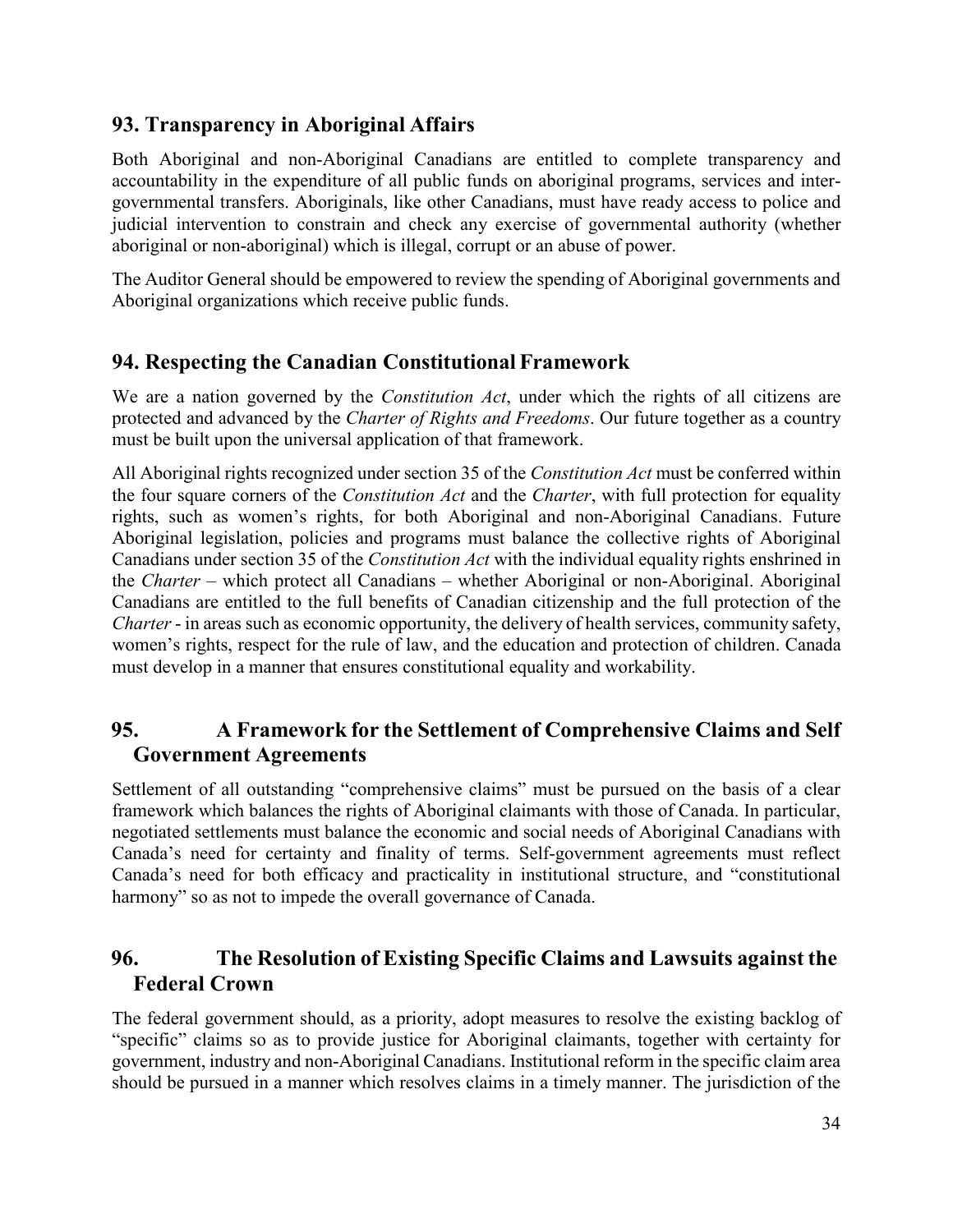Federal Court should be expanded and the arbitrary ambit of the Indian and Northern Affairs Canada Minister and the Specific Claims Policy contracted to eliminate the inherent conflict of interest of the Federal Crown in the resolution of 'specific claims'.

#### <span id="page-42-0"></span>**97. Measuring Outcomes in Aboriginal Affairs.**

The federal government, in consultation with the provinces, territories and aboriginal leaders, should direct an independent audit of all social service providers to aboriginal communities to determine what, if any, measures of effectiveness are employed and whether the programs provided result in desired outcomes.

The federal government should work with the provinces, territories and aboriginal leaders to establish a three-party coordinating body tasked with developing a strategy for coordination ofall programs and services provided to aboriginal communities.

The Auditor General of Canada and the Auditors General of the provinces should include an evaluation of actual outcomes as well as financial accountability in their audit reports on aboriginal services.

#### <span id="page-42-1"></span>**98. First Nations Land Title**

The Conservative Party supports the development of a property regime that would encourage lending for private housing and businesses. This will promote economic opportunity and individual freedom.

We support the development, in conjunction with First Nations, of a First Nations Land Ownership Act, which would transfer Reserve land title from the Federal Crown to willing First Nations.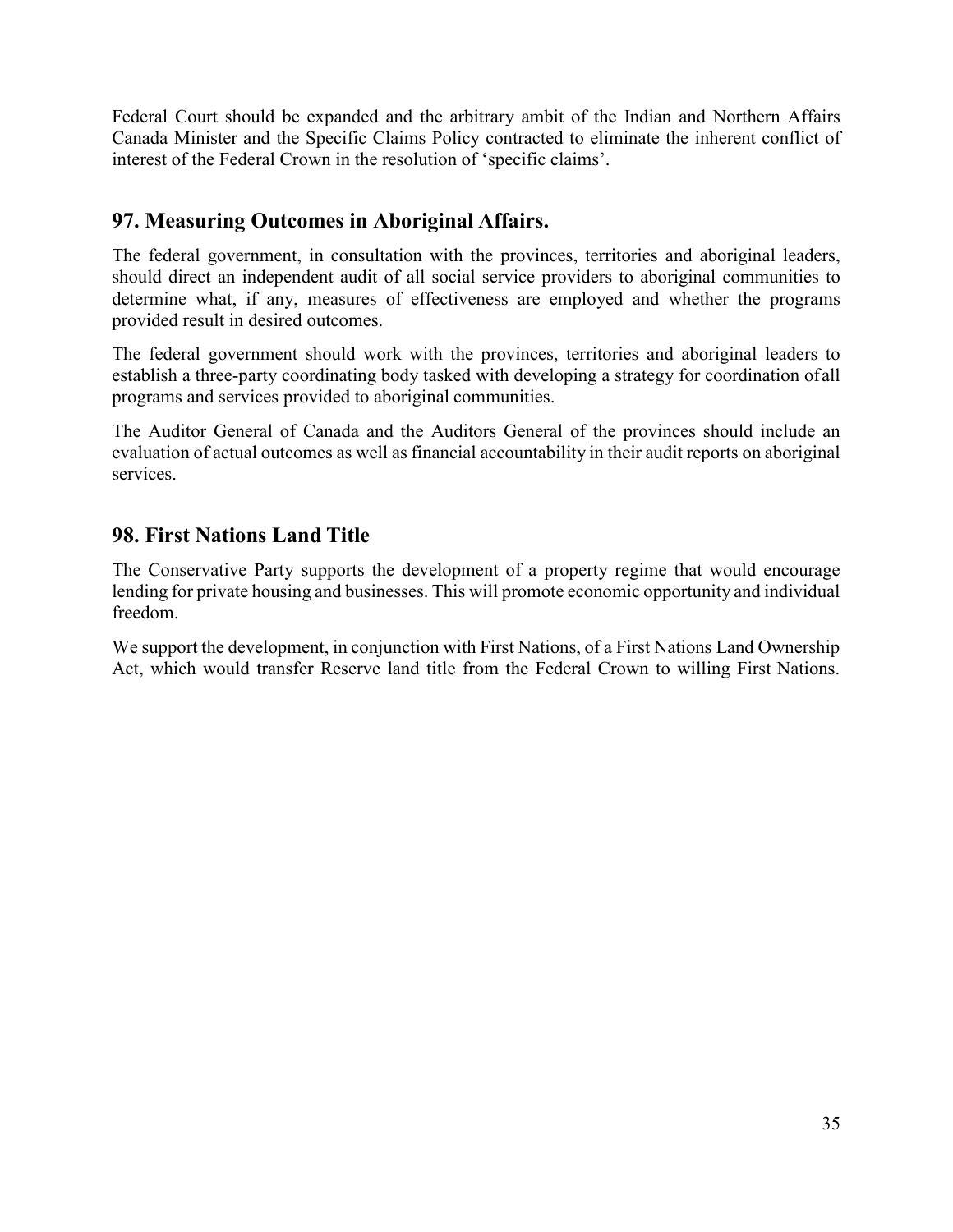#### <span id="page-43-0"></span>**99. First Nations Matrimonial Property**

The Conservative Party supports, in conjunction with First Nations, the creation of a matrimonial property code to protect spouses and children in cases of marriage breakdown.

#### <span id="page-43-1"></span>**100. First Nations Educational Choice**

The Conservative Party proposes, where available and agreed to by all parties, including provincial authorities, to offer choice in schooling for First Nations.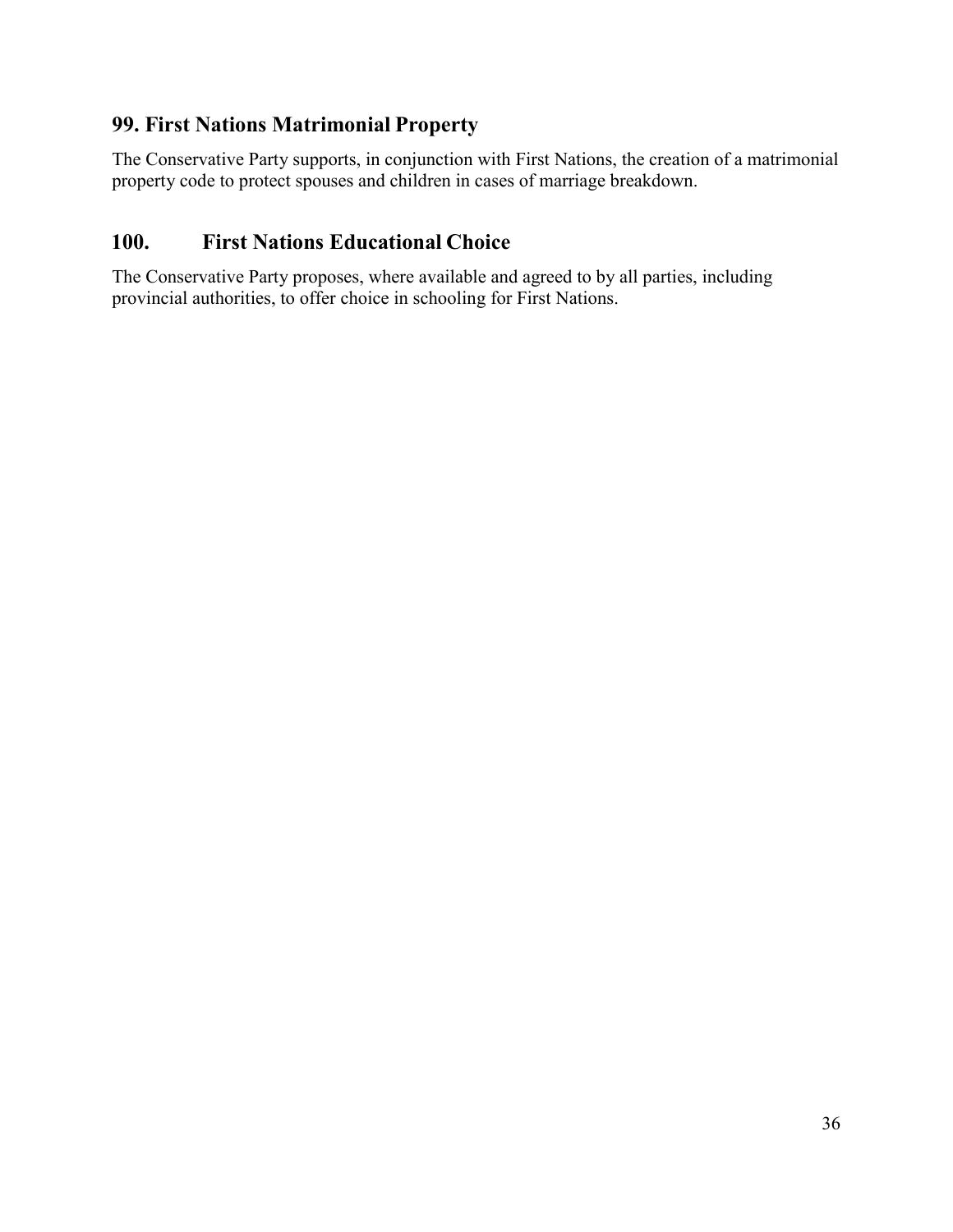## <span id="page-44-0"></span>**M) CRIMINAL JUSTICE**

#### <span id="page-44-1"></span>**101. Justice Principles**

The Conservative Party supports reorienting the approach to criminal justice and the policing system to give the highest priority to the protection of society through the prevention of crime. Additionally, we support emphasizing the needs and rights of victims.

We support our Canadian justice system as defined by our Charter and Constitution and does not support a parallel justice system which would contravene our existing rights and freedoms.

We believe that those convicted of more than one serious crime should serve their sentences consecutively rather than concurrently.

#### <span id="page-44-2"></span>**102. Dangerous Offenders**

The Conservative Party believes the government has an obligation to strengthen Canadians' confidence in our legal system's ability to judge dangerous offenders appropriately so that dangerous offenders will not be released until they are no longer a threat to society.

Anyone convicted of two offences causing death or serious harm against a person, arising from separate occurrences, should be automatically designated as a dangerous offender and should bear the onus of proving that they are not a danger to society. This would not preclude the Crown from pursuing dangerous offender status for any other offender deemed to fit the criteria.

We believe that the government should seek Dangerous Offender Status (and mandatory life sentences) for any person convicted of a second serious violent offence, criminal organization offence, terrorism offence or serious drug trafficking offence.

#### <span id="page-44-3"></span>**103. Sex Offender Registry**

The Conservative Party supports the registration of all convicted sex and designated dangerous offenders. Such registration should be retroactive to the date of first conviction.

The registry and its services should provide:

- i. mandatory DNA sampling and banking;
- ii. a registry information network, available to all police and parole services to assist in locating (and tracking) registrants; and
- iii. a system to incarcerate registrants who break the terms of release prior to trial.

#### <span id="page-44-4"></span>**104. Protecting Pregnant Women**

The Conservative Party supports legislation to ensure that individuals who commit violence against a pregnant woman would face additional charges if her unborn child was killed or injured during the commission of a crime against the mother.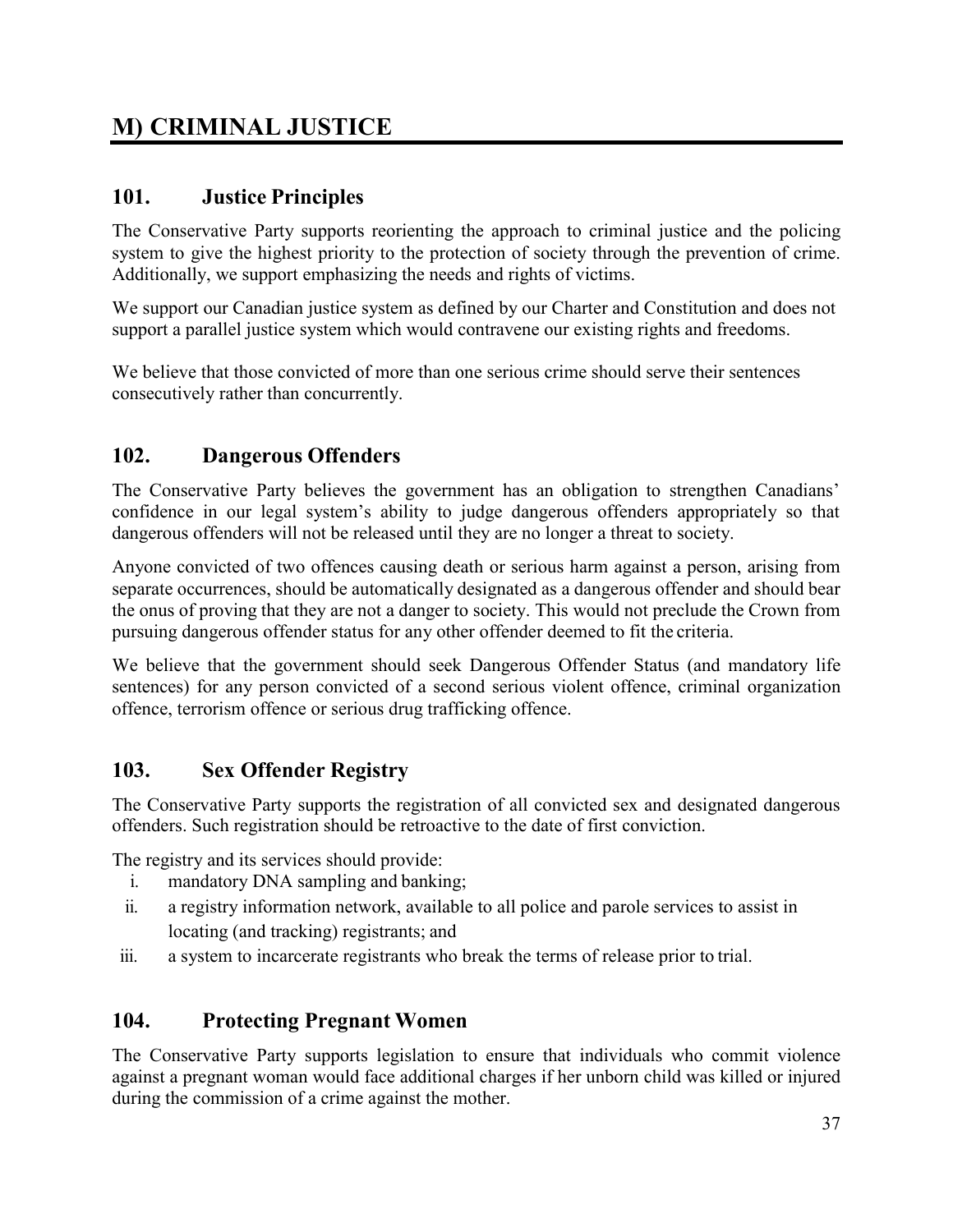#### <span id="page-45-0"></span>**105. Sentencing**

The Conservative Party supports:

- i. mandatory minimum sentences for violent and repeat offenders and for those convicted of sexually assaulting a minor;
- ii. requiring that sentences for multiple convictions be served consecutively;
- iii. eliminating statutory (automatic) release;
- iv. ensuring that the community and victims have input on National Parole Board decisions;
- v. requiring applicants for parole to demonstrate to the National Parole Board that they have been rehabilitated;
- vi. no longer requiring judges to treat imprisonment as a last resort; and
- vii. repealing the "Faint Hope Clause", thus removing the possibility of parole before 25 years for those sentenced to life in prison.

#### <span id="page-45-1"></span>**106. Firearms**

A Conservative Government is committed to cost-effective gun control programs designed to keep guns out of the hands of criminals while respecting the rights of law-abiding Canadians to own and use firearms responsibly.

Measures will include: mandatory minimum sentences for the criminal use of firearms; strict monitoring of high-risk individuals; increased enforcement and prosecution of smuggling; safe storage provisions; firearms safety training; a certification screening system for all those wishing to acquire firearms legally; and putting more law enforcement officers on our streets.

We recognize the legitimacy of private ownership of firearms and will resist any domestic or international pressure to the contrary.

A Conservative Government will not deprive Canadian Citizens of legally owned firearms.

A Conservative Government recognizes that civilian firearms ownership is a Canadian Heritage.

A Conservative Government would streamline Firearms classification by adopting the Simplified Classification System.

A Conservative government would order a review of firearms related laws to identify parts of those Acts that have no public safety value.

#### <span id="page-45-2"></span>**107. Organized Crime**

The Conservative Party recognizes that organized crime is growing throughout Canada, that international criminal organizations are more and more active in Canada in money laundering and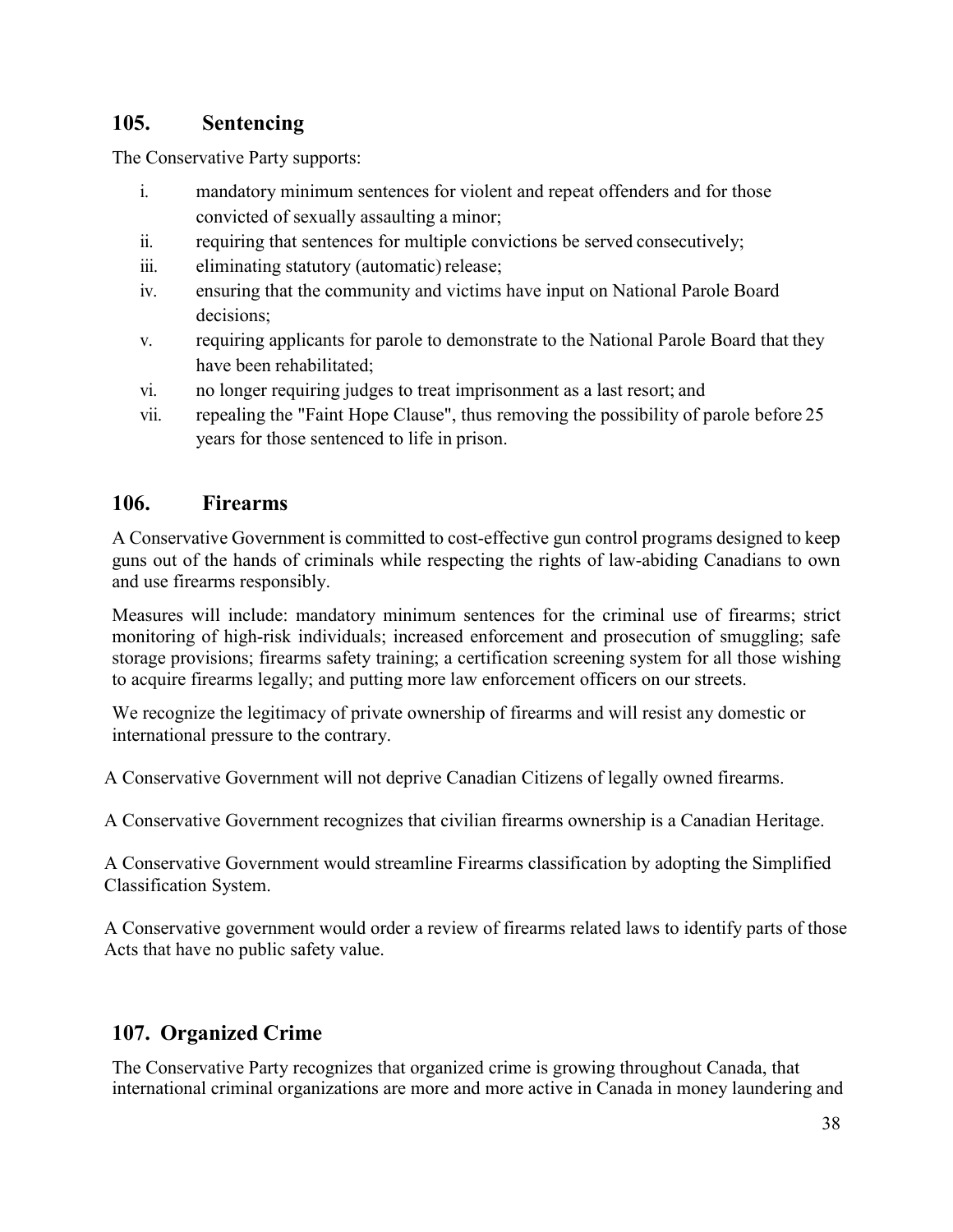illicit drug trafficking and that this phenomenon crosses boundaries.

To fight against this curse and ensure the safety of Canadians in their communities, we encourage the government to:

- i. adopt, in collaboration with the provinces, a national strategy on the fight against organized crime, including the creation of a joint national task force on security;
- ii. increase the financial resources allocated to the RCMP to help them to fight against those activities in all regions of the country;
- iii. propose an amendment to the Criminal Code to reverse the burden of proof, so that members of a criminal organization (and not the Crown) will have to prove at the time of seizure that the goods were not acquired through criminal acts committed for organized crime. Specific criteria will govern this measure to respect the principle of the presumption of innocence of the accused; and
- iv. strengthen the legislation to prosecute any person who knowingly engages in counterfeit activities by manufacturing, reproducing, and distributing, importing, or selling counterfeit goods.

We believe the government, in collaboration with the provinces and territories, should develop prevention strategies in the fight against street gangs.

#### <span id="page-46-0"></span>**108. Young Offenders**

The Conservative Party supports introducing measures to hold young lawbreakers accountable to their victims and the larger community. We believe the government should introduce measuresto ensure that violent or serious repeat offenders 14 and over are tried as adults.

We encourage the government to work with the provinces and territories to ensure that the early identification and intervention strategies for youth at risk continue to work. The justice system for young people will provide effective punishment that deters criminal behavior and instils a sense of responsibility in young offenders for their behavior; and gives young people better opportunities for rehabilitation.

#### <span id="page-46-1"></span>**109. Family Violence**

The Conservative Party believes the consequences of family violence are harmful to all of society. We support sentences for crimes of family violence that reflect our belief in the serious nature of violent criminal activity, its effect on individuals, on families and on communities. The protection of children and spouses in family violence situations is paramount.

#### <span id="page-46-2"></span>**110. Child Protection**

The Conservative Party supports the protection of children through the elimination of all defences that are used to justify the possession of child pornography.

We will oppose any effort to lower the age of protection below 16 years of age.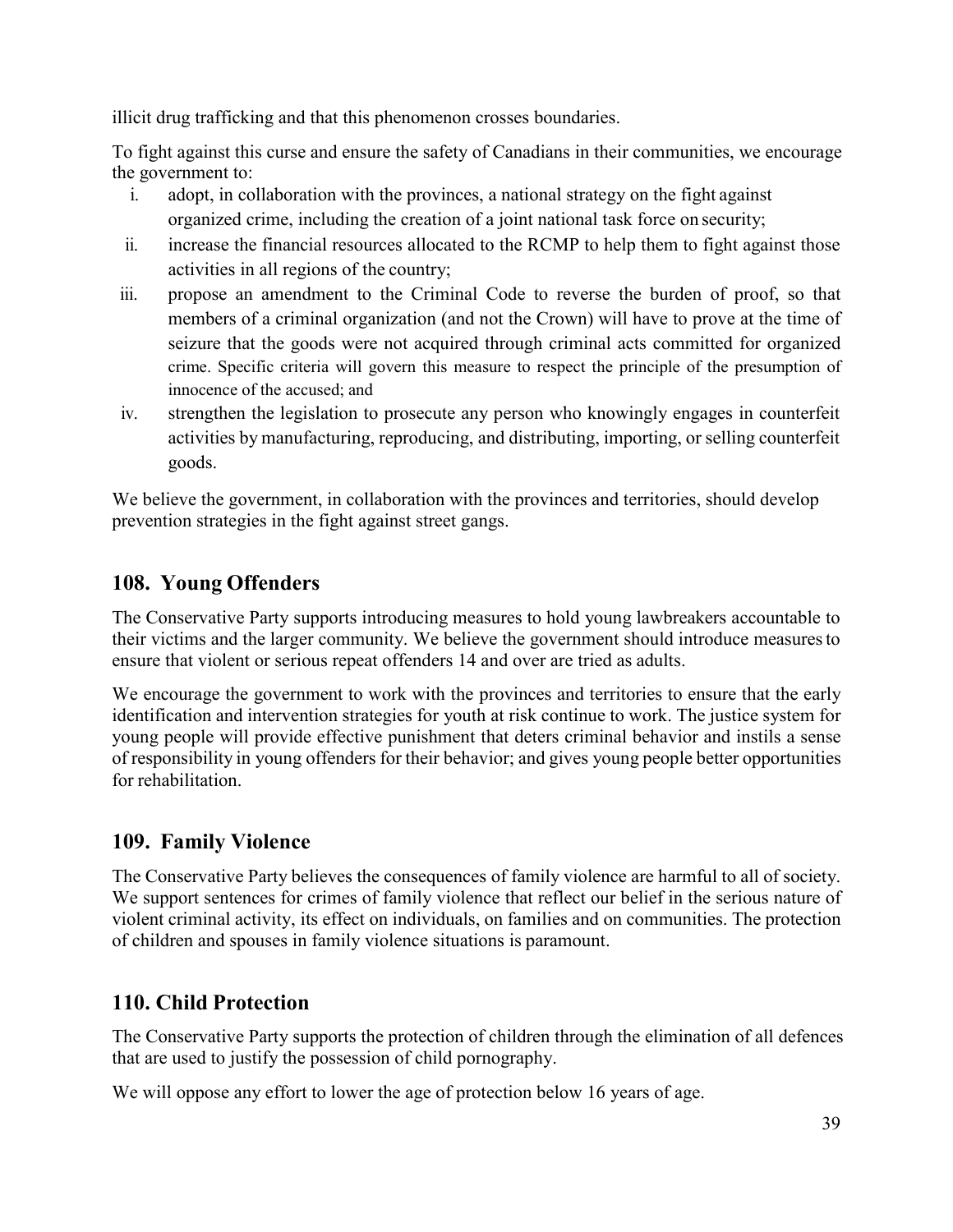We believe that government should fight the cyber-stalking of children by allocating more resources for Internet monitoring, by increasing the penalty for cyber-stalkers, and by taking measures to raise awareness among all Canadians (particularly young Canadians) about the importance of protecting your privacy online.

We support legislation to ensure that any child born alive shall receive the full benefits of lifesaving care, and neo-natal intensive care to give every opportunity possible for the child to sustain life.

#### <span id="page-47-0"></span>**111. Missing Persons Registry**

The Conservative Party supports the creation of a national missing persons' registry to assist in the location and identification of persons reported missing. The registry would operate in conjunction with the Canadian Police Information Centre (CPIC) and DNA databanks currently in place.

We support streamlining and improving the existing computer systems, including DNA databanks, CPIC and the sex offender registry.

We believe the government should fight human trafficking by providing the RCMP with the personnel and resources needed to effectively combat this problem, and by instituting tougher sentences for all those involved in this form of human exploitation.

#### <span id="page-47-1"></span>**112. Sexual Exploitation in Canada**

The Conservative Party rejects the concept of legalizing the purchase of

sex. We declare that human beings are not objects to be enslaved, bought

or sold.

We shall develop a Canada specific plan to target the purchasers of sex and human trafficking markets through criminalizing the purchase of sex as well as the acts of any third party attempting to profit from the purchase of sex.

#### <span id="page-47-2"></span>**113. Charter of Victim's Rights**

The Conservative Party shall undertake to:

- i. promote the adoption of a Charter of Rights for victims of criminals acts, reuniting the whole of the current rights of victims contained within the federal legislative corpus;
- ii. add new rights to such a Charter; and
- iii. make this Charter legislation-based, notably, on the rights of victims to restitution, access to information, and representation and safety.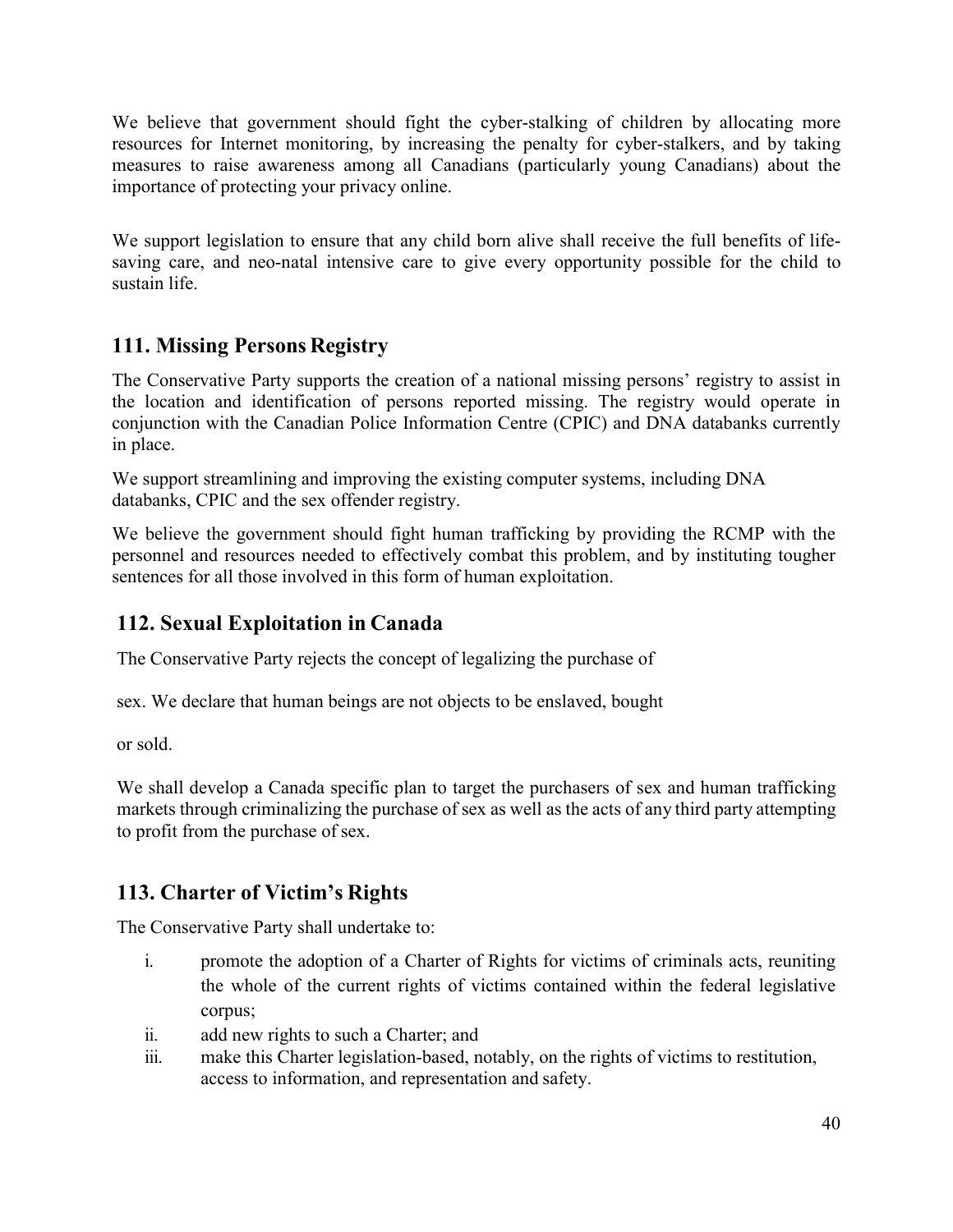#### <span id="page-48-0"></span>**114. Courts of Cultural and Religious Persuasion**

In areas of federal jurisdiction, the Conservative Party of Canada will not endorse religious or cultural courts in Canada. In each province and territory in Canada there shall be one law for all Canadians, with courts for criminal matters.

#### <span id="page-48-1"></span>**115. Marijuana**

In order to increase the capacities of the authorities, police to combat drug and its negative impacts, particularly among young people, and to lighten the proceedings, we recommend that peace officers can issue tickets for the simple possession of small amounts of marijuana.

#### **116. Rural Crime**

The Conservative Party of Canada will make reducing the increasing rate of rural crime a priority.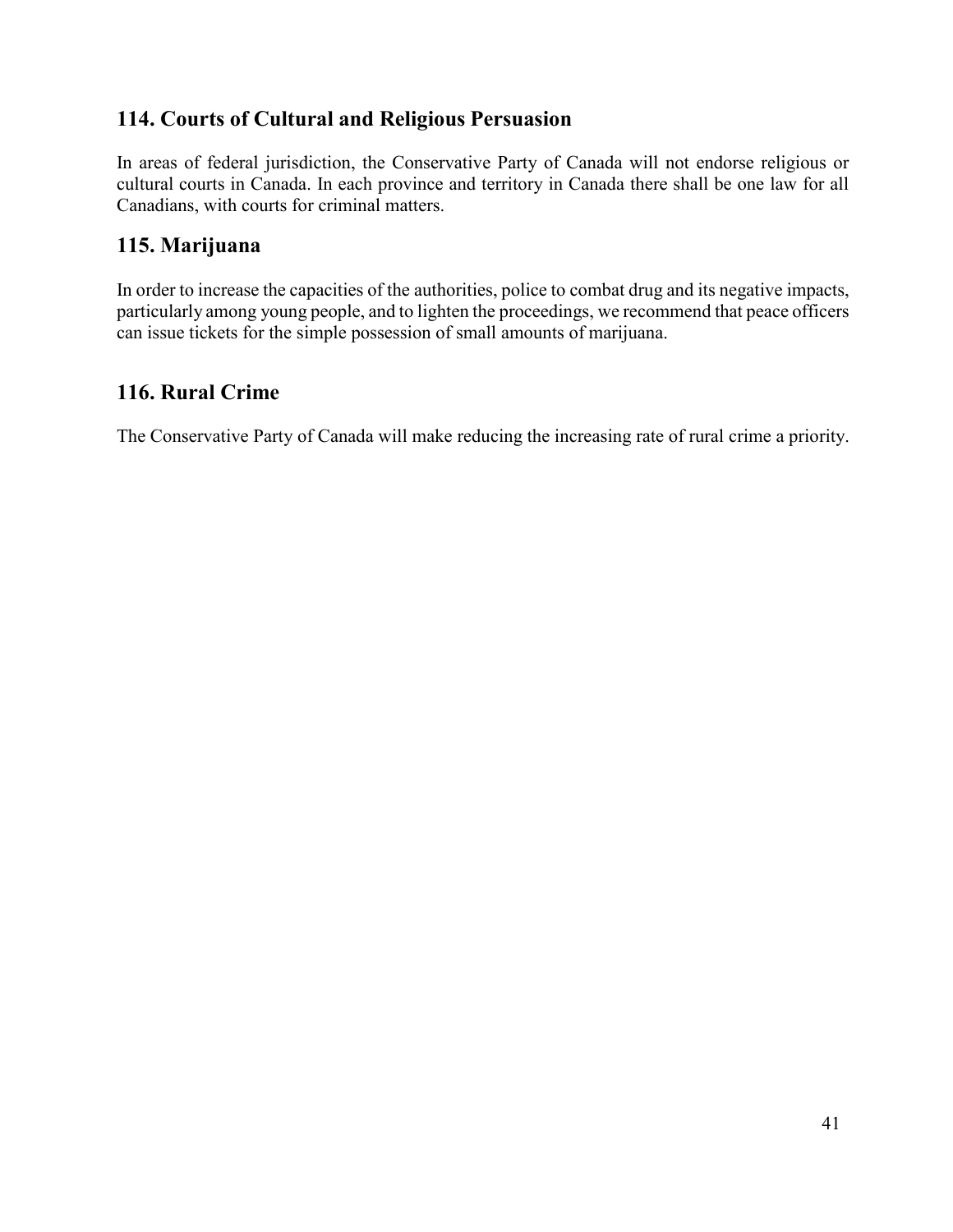## <span id="page-49-0"></span>**N) COMMUNICATIONS**

#### <span id="page-49-1"></span>**117. Canadian Broadcasting System**

The Conservative Party believes in a stable Canadian presence in a varied and vibrant broadcasting system. The Canadian Broadcasting System (CBC) should offer a wide range of Canadian and international programming, while being respectful of Canadian content. The system should provide audiences with maximum choice and have the ability to utilize new technologies to achieve its public and private objectives.

The CBC-SRC is an important part of the broadcasting system in Canada. It must be a true public service broadcaster, relevant to Canadians. We will focus the CBC-SRC services on its mandates as public broadcasting services.

We recognize the vital role played by the private broadcasters of Canada through their local and regional programming that reflects the language and multicultural realities of our country. Private sector broadcasters and service-providers first and foremost are businesses and must be able to compete in an ever-increasing fragmented and global market. We recognize the need for both regulatory flexibility and predictability.

Broadcasting policy in Canada must be relevant in today's communications environment and responsive to the demands of Canadians. We believe the government should review and update the *Broadcasting Act* to ensure its relevance in today's technological environment. We believe the government should establish clear, national policy directions and a framework that willmaximize the freedom of choice and ensure that freedom of speech is respected. The CRTC's role in content regulation should be reduced to eliminate duplication where other legislation exists.

We believe that control and operations of the CBC could be best accomplished through establishing distinct budgets for the operations of the TV and radio broadcast functions.

#### <span id="page-49-2"></span>**118. Canadian Production Industry**

The Conservative Party recognizes that the creative community gives expression in the film and electronic media to Canada's identity and peoples. The production industry must be strengthened to participate in a global marketplace and become a self-sustaining, thriving industry with a skilled workforce.

#### <span id="page-49-3"></span>**119. Internet Connectivity**

The Conservative Party recognizes the vital importance of internet connectivity to full Canadian participation in global economic, social, and cultural communities. The government should create an environment that encourages private sector investment to increase broadband infrastructure, especially in rural and remote areas of Canada.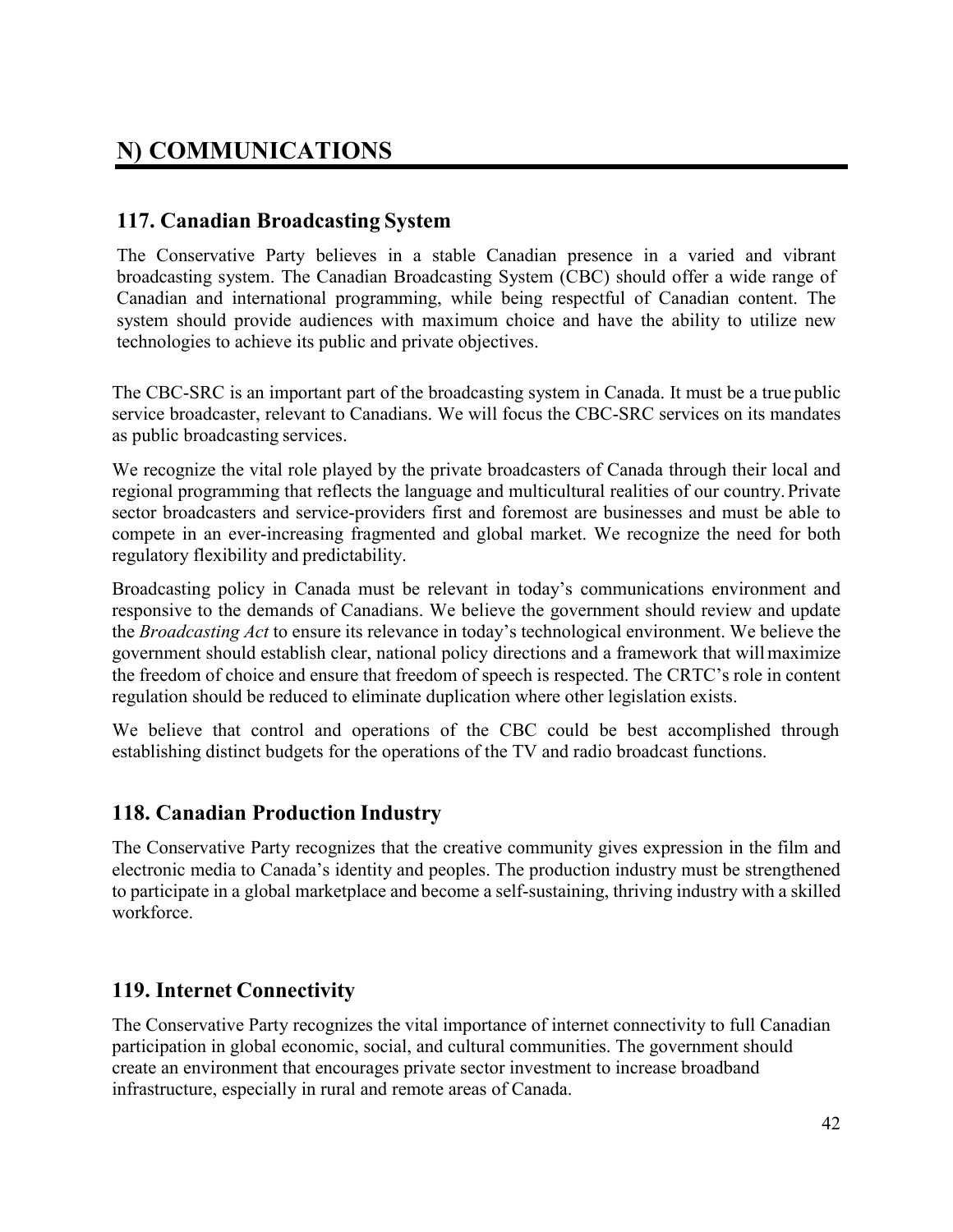## <span id="page-50-0"></span>**O) CELEBRATING CANADA'S DIVERSITY**

#### <span id="page-50-1"></span>**120. Diversity Principles**

The Conservative Party believes that Canada's multicultural society is a valued reality and accepts the need to foster understanding and equality of opportunity, while expecting Canadians to adopt Canadian common values such as equality, democracy, and the rule of law.

#### <span id="page-50-2"></span>**121. Multiculturalism**

The Conservative Party recognizes the rich, diverse make-up of the Canadian population and the contribution of these communities to our history and the Canadian way of life. The government should ensure that each community is able to enhance and contribute to Canada without discrimination and barriers.

#### <span id="page-50-3"></span>**122. Official Languages**

The Conservative Party believes that Canada's official languages constitute unique and significant social and economic advantages that benefit all Canadians. We recognize and support the important contributions of official language minority communities to Canada.

We support the *Official Languages Act* ensuring that English and French have equality of status and equal rights and privileges as to their use in all institutions of the Parliament andGovernment of Canada.

We encourage the government to continue working with the provinces and territories to enhance opportunities for Canadians to learn and use both official languages.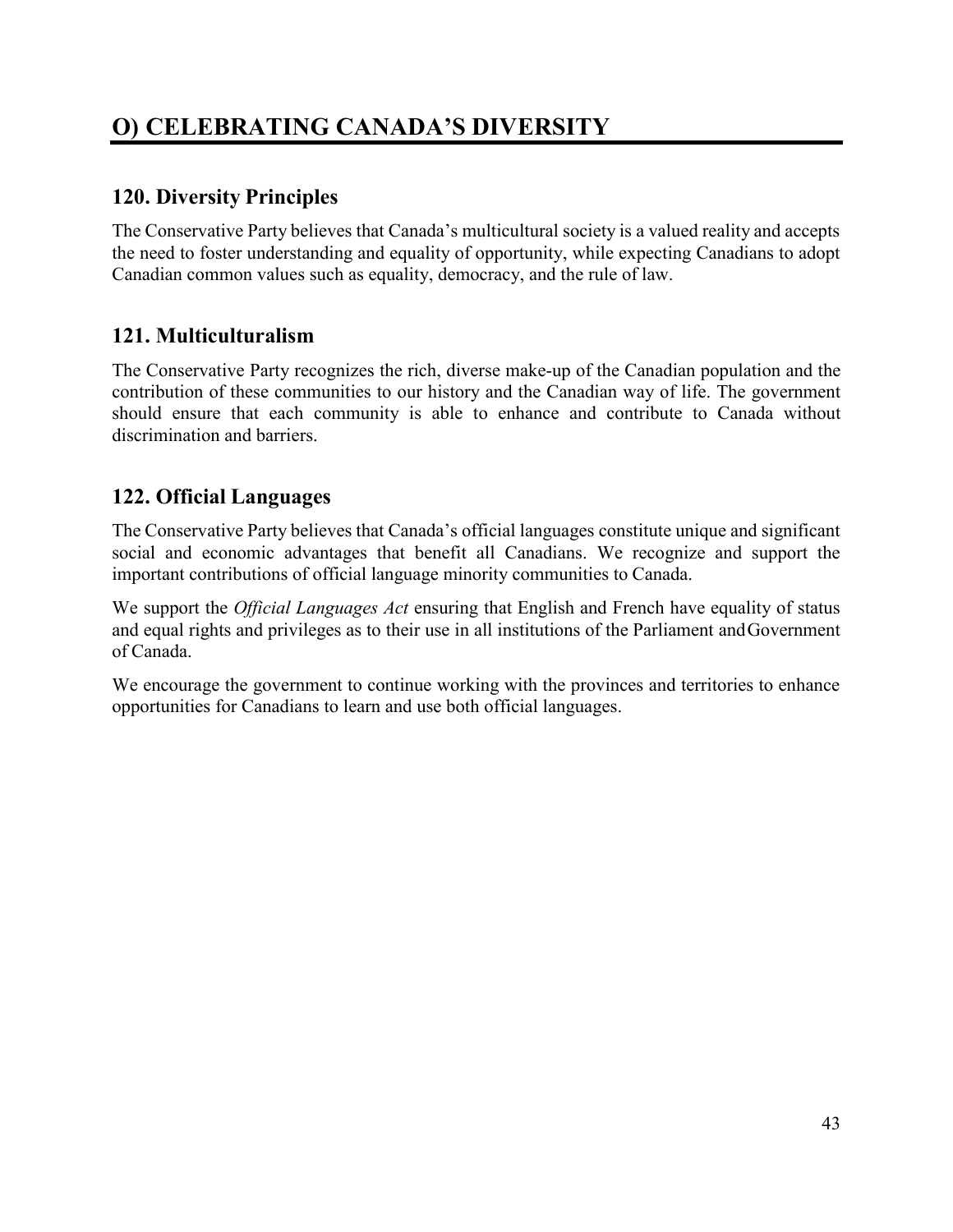## <span id="page-51-0"></span>**P) CANADIAN HERITAGE AND CULTURE**

#### <span id="page-51-1"></span>**123. Heritage Principles**

The Conservative Party affirms the federal government's role in the preservation of Canada's natural and historical heritage (such as national parks, museums and historic sites) for the benefit and enjoyment of all and as an enduring reminder to all Canadians of our common inheritance.

#### <span id="page-51-2"></span>**124. Arts and Culture**

The Conservative Party supports arts, culture and the diverse heritage of Canada. Recognition that language is an integral part of one's culture and heritage should form the basis for decision-making relating to its cultural and artistic community. We encourage the government to recognize the diverse cultural nature of Canada and its shared history, and to take these into account when working to strengthen opportunities and accessibility in both the domestic and international markets for our creative works.

We believe that government support should be linked to accountability, transparency and sustainability. We believe that ongoing scrutiny is necessary to ensure programs and policies effectively meet their objectives, to ensure they are based on merit, and to remove political involvement from the process. Arts, culture and heritage make a substantial contribution to Canadian society and have a positive impact on the lives of many Canadians.

We support measures, including those implemented through the tax system, which encourage charitable giving by individuals and corporations to the arts and cultural community.

#### <span id="page-51-3"></span>**125. Amateur Sport**

The Conservative Party recognizes the value of promoting amateur sport as a means of building legacy and heritage in local communities, and as a means of serving future generations of athletes. We believe in supporting and increasing participation in local and top-tier international sporting events. An investment in amateur sport is an investment in future Canadian leaders and in building Canadian representation around the world.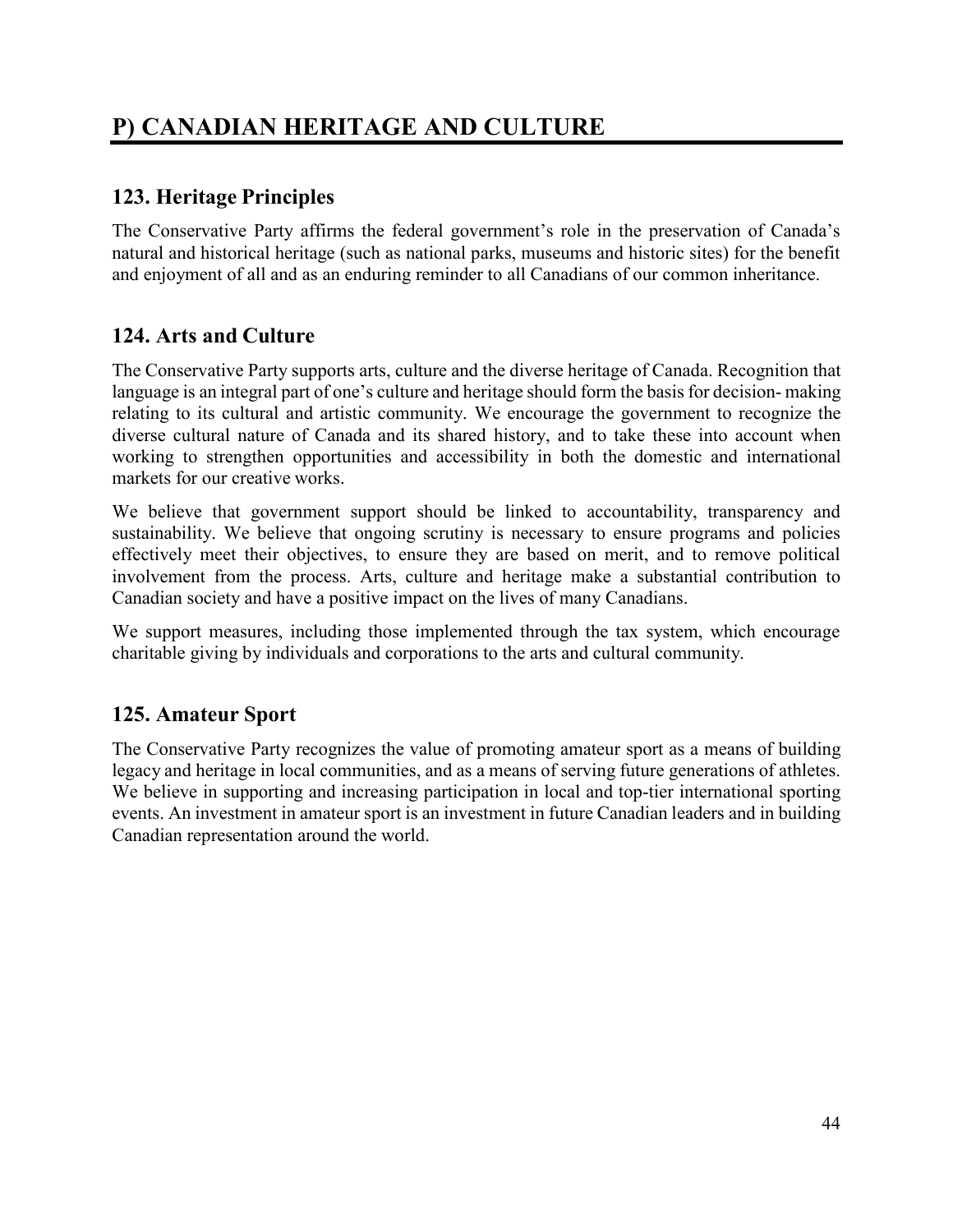## <span id="page-52-0"></span>**Q) RURAL CANADA**

#### <span id="page-52-1"></span>**126. Rural Principles**

The Conservative Party supports that agriculture, agri-food, fisheries, mining, tourism, and forestry must be a priority for the federal government.

We believe that the future sustainability of rural Canada comes through flexible, innovative policy, based on principles of realistic economic profitability.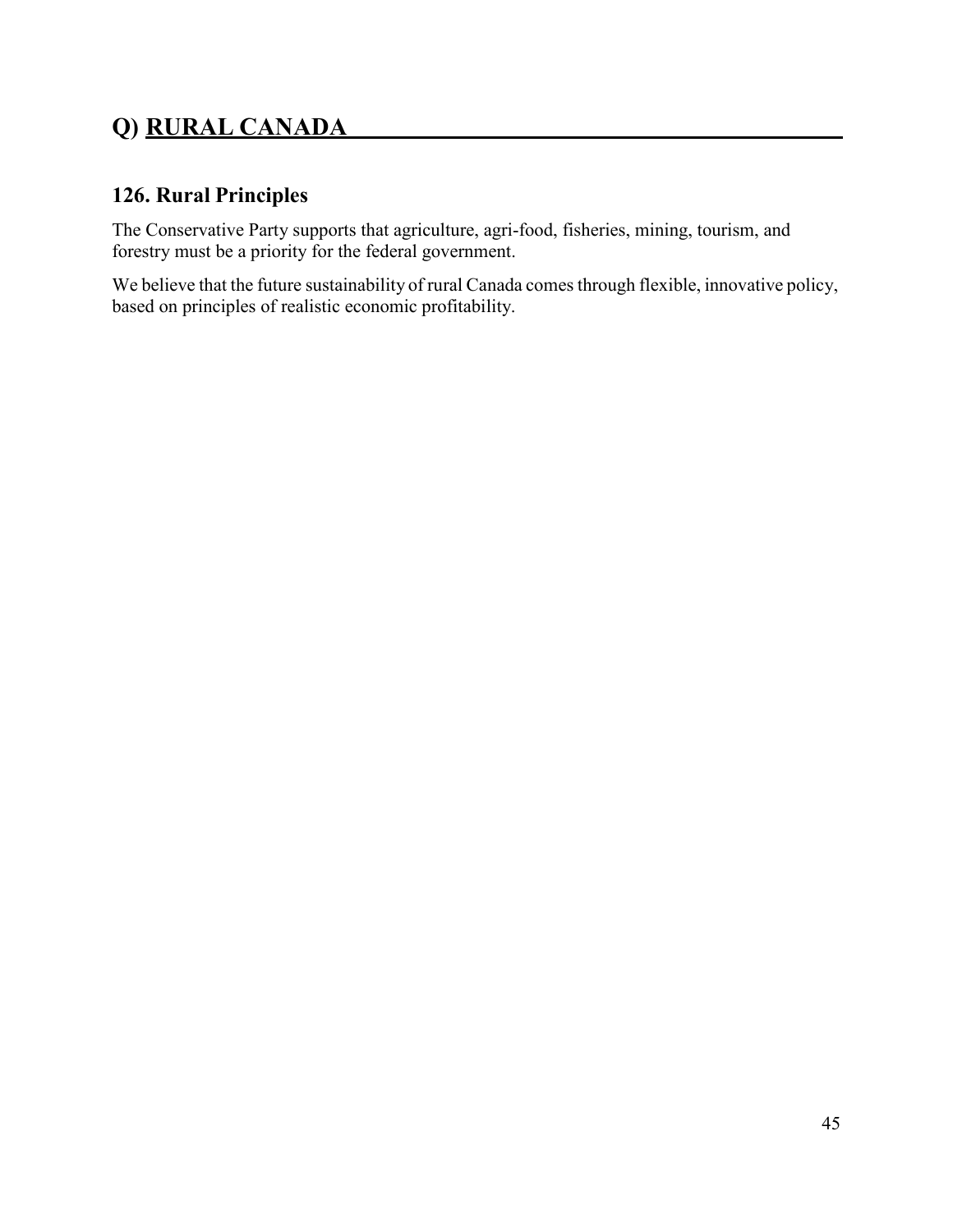## <span id="page-53-0"></span>**R) AGRICULTURE**

#### <span id="page-53-1"></span>**127. Agriculture Principles**

The Conservative Party views the agriculture industry to be a key strategic economic sector of Canada. We recognize that various regions of Canada and sectors of the industry hold competitive advantages in agricultural production. National agriculture policy development and ongoing support will continue to reflect our belief that one size does not fit all. Agriculture policy must be developed only in consultation with the agricultural producers. Our farmers today are business operators, and to dictate policy which might have an adverse effect on this business community would have negative consequences and go against Conservative Party principles. Balancing financial responsibility with support programs that actually work is a major priority of this party.

*Food.* Food is one of the basic necessities of life, and we believe the government should place high priority on assuring that Canada's food supply is safe, secure, and sustainable. We should seek to be among the worlds' best when it comes to the safety of our food supply. We encourage measures to ensure accurate labelling of ingredients and country(ies) of origin, and more rigorous safety testing of imported food products.

*Export and Diversification.* To ensure that Canada has a secure supply of food, we support selfsufficiency in national food production, including increased diversification in the types of foods and agricultural products produced. We encourage government to seek to enhance export opportunities for all agricultural products with special emphasis on markets for processed and finished commodities. Through diversifying, the value added process and manufacturing will create new jobs within the respective communities and Canada.

*Sustainability.* If we are to ensure that Canada's food supply is assured in the long-term, agricultural production must be both economically and environmentally sustainable. We believe that responsible land use and receiving a fair return for growing food go hand in hand. To mitigate against unforeseen adversity, we will continue putting into the hands of the individual producer the innovative economic tools, such as stabilization accounts, to allow them to respond to changing market conditions and to manage the risks of weather and disease.

*Rural Economy.* As the agricultural base of the rural economy has declined, so too has infrastructure in small communities. To preserve the social fabric of rural Canada, we encourage the government to foster diversity and responsible development in small towns and villages by encouraging innovation in the development of small businesses that keep these communities alive.

#### <span id="page-53-2"></span>**128. Agricultural Trade Agreements**

The Conservative Party encourages the government to continue to seek out bilateral and multilateral trade agreements that will improve market access for Canadian agricultural products and reduce foreign subsidies that distort trade and production.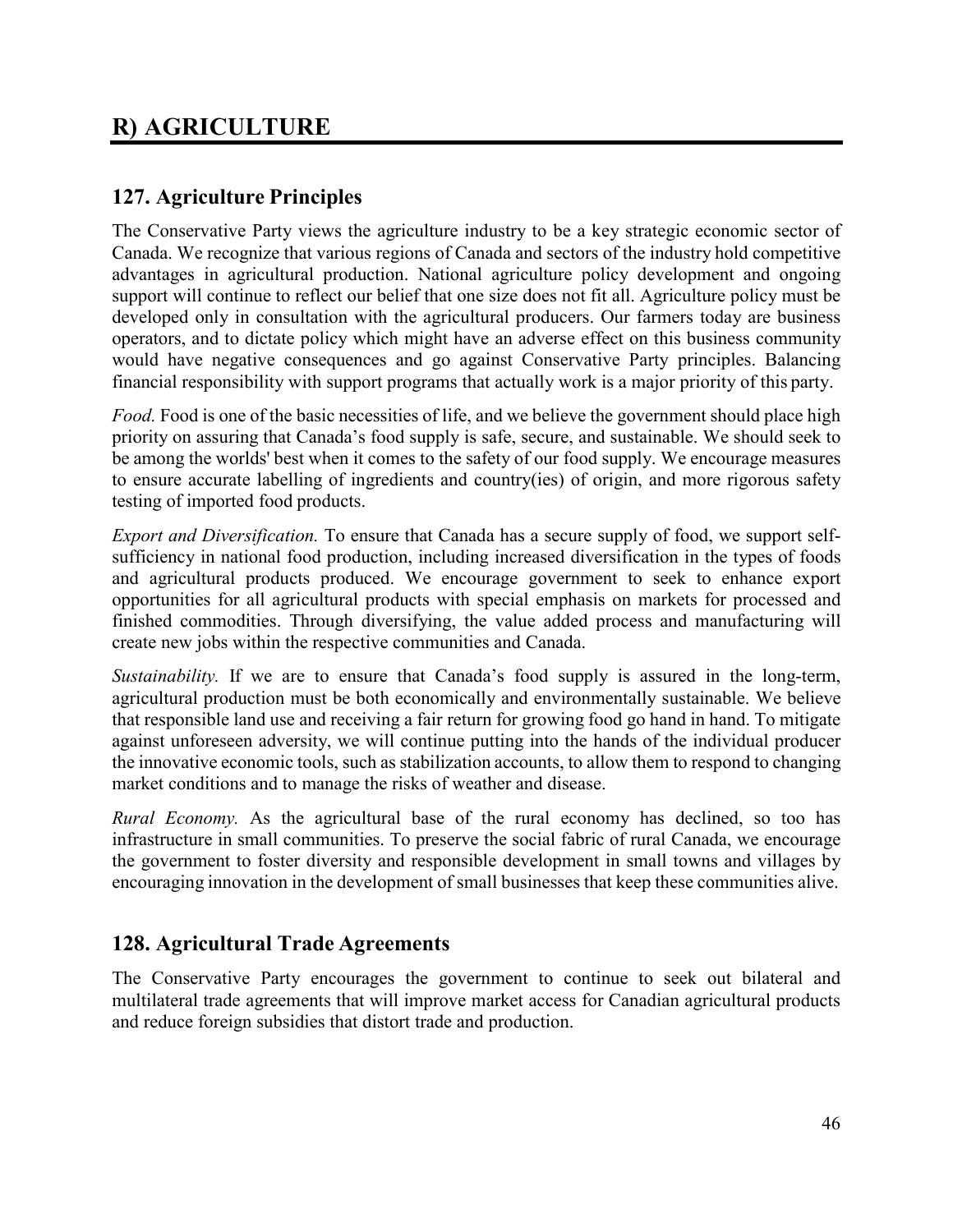#### <span id="page-54-0"></span>**129. Canadian Wheat Board**

A Conservative Government will give farmers the freedom to make their own individual marketing and transportation decisions and to direct, structure, and to voluntarily participate in producer organizations.

### <span id="page-54-1"></span>**130. Supply Management**

The Conservative Party believes it is in the best interest of Canada and Canadian agriculture that the industries under the protection of supply management remain viable. A Conservative Government will support supply management and its goal to deliver a high quality product to consumers for a fair price with a reasonable return to the producer.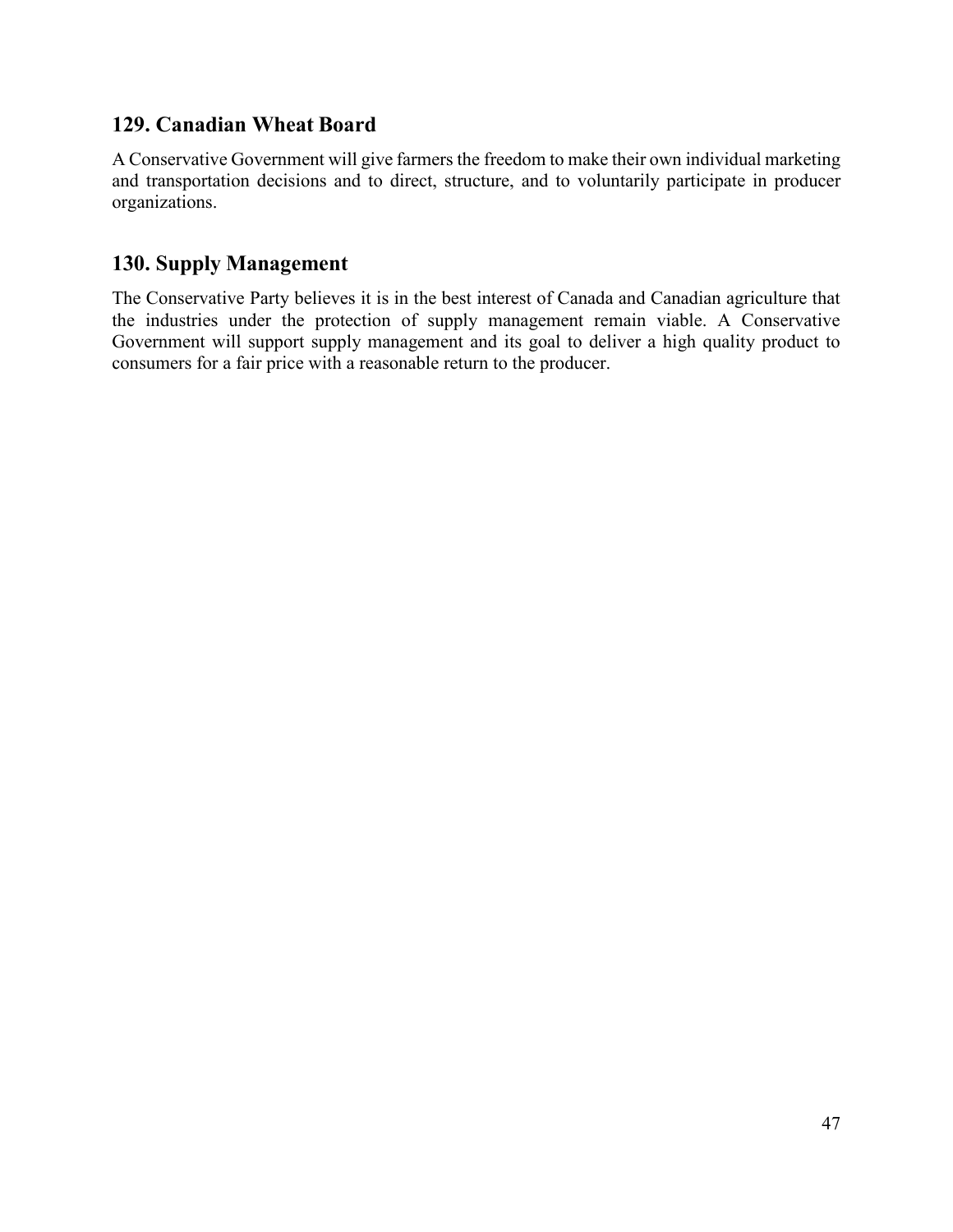## <span id="page-55-0"></span>**S) FISHERIES**

#### <span id="page-55-1"></span>**131. Fisheries**

The Conservative Party encourages the government to work cooperatively with the provinces and territories in all regions of the country to put emphasis on protecting and enhancing all stocks. This must be done in order to meet the needs of Canadians rather than reducing the harvesting and processing efforts to fit declining and mismanaged fisheries.

We encourage the government to take a leadership role in international dealings with other fishing countries in order to assure cooperative management of common stocks and end fishing abuses, including foreign overfishing. We encourage the government to maintain its commitment to take custodial management of the stocks on the Nose and Tail of the Grand Banks and the Flemish Cap. We recognize that fish are renewable resources that can be rebuilt and sustained through a proper investment in science and management.

We believe in investing significantly in our scientific knowledge base and in making firm and fair decisions based on facts, with a regulatory and enforcement regime that has the ability to carry out the necessary function. Responsibility must come from participating regions where moredecision making must be located so that wild stocks, as well as aquaculture, can be managed appropriately.

We encourage the government to work with any interested province or territory, to increase and streamline mechanisms for provincial management of fisheries.

We believe the government must continue to support the Canadian sealing industry by working to eliminate unfair international trade bans on Canadian seal products.

#### <span id="page-55-2"></span>**132. Oceans and Coastlines**

The Conservative Party believes that the oceans surrounding Canada on three sides are internationally recognized, Federal jurisdictions with rights and responsibilities in accordance with international treaties and laws. We support:

- i. the Canadian government claim to sovereign rights: in the Internal Waters, in the Territorial Sea, in the Contiguous Zone, in the Exclusive Economic Zone (EEZ) and in, on, or above the Continental Shelf of Canada;
- ii. the sovereign right to:
	- a) control the Northwest Passage and the Canadian Inside Passages off the BC coast as internal waters of Canada;
	- b) explore, exploit, conserve, and manage living and nonliving resources of water column in the EEZ;
	- c) explore, exploit, conserve, and manage non-living resources of the seabed and subsoil of the continental shelf, (E.g. minerals such as ferromanganese crusts,ferromanganese nodules, gas hydrate deposits, and petroleum); and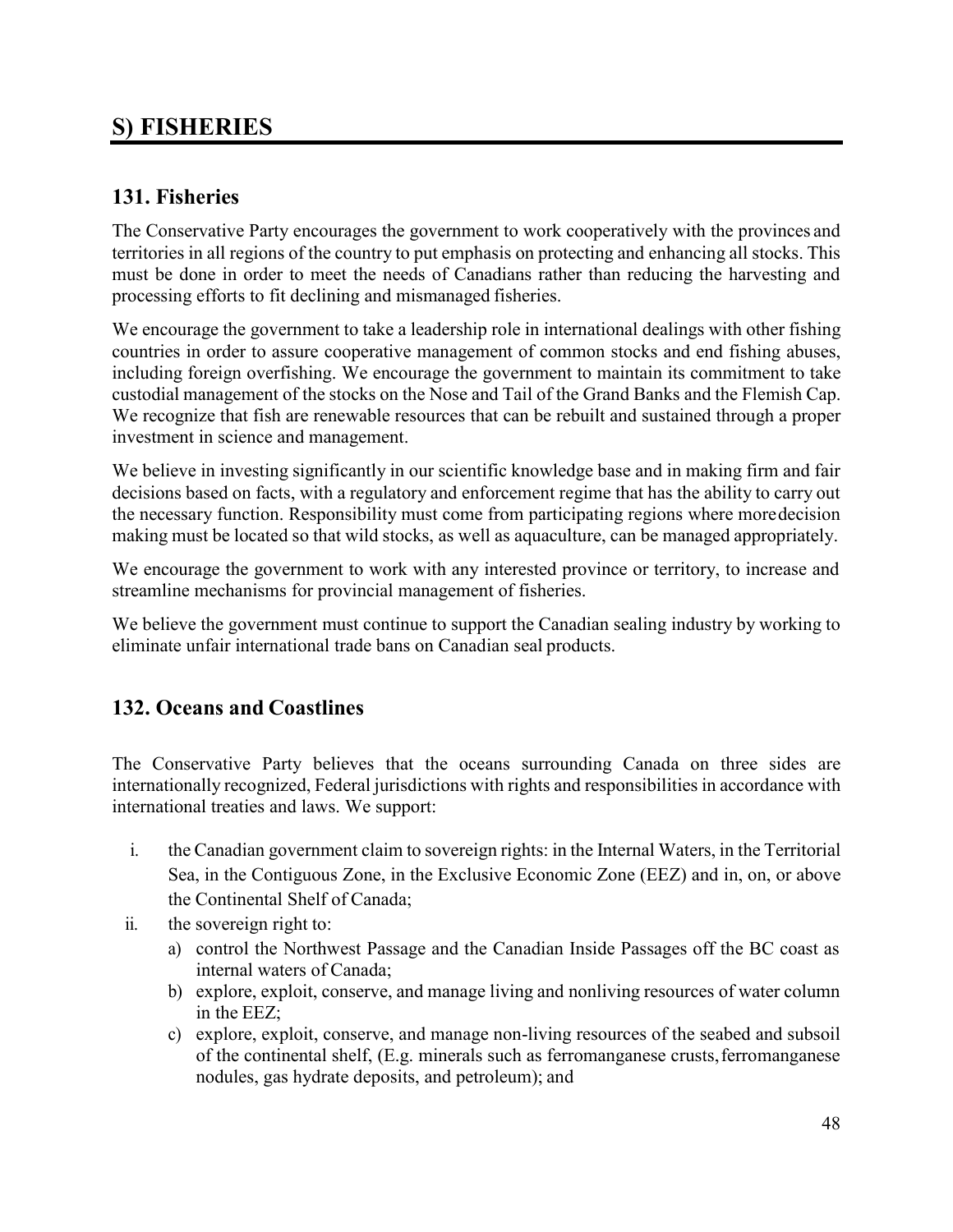- d) economic activities, such as the production of energy from the water, currents and winds; to construct and establish artificial islands and installations;
- iii. the rights and responsibility to:
	- a) conduct marine research as well as the right to suspend or cessation of marine scientific research activities within its jurisdiction; and
	- b) regulate marine traffic, enforce safety standards, minimize environmental impact and ensure that foreign vessel traffic is for legal and peaceful purposes only.

#### <span id="page-56-0"></span>**133. Marine Transportation**

The Conservative Party supports the retention of lightstations, their personnel, and their aids to navigation. Lightstations are an important contribution to Canadian sovereignty, provide for public safety especially for recreational boaters and kayakers, are an essential presence to monitoring seaplanes and marine traffic, and assist in the interdiction of smuggling.

We also recognize the historical value of the lightstations and promote the concept that they are well situated infrastructure and personnel which can be utilized for scientific data collection and for other uses.

We support a strategic plan to address proper docking facilities for all coastal communities across the Far North.

We believe the government has an obligation to:

- i. enforce the relevant laws and regulations with respect to pollution by dumping;
- ii. adopt special discharge and navigational requirements for designated areas and to prosecute foreign vessels where an actual pollution discharge has occurred;
- iii. provide vessels passing through its EEZ with adequate charting and maritime safety information;
- iv. provide Search and Rescue capabilities which are comparable to internationalstandards of other developed countries; and
- v. establish and enforce safety standards for local and foreign vessels which operate in Canadian Waters for the well-being of workers as well as the environment.

#### <span id="page-56-1"></span>**134. Freshwater Fish Marketing Act**

The Conservative Party believes that the Freshwater Fish Marketing Act should be repealed and a voluntary dual market be instituted.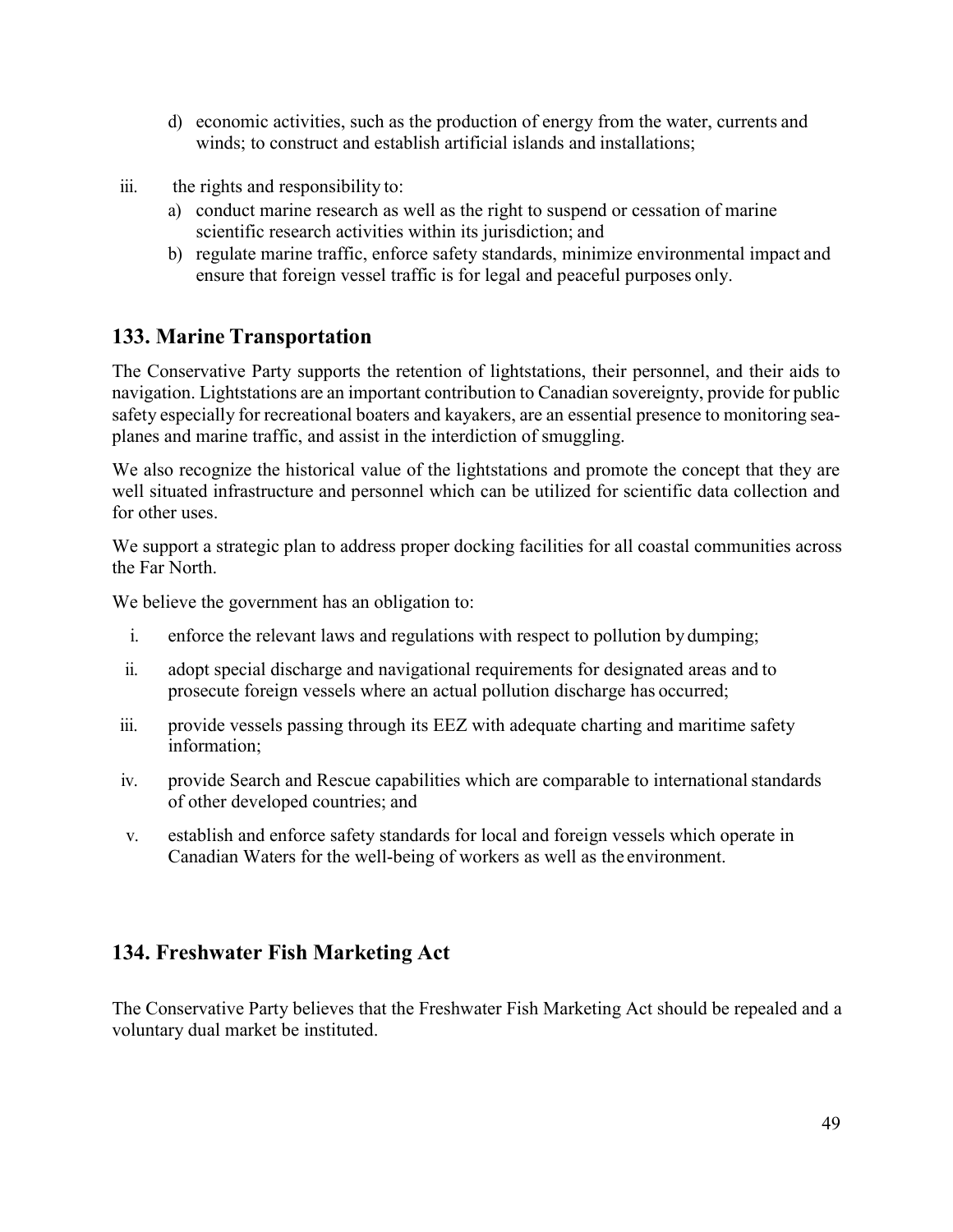We believe that fishermen currently under the monopoly of Freshwater Fish Marketing Corporation should be given the freedom to make their own individual marketing decisions and to direct, structure, and voluntarily participate in producer organizations.

#### <span id="page-57-0"></span>**135. Marine Scientific Research**

We believe the government has an obligation to:

- i. promote international cooperation in marine scientific research for peaceful purposes; and
- ii. create favourable conditions to study the processes occurring in the marine environment through bilateral and multilateral agreements.

We believe that government should promote opportunities in Ocean Technologies (or Blue Technologies) by identifying and reducing barriers to ocean technologies development, and by encouraging collaboration between industry and educational institutions for innovation.

We believe that government is responsible to regulate activities on the ocean to minimize environmental impact on the marine environment.

#### **136. Coast Guard, Marine Safety and Abandoned Vessels**

The Party emphasizes our commitment to Maritime Safety by implementing an institutional change, to transfer the Coast Guard back to the Minister of Transport; and that Coast Guard bases are operated using a cost-effective plan, via the creation or upgrading of facilities that can effectively and efficiently respond to marine safety matters.

The Conservative Party stand by its commitment to facilitate rehabilitation or demolition of abandoned and derelict vessels.

The Conservative Party supports Government Legislators in Pacific and Maritime ridings to consult with scientific and technical experts and implement decisions based on independent scientific data.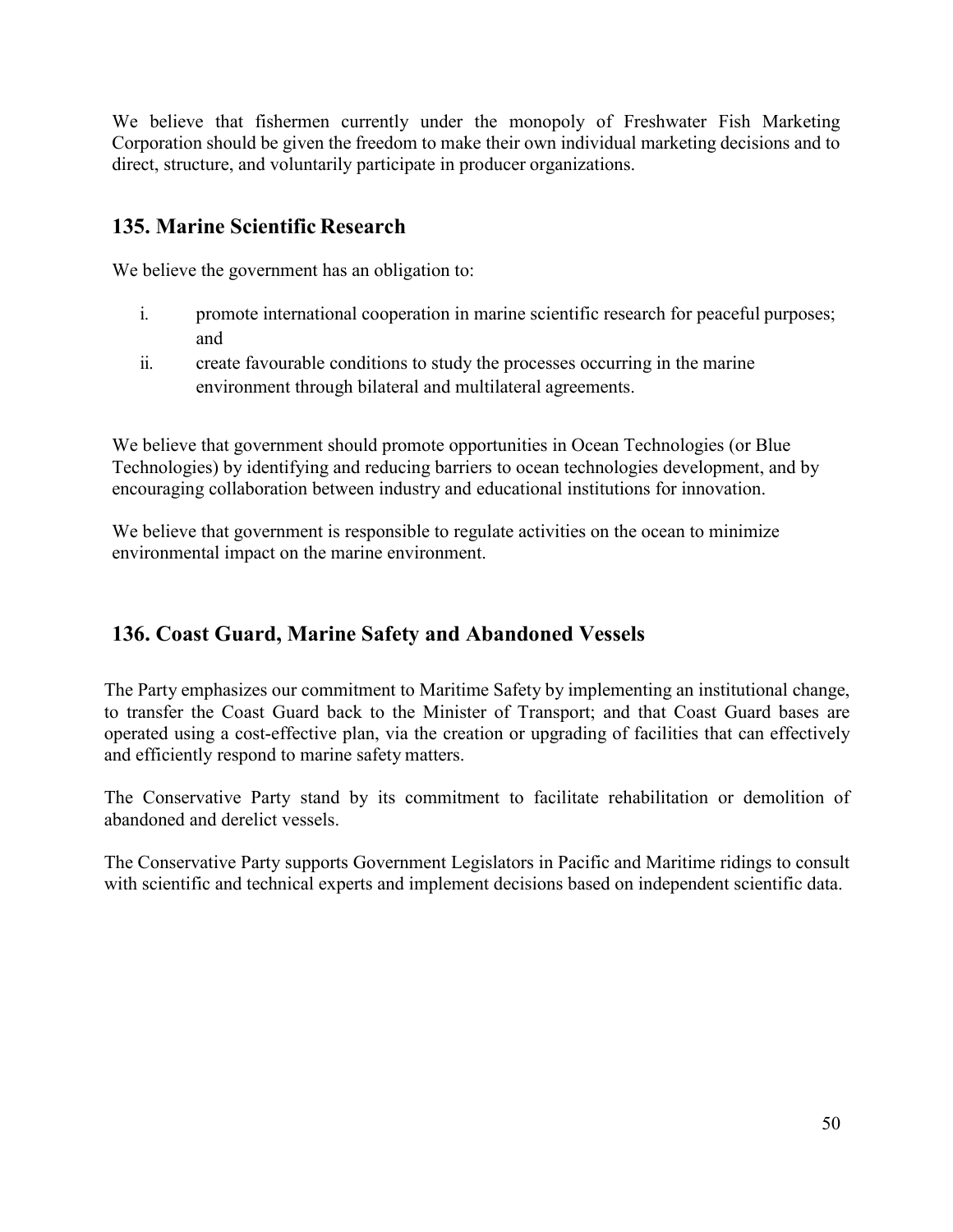## <span id="page-58-0"></span>**T) IMMIGRATION AND REFUGEES**

#### <span id="page-58-1"></span>**137. Immigration Principles**

The Conservative Party supports a non-partisan, welcoming and well-managed immigration system for Canada based on:

- i. a fair, transparent and efficient process that earns the respect and confidence of Canadians as well as of the international community;
- ii. compassionate measures to assist in family reunification;
- iii. ensuring that Canada is successful in encouraging skilled immigrants and their spouses and children to make Canada their destination of choice;
- iv. a clear, workable and efficient process for immigrants to obtain equivalency for their international skills, training and experience;
- v. addressing the need for adequate long-term funding for settlement services providers; and
- vi. upholding Canada's humanitarian tradition of providing safe haven forrefugees.

#### <span id="page-58-2"></span>**138. Settlement Support**

The Conservative Party wants to ensure that immigrants have the best possible opportunity to contribute to Canada's economic and social well-being. Support from settlement organizations and the broader community plays an important role. The Conservative Party believes in:

- i. working cooperatively with the provinces and municipalities on policy relating to settlement support for immigrants;
- ii. addressing the need for adequate and equitable resources to provide language instruction (in order to allow immigrants to achieve functional capability in one of the two official languages), encourage adaptation to Canadian values and traditions and community mentoring, build job search skills and offer other settlement services to meet the needs of immigrants, including children;
- iii. working to streamline the funding process to deliver enhanced funding stability and allow long-term planning by service providers; and
- iv. examining the feasibility of having federal funds for settlement services follow the movement of newcomers from one region to another.

#### <span id="page-58-3"></span>**139. Immigration by Temporary Workers**

The Conservative Party recognizes that temporary workers can be a valuable source of potential immigrants because of their work experience in Canada. We believe the government should: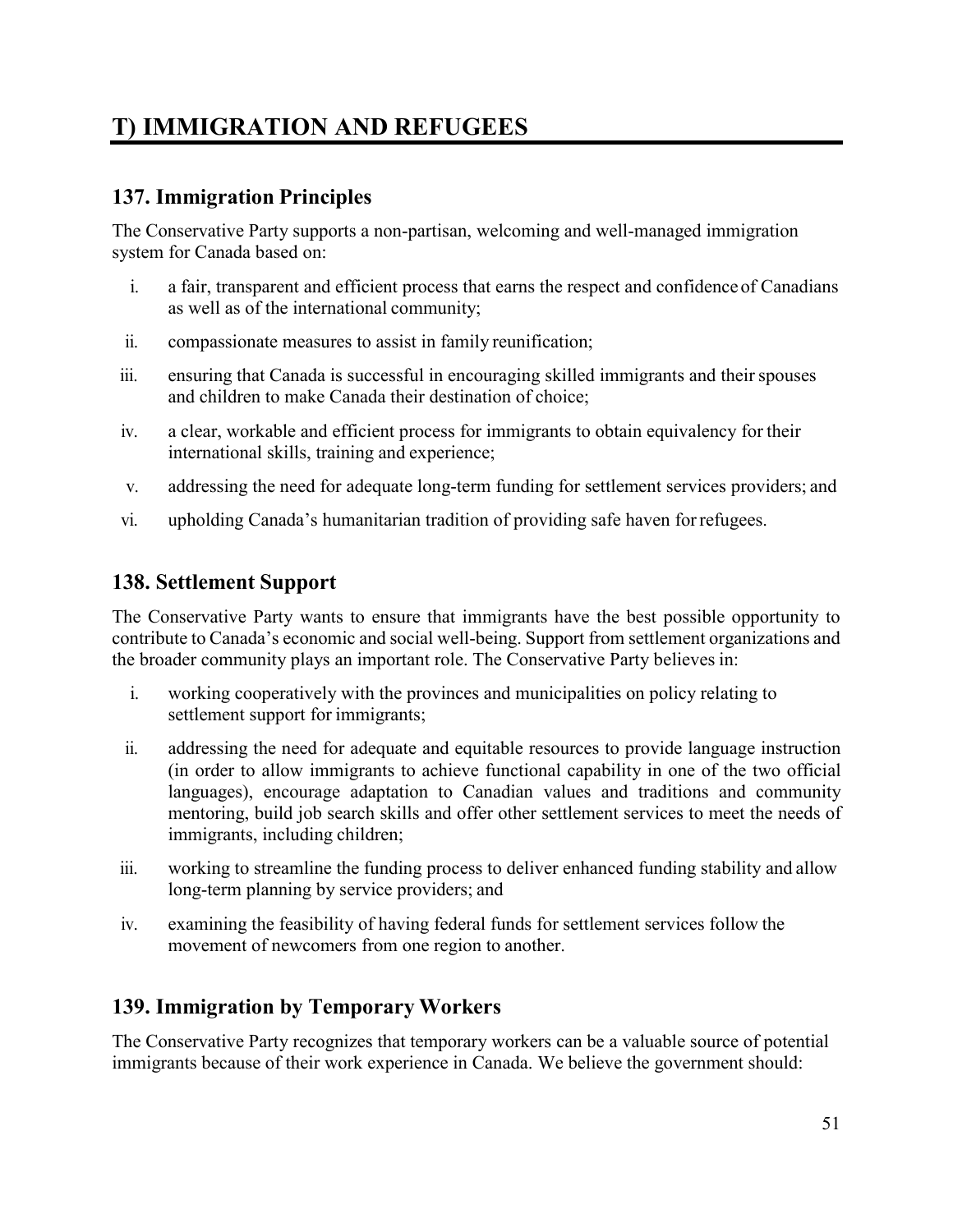- i. continue development of pilot projects designed to address serious skills shortages in specific sectors and regions of the country, and that attract temporary workers to Canada;
- ii. examine ways to facilitate the transition of foreign workers from temporary to permanent status; and
- iii. work to ensure that temporary workers, especially seasonal workers, receive the same protections under minimum employment standards as those afforded Canadian workers.

#### <span id="page-59-0"></span>**140. Entry Applications, Permits and Landing Fees**

The Conservative Party endorses changes made to the applications process which minimizestress and uncertainty for applicants and their families while reducing the backlog and meeting the economic needs of Canada. We also endorse the lowering of landing fees for new immigrants.

We believe the government should:

- i. ensure that Citizenship and Immigration Canada is properly staffed, trained and resourced to improve the processing of people wanting to come to Canada;
- ii. reorganize the applications process so that applicants are given accurate information about what to expect, are readily able to obtain information on the status of their files, and are given service in a considerate and professional manner;
- iii. reverse the Liberal policy of separating married couples while the application of the nonstatus partner is being processed;
- iv. extend automatic Canadian citizenship to children adopted from abroad by Canadian parents once the adoption is final;
- v. provide options such as the posting of a bond to allow higher acceptance rates for family and other special visits while protecting the integrity of the system from queue jumping;
- vi. reduce the need for Temporary Resident Permits (TRPs) issued by the Minister by making the applications process more fair and efficient, and make the use of TRPs by theMinister both transparent and accountable through a process of independent review; and
- vii. refrain from using the term 'resident' or 'residence' in temporary, student and visitor visas to ensure greater certainty for those temporarily visitingCanada.

#### <span id="page-59-1"></span>**141. Recognition of International Credentials**

The Conservative Party believes in providing new immigrants and Canadians with foreign qualifications with the best possible opportunity to use their education and experience here in Canada. We see this as a matter of fairness to them and their families and a means of ensuring that Canada receives the full benefit of foreign qualifications.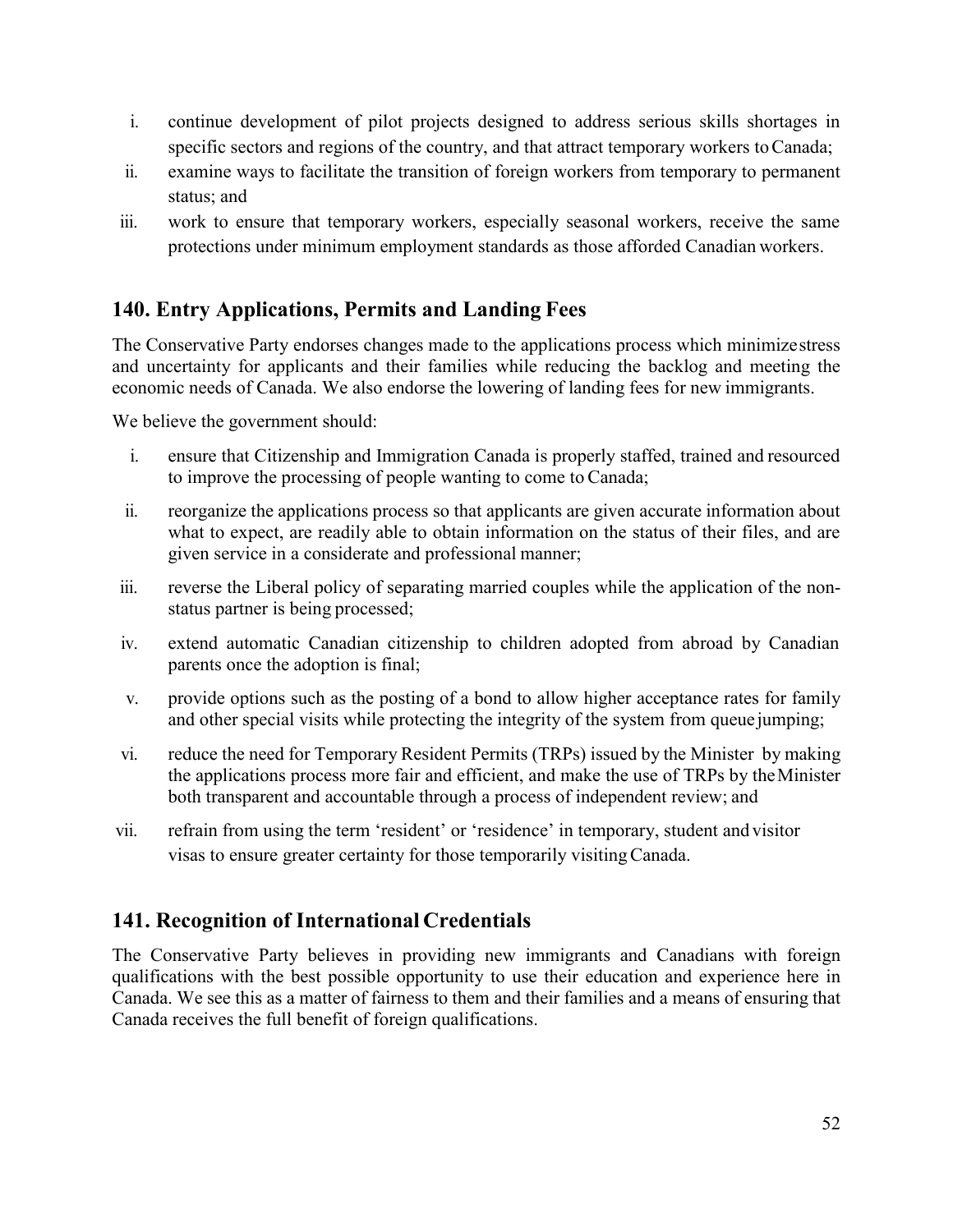We support working with the provinces to develop, in consultation with Canadian professional and trade associations, a process to evaluate standards in countries of origin in order to establish a workable system for assessing and recognizing credentials and experience;

We support working with the provinces to:

- i. ensure that equivalency exams are fair and that they accurately reflect the level of understanding expected of individuals educated in Canada;
- ii. to develop, in consultation with Canadian professional and trade associations, criteria for obtaining equivalent Canadian professional status, transition and bridging programs for integration of foreign qualified individuals into the Canadian workplace; and
- iii. work with recognized professional bodies to prequalify internationally trained individuals for certain occupations as part of the immigration process.

We support requiring the credentials process to be disclosed to applicants by immigration staff overseas and on the Citizenship and Immigration Working in Canada website.

We support encouraging international students graduating from accredited Canadian colleges and universities to remain and work in Canada.

We support developing a better system to identify Canada's occupations facing current labour market shortages and make the immigration system more flexible to ensure these needs can be met.

#### <span id="page-60-0"></span>**142. Refugee Determination**

The Conservative Party is proud of Canada's humanitarian tradition of providing safe haven to those who have had to flee their homeland, and we welcome refugees to Canada. We believe the government should promote the integrity and fairness of our refugee determination system, and should ensure that decisions are made expeditiously and with respect for due process and the safety of Canadians. We believe the current appeals process is flawed and moves far too slowly.

We believe in:

- i. streamlining the process of validating refugee claims;
- ii. where the Immigration and Refugee Board finds claimants do not qualify as genuine refugees, ensuring such individuals are escorted from Canada in a timely manner and provided with the information they need to start the proper process of applying for an immigration permit from abroad;
- iii. giving greater priority to refugees identified pursuant to the United Nations Convention Relating to the Status of Refugees;
- iv. implementing a fully merit-based process for Immigration and Refugee Board appointments; and
- v. developing a refugee appeals process that is fair and timely.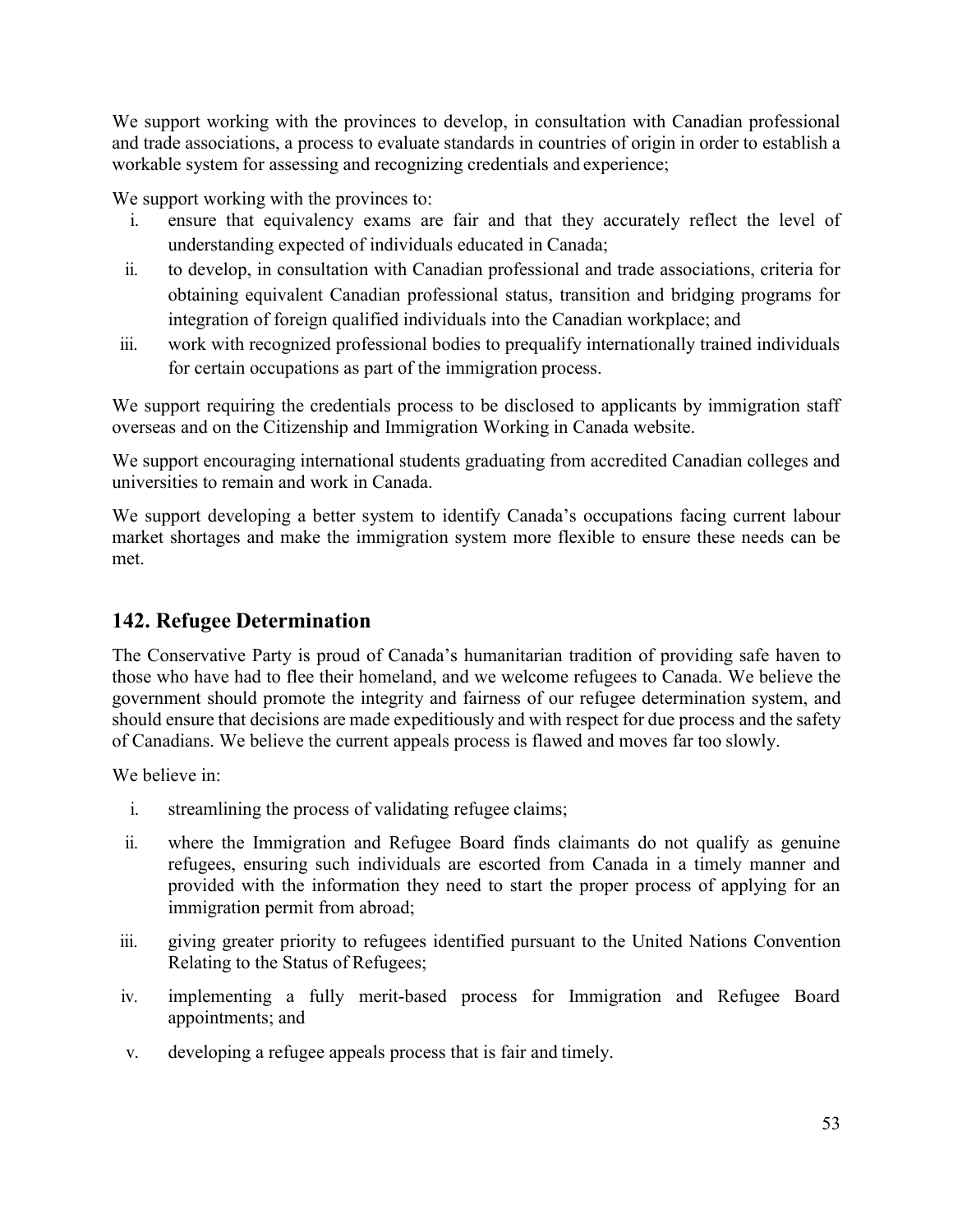### **143. Birthright Citizenship**

We encourage the government to enact legislation which will fully eliminate birthright citizenship in Canada unless one of the parents of the child born in Canada is a Canadian citizen or permanent resident of Canada.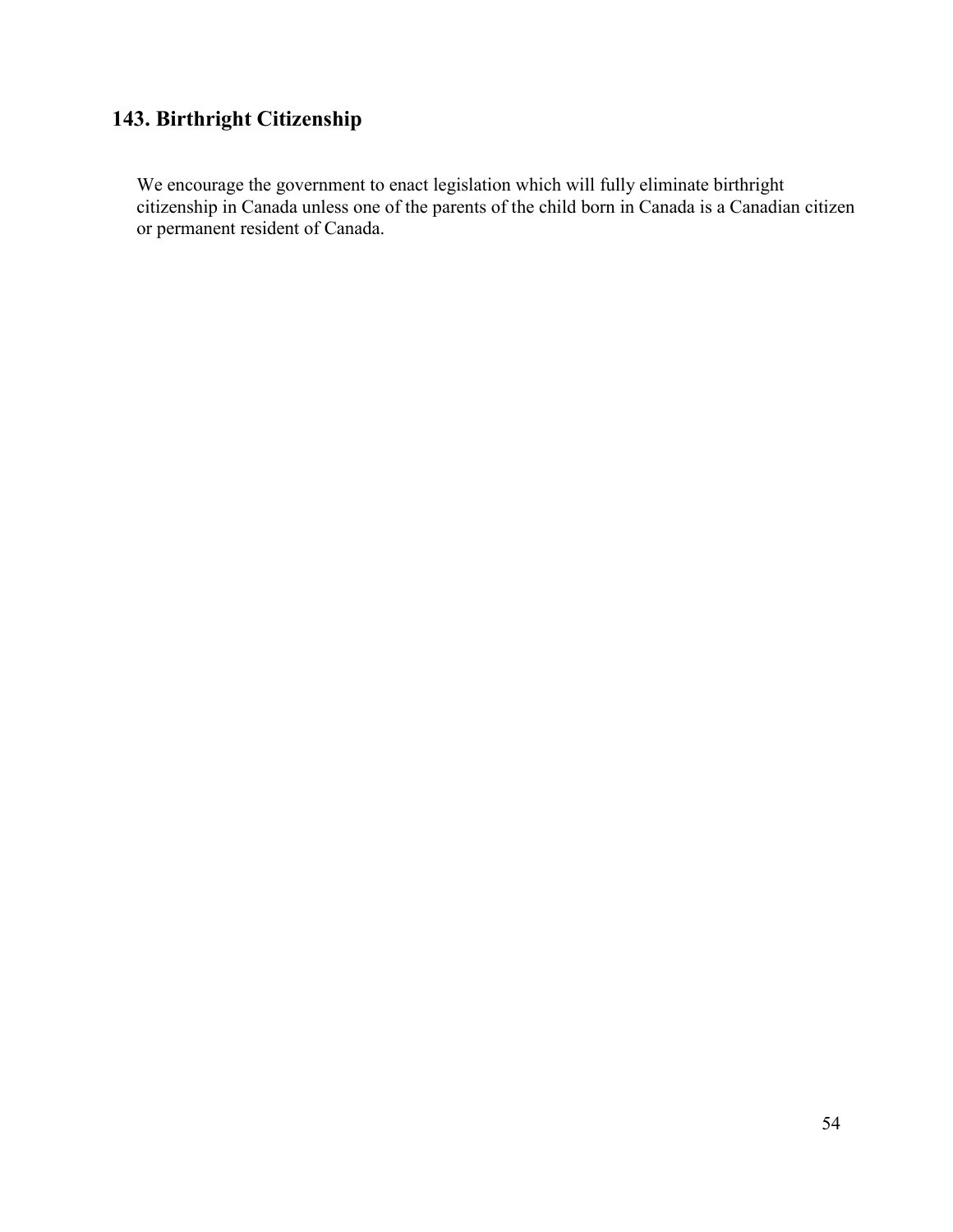## <span id="page-62-0"></span>**U) FOREIGN AFFAIRS**

#### <span id="page-62-1"></span>**144. Human Smuggling**

The Conservative Party believes in:

- i. adopting a proactive approach to reducing human smuggling abroad, through sanctions and legal interruptions of human smuggling intended for Canada; and
- ii. promoting democratic and responsible government in the areas of the world from which the refugees originate.

#### <span id="page-62-2"></span>**145. Foreign Affairs Principles**

The Conservative Party supports a foreign policy that protects Canada's sovereignty and independence, promotes our national interests (political, economic and strategic), contributes to collective security and defence, promotes democratic principles and human rights, and assists in international development.

We believe the government should recognize the importance of an ethical dimension in foreign policy and will advance the values broadly supported by Canadians.

We believe that Canada's international relations, trade and foreign aid policies should advance the country's economic interests while promoting human rights and individual freedom.

We believe the government should integrate our foreign policy with policies on trade and national defence.

We believe the government should take strong action to combat human trafficking and should take a lead in developing international agreements and protocols against human trafficking.

#### <span id="page-62-3"></span>**146. Foreign Aid – Official Development Assistance**

The Conservative Party believes in the inherent benefits of development assistance to Canadians and the world. Development assistance must be anchored by expression of Canadian values and pursued within the context of Canada's strategic interests as defined by an integrated foreign policy.

We are committed to strengthening Canada's record in foreign aid. It supports the introduction of legislation that will empower Parliament to define a legal framework for Canada's Official Development Assistance (ODA) envelope of spending. This legislation will include a clear mandate for development assistance; mechanisms for policy coherence, monitoring, accountability and reporting to Parliament; and enhanced public transparency.

We support increasing the effectiveness of humanitarian aid efforts by the Canadian government. In order to accomplish this, it encourages the establishment of clear criteria for recipient countries.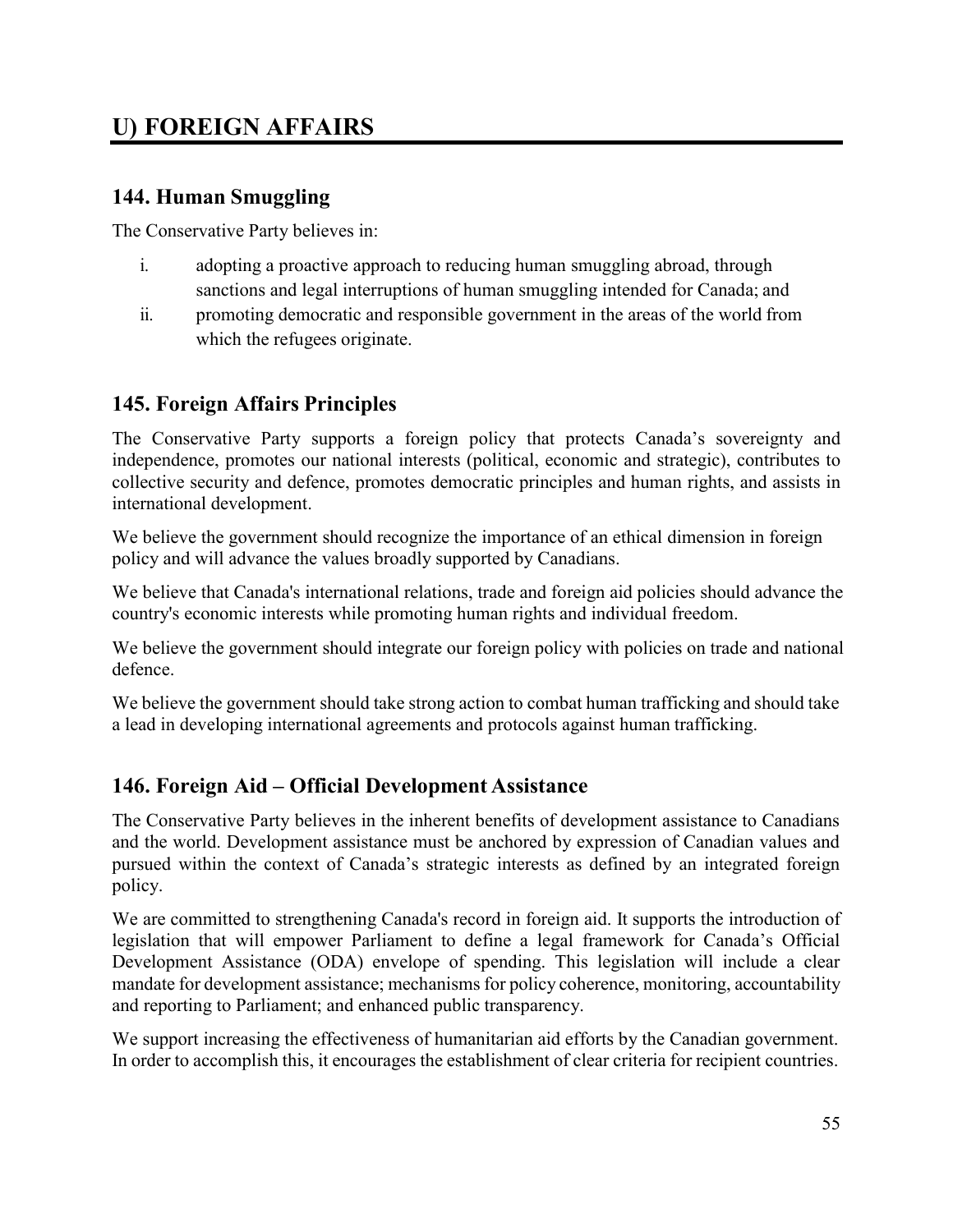We believe the Canadian International Development Agency (CIDA) should be authorized to monitor and report on the expenditure and implementation of all official development assistance dollars to ensure it meets the objectives of poverty reduction, respect for human rights and good governance. CIDA should be responsible for publishing an annual report to the publicto maintain public support for increases in ODA, enhance transparency, and increase accountability.

We support measures to ensure that the ODA envelope of spending will increase in a steady and predictable manner, and in particular the framework for increasing Canada's contribution to the developing world, under which development assistance will be doubled by 2012.

We believe that CIDA must advise Canadian industry when and where it is committing aid dollars. This will ensure that Canadian businesses have the opportunity to bid on the tenders.

#### <span id="page-63-0"></span>**147. Parliamentary Role in Foreign Affairs**

The Conservative Party believes that Parliament must be responsible for exercising effective oversight over the conduct of Canadian foreign policy and the commitment of Canadian Forces to foreign operations.

#### <span id="page-63-1"></span>**148. International Treaties**

The Conservative Party supports the practice of ensuring that Parliament is fully informed and consulted before binding action is taken with regard to any major new international treaty. The provinces should also be fully consulted if such treaties have a direct effect on the authority and finances of provinces in their areas of responsibility.

#### **149. Safe Third Country Agreement, Renegotiate Canada-USA Safe Third Country Agreement**

The Conservative Party believes in stopping all illegal entries in Canada. To ensure the safety and the respect of our borders, the Party commits that a Conservative government will take the required steps to renegotiate the Safe Third Country Agreement with the U.S. to close the gaps relating to illegal entries in Canada.

#### **150. Canadian Embassy in Jerusalem**

The Conservative Party of Canada recognizes Jerusalem as the capital of Israel. Along with its ancient history as the seat of government, Jerusalem is also now where Israel's parliament, supreme court, and official residence of its President are located. As such, our party advocates locating the Canadian Embassy in Jerusalem.

#### **151. Restore the Office of Religious Freedom**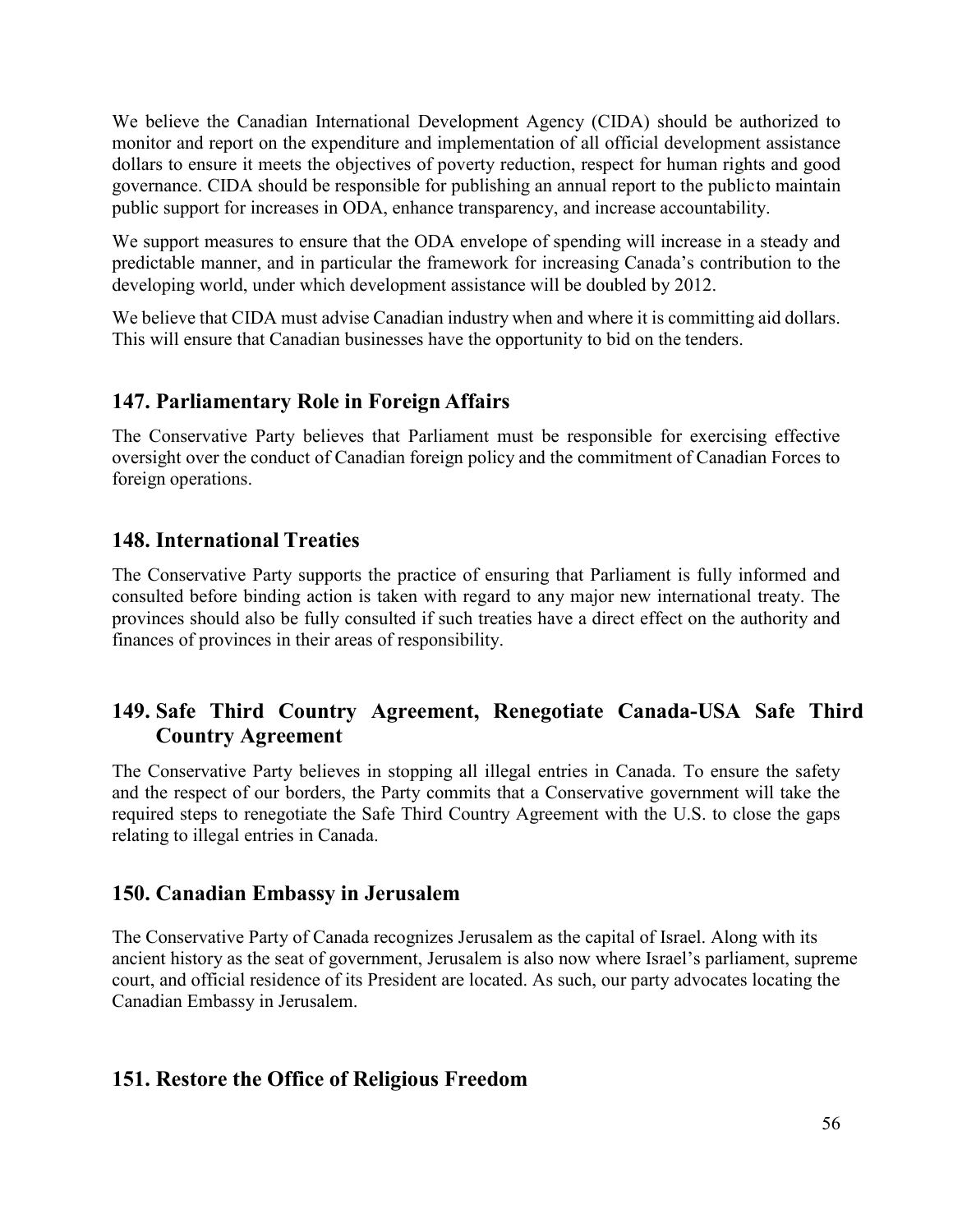We believe that the Government of Canada should re-establish the Office of Religious Freedom in order to promote the universal right of religious freedom internationally and to advocate for persecuted religious minorities around the world.

#### **152. CANZUK Treaty. CANZUK Treaty Implementation**

Subject to thorough security & health checks, CPC will work to realize these objectives among CANZUK countries:

a) Free trade in goods/services

b) Visa-free labour/leisure mobility for citizens, including retirement relocation Reciprocal healthcare agreement modeled on existing AU / NZ / UK bilaterals

c) Increased consumer choice/protection for travel

d) Security coordination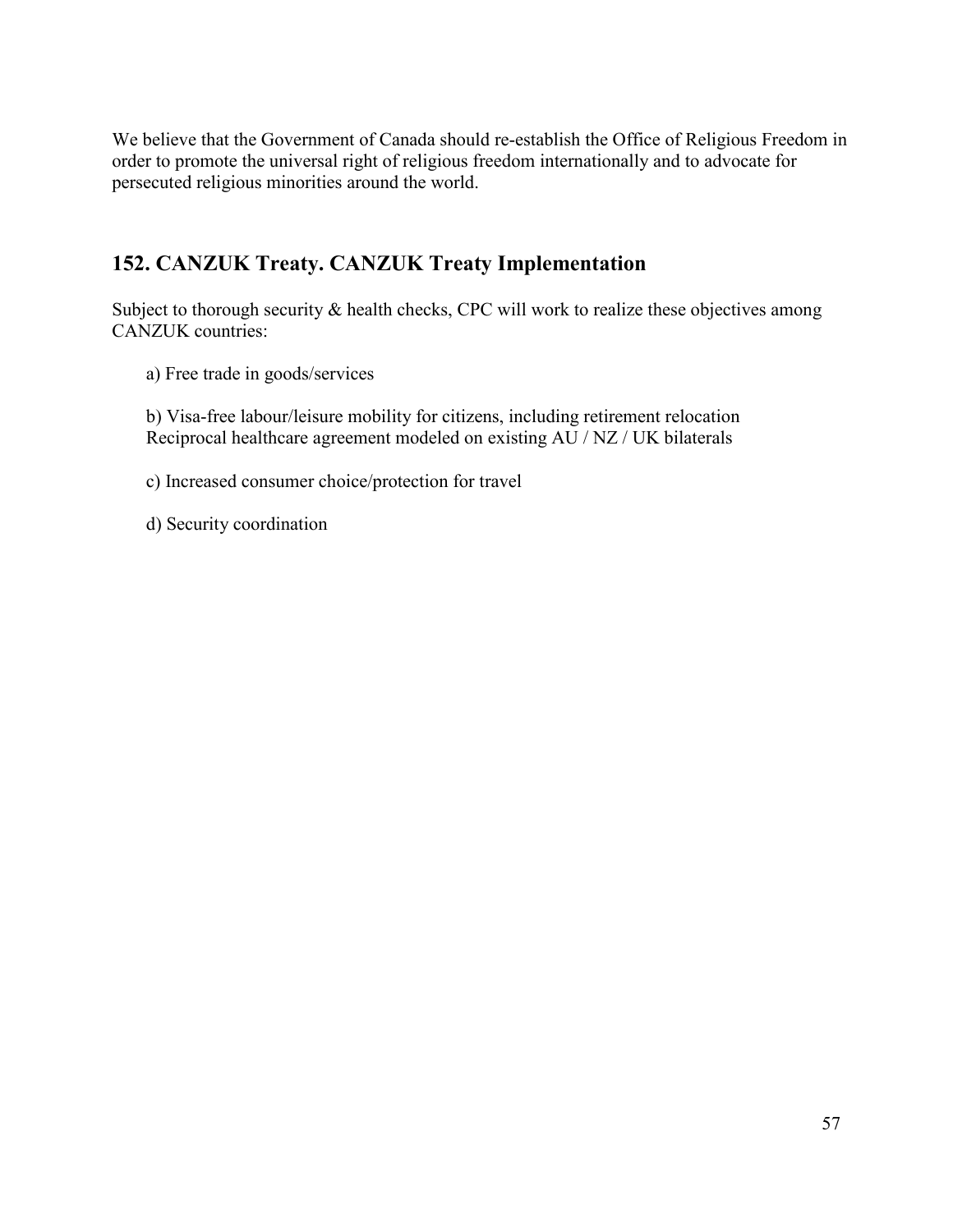## <span id="page-65-0"></span>**V) NATIONAL DEFENCE AND SECURITY**

#### <span id="page-65-1"></span>**153. Canada First Defence Strategy**

The Conservative Party of Canada believes that it is a fundamental purpose of Canadian defense policy to:

Defend our democratic freedom and territorial integrity, as it is the highest obligation of our federal government.

Preserve our current obligations, regionally and internationally.

Join forces with our allies, when in Canada's best interests, to defend the rights and freedoms of peoples throughout the world.

#### <span id="page-65-2"></span>**154. Veterans**

The Conservative Party believes the government should be committed to providing the best possible services and benefits for veterans and their families, in recognition of their service to Canada. We are also committed to keeping the memory of Canadian veterans' achievements and sacrifices alive through the promotion of public awareness and memorials.

We support the *Veterans' Bill of Rights* to ensure that all disputes involving veterans are treated quickly, fairly and with the presumption in favour of the rights of the veteran. The Conservative Party regards this as an important component of the national commitment to treating our veterans with respect.

We support instituting a standard of delivery of services provided to veterans including cleartime commitments, i.e., reviews, payment of services and the like.

We support the continuing reform of the Veterans Review and Appeals Board so that it can more effectively respond to the wishes of veterans. To this end, we will work to increase the number of military peers on that Board.

We will continue to ensure veterans have the benefits and services they deserve after a life-time of dedication to their country.

We are committed to ensuring the veterans of Canada's wars and peacekeeping operations receive their veterans' benefits and health care in a timely fashion.

We are committed to ensuring that Canada's veterans' hospital and various veterans' wings in regular hospitals are in top working order.

We recognize the importance of supporting veterans' and their families in the difficult challenge of reintegrating into life after challenging periods of service. Accordingly, we are committed to making Canada an international leader in the diagnosis, treatment and research of any mental or physical stress caused by military service.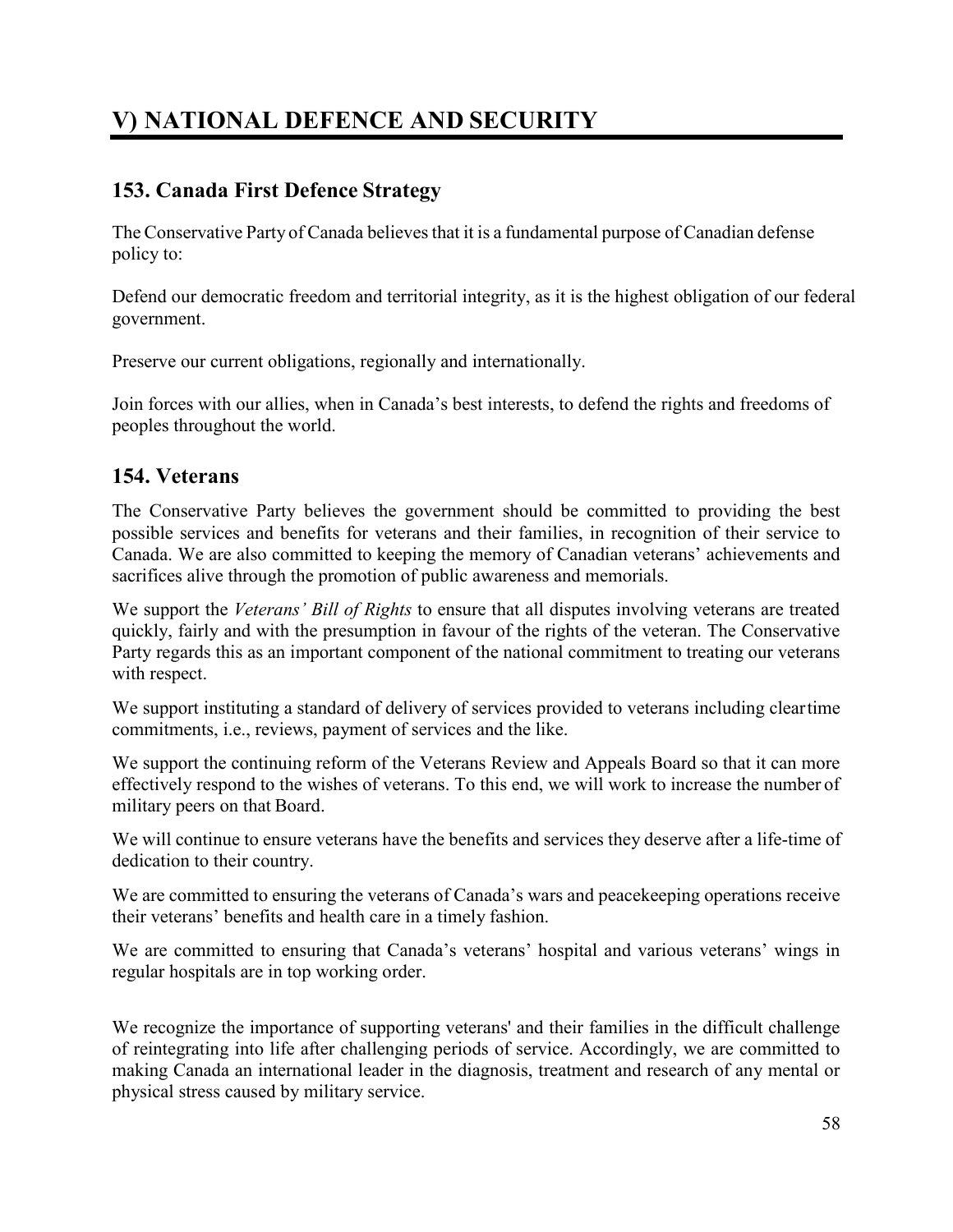We would examine measures to ensure that National military treasures are retained in Canada as a part of our Canadian heritage and that the government purchase military artifacts of particular importance in private possession where feasible to do so.

#### <span id="page-66-0"></span>**155. Security**

The Conservative Party believes that Canada has a direct interest in a more stable and secure world. Our government must be positioned to deal with complex international security issues in order to protect our citizens and contribute to the broader responsibility.

We are committed to ensuring that better cooperation among Canada's intelligence and security agencies to more effectively protect Canadians against internal and external security and economic threats in a changing and unstable global environment. Canada must not be a safe haven for international terrorist operatives.

We believe that Canada should stand and support its allies by providing all necessary support to defeat the scourge of transnational terrorism. The Conservative Party believes that terrorism can only be defeated by a sustained and comprehensive approach involving Canada's active participation and collaboration with its allies. The Government of Canada shall use its military, law enforcement resources and intelligence agencies to prevent attacks, disrupt criminal networks, and cut off avenues of financing for increasingly determined and sophisticated terrorist groups and individuals.

We believe the government should continue to work with our North American partners to coordinate efforts on security for our collective personal safety and economic prosperity with particular emphasis on preservation of our Northern waters.

The responsibilities for a revitalized Canadian Coast Guard should be part of the Ministry of Public Safety and Emergency Preparedness. As part of increasing marine security, the government should reinstitute the Ports Police as a unit of the RCMP, and increase surveillance on the coasts and the Great Lakes.

We believe the government should remain committed to ensuring that agencies such as CSIS, RCMP, Canadian Border Services Agency and Coast Guard are properly resourced both in manpower and equipment.

#### <span id="page-66-1"></span>**156. Military Reservists**

The Conservative Party recognizes the important contribution that military reservists make to Canadian security, and believes the government should be committed to supporting reservists deployed on missions or occupational training as if they are regular Forces members. When reservists are called to leave their homes and families to serve Canada, the least we can do is ensure that their civilian job is waiting for them when they return.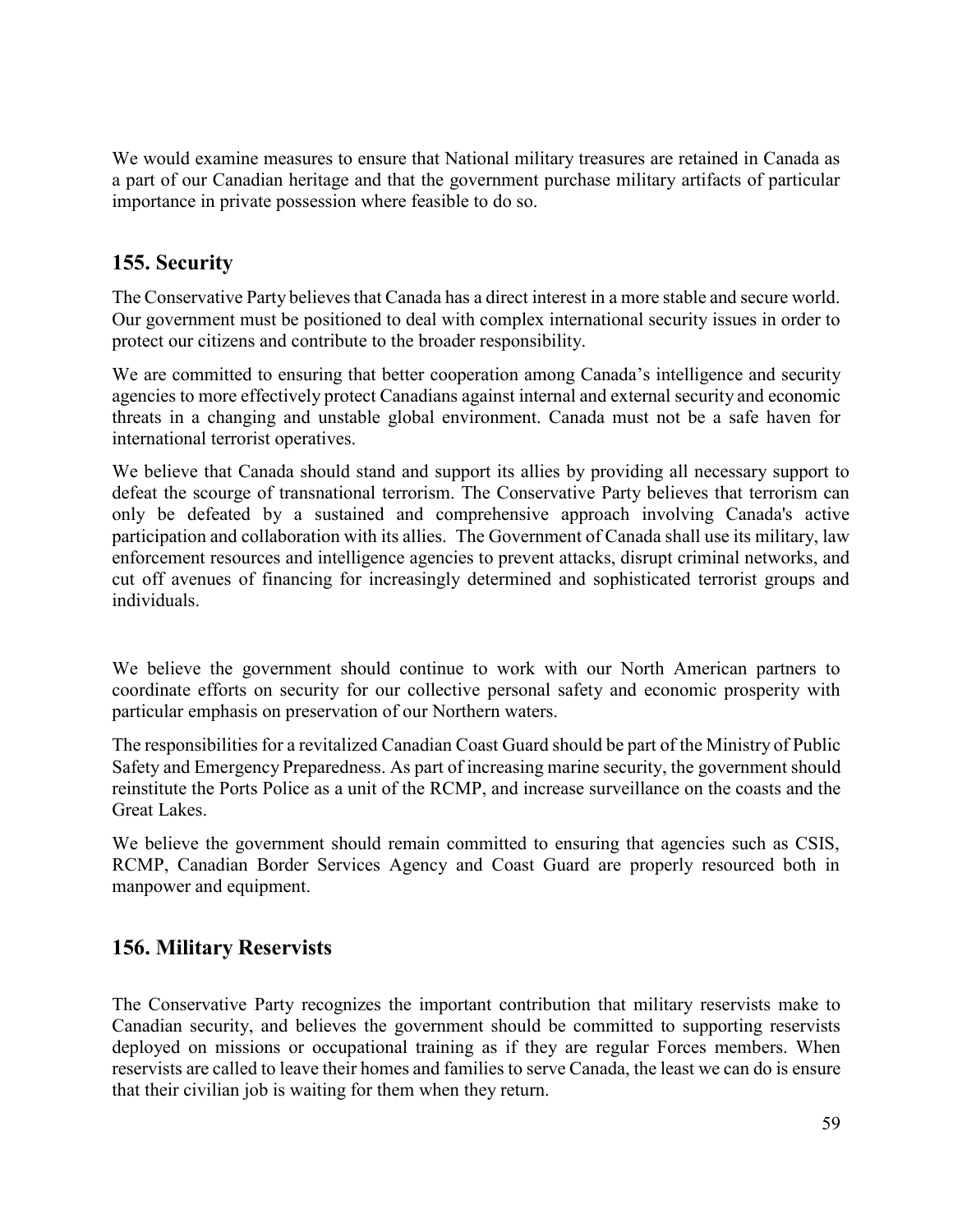We support obliging all federal departments, agencies and federally regulated businesses to guarantee that any employee, who temporarily leaves his or her non-military jobs to deploy on missions or on military training, will be guaranteed his or her non-military job upon returning from deployment or training.

A Conservative Government will work with provincial and private-sector partners to ensure that all reserve personnel who work for any provincial government, provincial agency, or private sector entity will be guaranteed their non-military job upon returning from military deployment or military training.

#### <span id="page-67-0"></span>**157. Streamlining Defence Procurement**

The Conservative Party believes in streamlining, reducing timelines and removing bureaucratic impediments from the procurement interests of the Canadian Forces and the Department of National Defence.

#### **158. Duty of Care**

The Conservative Party of Canada, recognizes and accepts unreservedly the existence of a Social Covenant between the Government of Canada and those who have served in the Armed Forces of Canada (The Military Covenant)

#### **159. Care and Retraining of Injured Canadian Armed Forces Personnel**

The Conservative Party of Canada believes that Service Personnel injured in the line of duty, who would otherwise be released, be retained and if necessary retrained by the Canadian Armed Forces until the end of their current contract or longer at the discretion of the chain of command.

#### **160. National Defence and Security**

The Conservative Party of Canada supports Canada's membership in the North Atlantic Treaty Organization (NATO) and the principle of collective security. A Conservative Government will work towards spending at least the NATO recommended two (2) percent of our GDP on National Defence.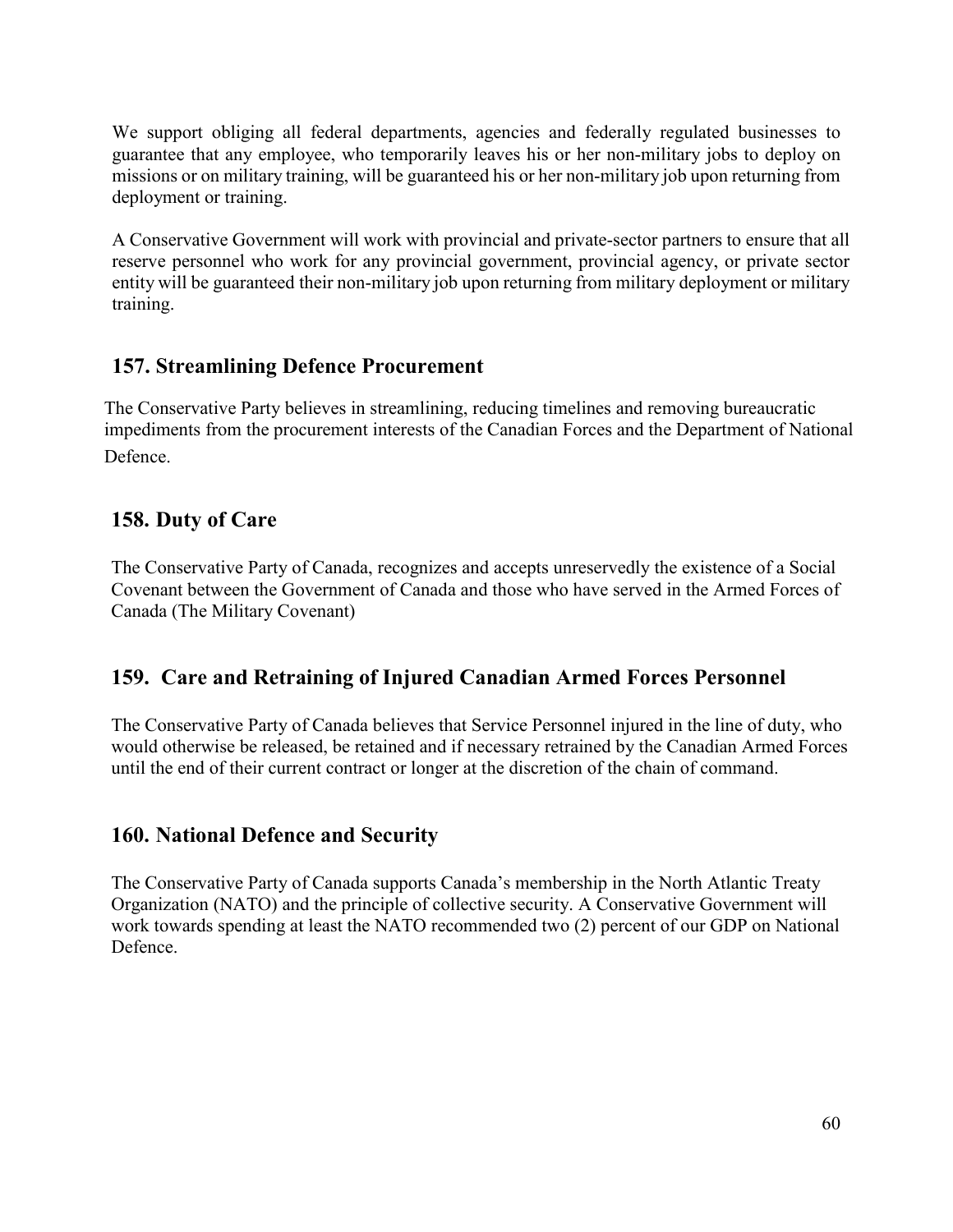#### <span id="page-68-1"></span><span id="page-68-0"></span>**161. Policy Development Principles**

The Conservative Party believes true democracy involves vigorous participation by all citizens in the affairs of the country. We will commit to broad consultation with citizens across Canada to further the ongoing policy development process and ensure Members of Parliament have the fullest input from all Canadians.